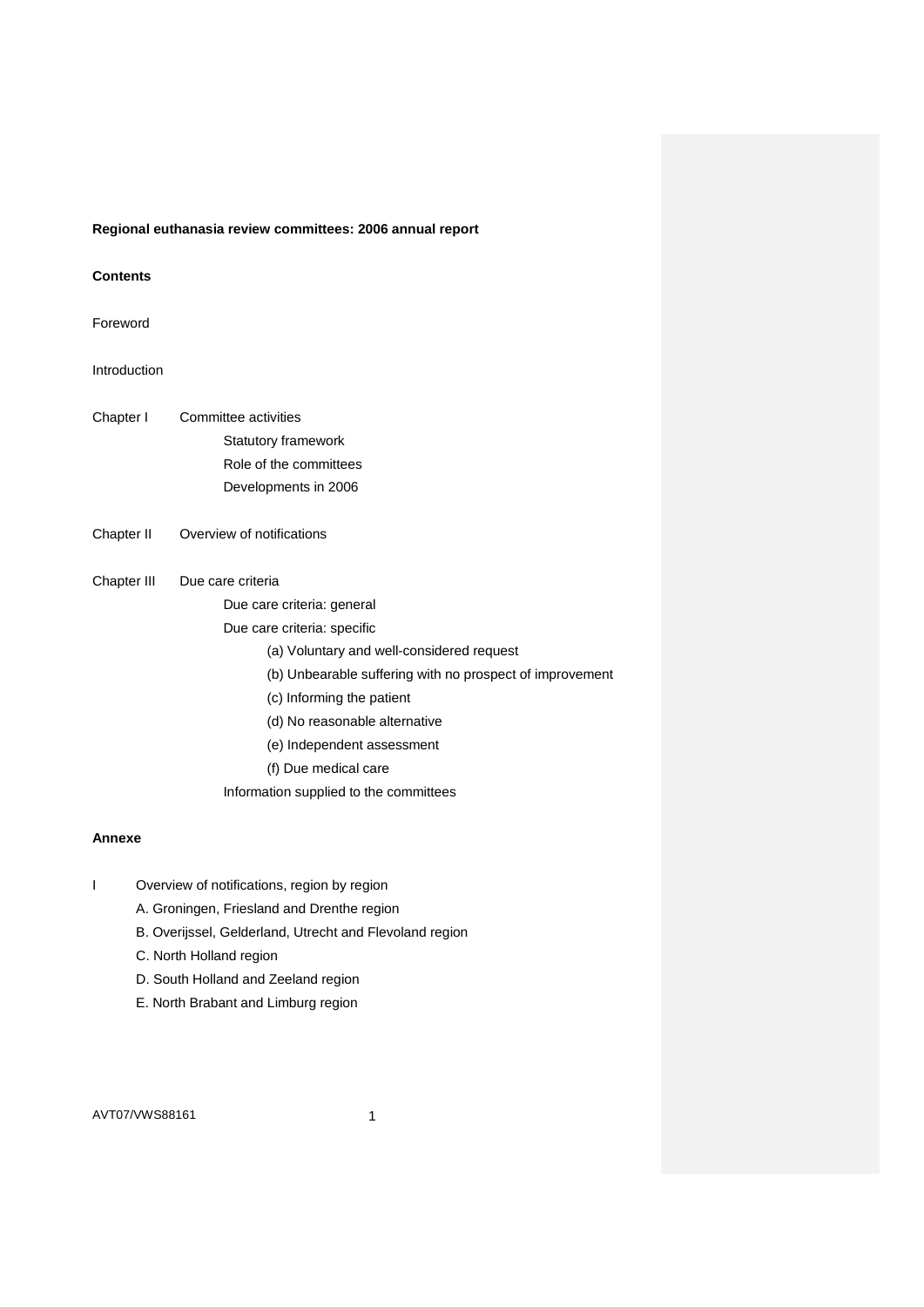### **Foreword**

This annual report deals with the work of the regional euthanasia review committees over the past calendar year.

In 2006, more than 1,900 cases of termination of life on request and assisted suicide were reported. There was one case in which the physician was found not to have acted in accordance with the due care criteria.

As in previous years, this annual report discusses a number of the notifications received, thus providing insight into the factors taken into consideration by the committees. These specific cases also illustrate the particular issues that arose in the year under review. In by far the majority of cases, no special problems arise when the committees make their assessments.

We believe that this publication will increase public awareness of the issues involved and will safeguard and improve the quality of these medical procedures. Other findings by the review committees (from which all identifying details have been removed) can be read on our website [\(www.toetsingscommissieseuthanasie.nl\).](http://www.toetstingscommissieseuthanasie.nl)/)

We trust that this will also increase understanding of the medical, legal and ethical questions that arise when cases are reviewed. The multidisciplinary nature of the committees means that notifications are read from three different viewpoints. This clearly makes for a more thorough discussion. In practice, however, we have observed that each discipline has its own particular jargon. It is therefore no simple matter to produce an annual report that is easily accessible to physicians, lawyers and ethicists alike.

One crucial issue continues to be physicians' willingness to report cases of euthanasia or assisted suicide. We are therefore very keen to see the results of the fourth national evaluation of the euthanasia review procedure.

A high rate of notification sheds light on how euthanasia is being dealt with in practice. This is an important goal of euthanasia policy here in the Netherlands.

R.P. de Valk-van Marwijk Kooy Coordinating chair of the regional euthanasia review committees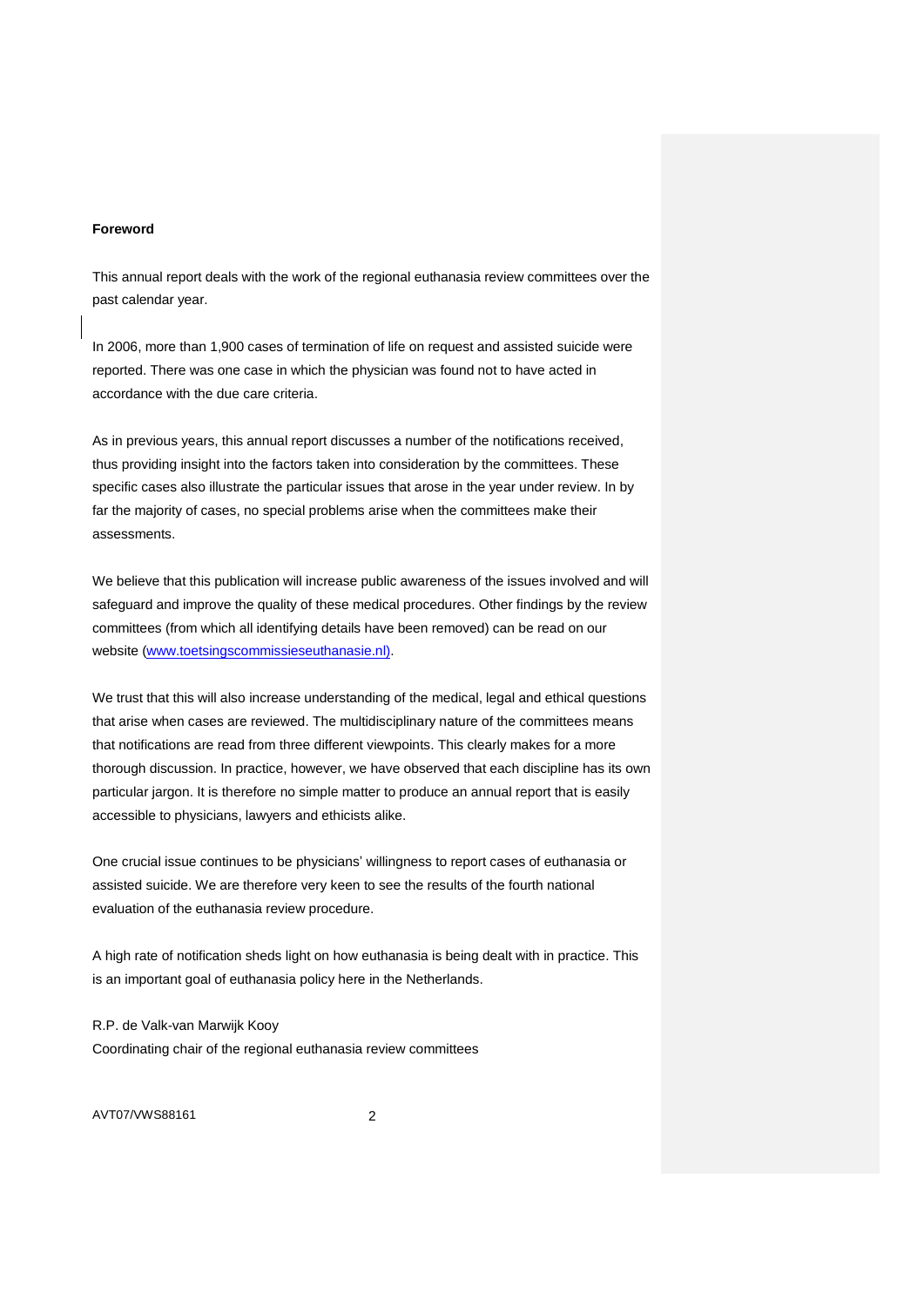Arnhem, May 2007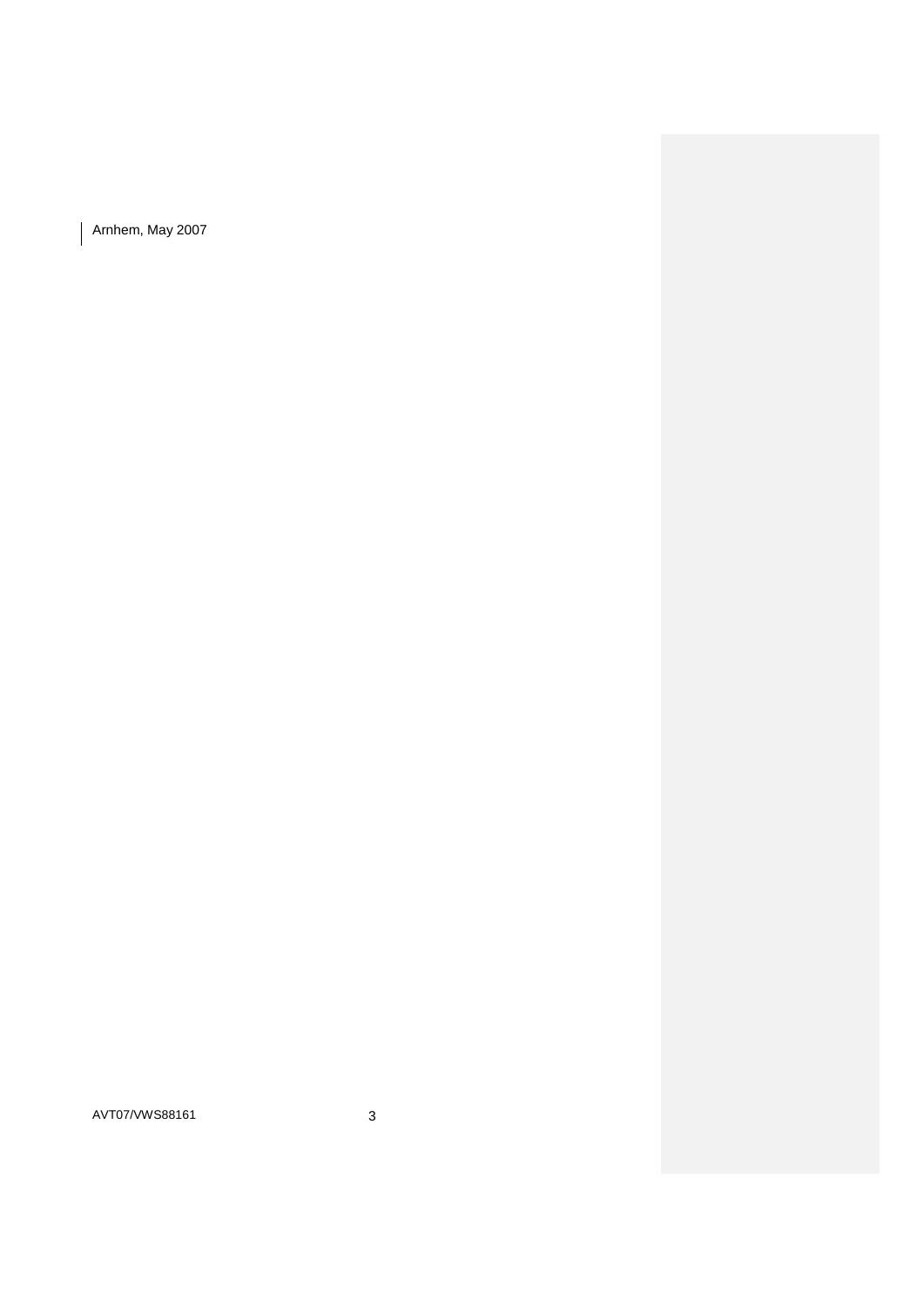#### **Introduction**

The task of the review committees is to review cases of termination of life on request and assisted suicide. If the physician who performs the procedure and makes the notification has fulfilled the statutory due care criteria, the procedure is not deemed a criminal offence. This legislation, which has been in force since 2002, distinguishes the Netherlands from many other countries.

The year 2006 was not substantially different from previous years. The number of notifications remained practically the same (just over 1,900). To determine how physicians' willingness to report cases has evolved over the recent period, weneed to know how many euthanasia procedures are actually performed each year. The fourth national review of lifeterminating procedures has now been completed, in parallel with an evaluation of the legislation that has been in force since 2002. The results are expected later in 2007.

As in other years, this annual report deals with the statutory framework and the role of the committees, the figures and their interpretation. Also as in previous years, the due care criteria are clarified with reference to specific cases.

One current development is the website, which was updated in 2006. Many of the committees' findings, and in principle all of them from 2007 onwards, can be read on the website (with all identifying details removed). The purpose is to provide a clearer picture of how the committees make their assessments. The way in which identifying details are removed and findings are published has been discussed at length by the committees. The basic principle is that information should not be traceable to a particular individual. At the same time, the committees want to preserve the information value of the findings.

An important issue during the past year has been palliative sedation, whereby the patient's consciousness is deliberately reduced in the final stage of his life. The increased interest in palliative sedation does not mean that there is no longer so much demand for euthanasia. Unbearable suffering cannot always be alleviated by palliative sedation; moreover, there are patients who expressly refuse palliative sedation and indicate that they wish to remain conscious to the very end.

Another relevant and extremely important factor is the role of the independent physician. In recent years the SCEN project has significantly improved the standard of reporting by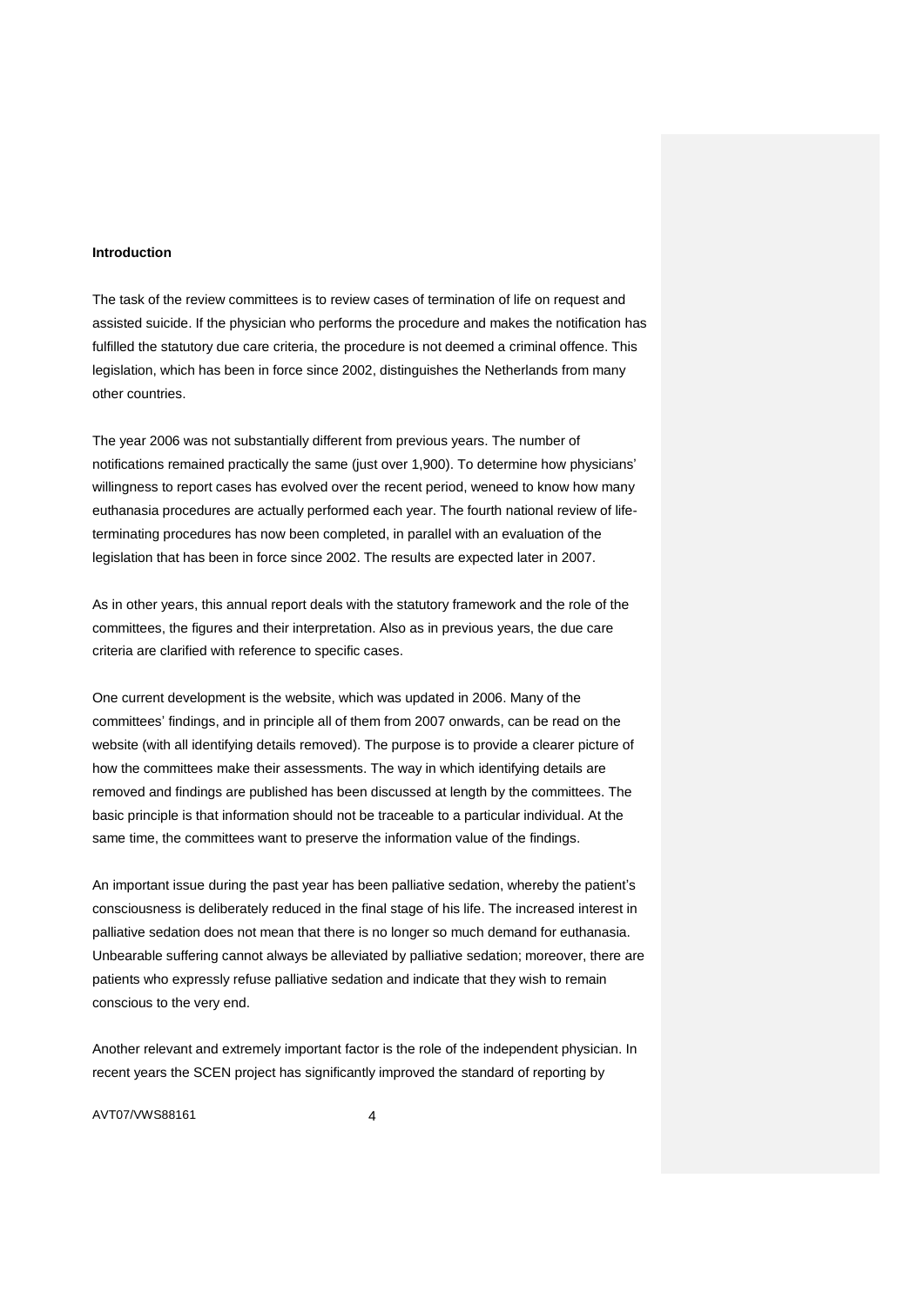independent physicians. It is important that the independent physician should keep to his role as a provider of support and independent advisor to the physician who performs the procedure. The latter is responsible for his own actions and for fulfilling the due care criteria.

One final issue is the relationship between euthanasia and dementia. In 2006, the committees received six notifications of euthanasia involving patients with a dementia syndrome.<sup>1</sup> Such cases remain exceptional.

In the Netherlands, more than 10,000 patients a year die in a final stage of dementia. Almost all of them die of natural causes at home, in a care home or in a nursing home, although at the end of their lives medical decisions are often made on such matters as restrictions on treatment, palliative care or withholding food and fluids. Only a very small number of cases involve the use of euthanasia as a means of helping the patient die. This continues to be highly exceptional, and is reserved for people with the unusual and painful combination of incipient dementia and very clear awareness of their disease. This enables them to consider themselves and their future while still capable of informed consent, and makes their present suffering unbearable. Termination of life is sometimes requested at this stage.

The cases presented in this report, as well as the information on the subject that you can read on the website, show how carefully physicians deal with these issues.

AVT07/VWS88161 5

 $<sup>1</sup>$  Final conclusions on five of these notifications were reached in 2006, and one in 2007.</sup>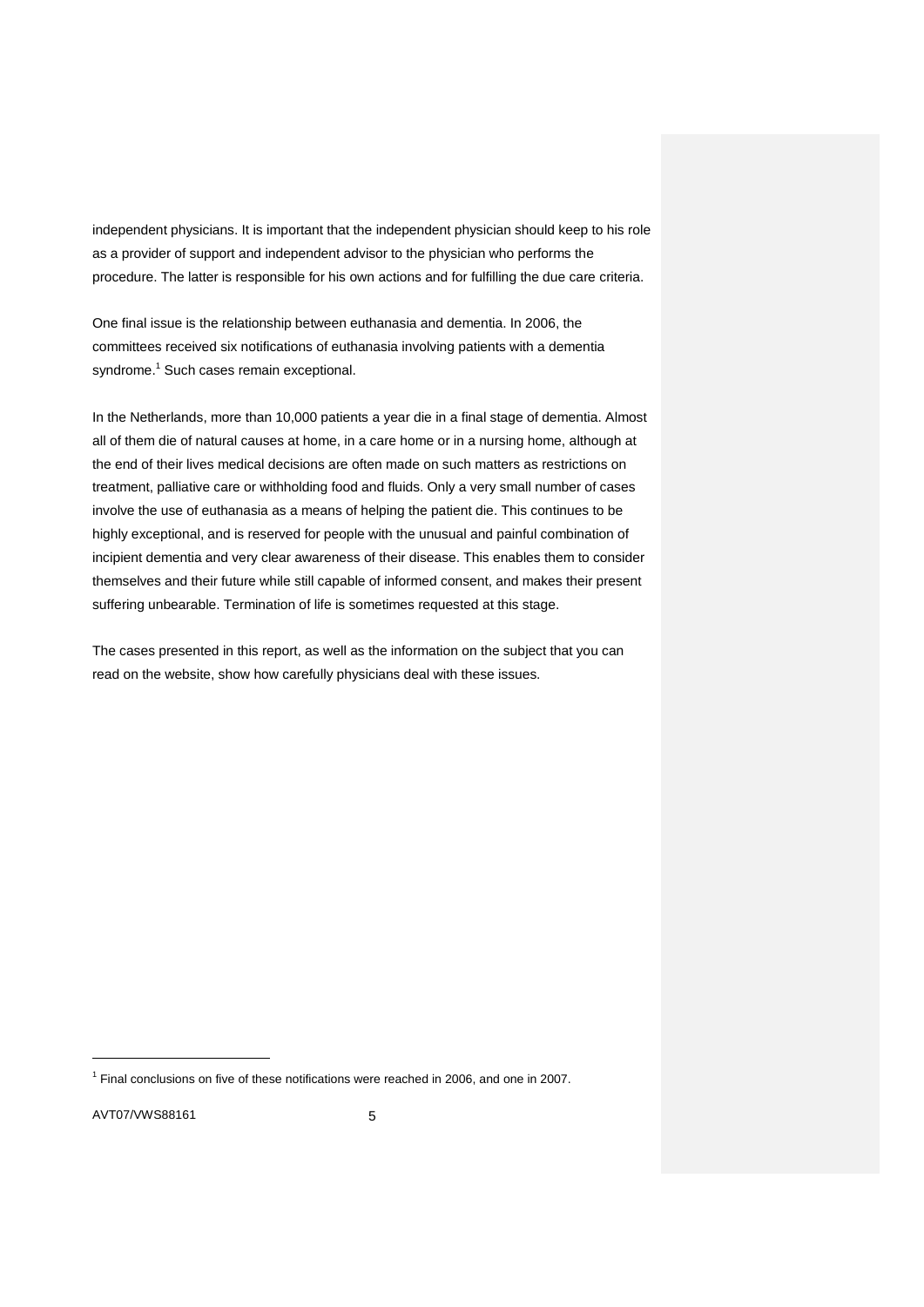## **Chapter I**

Committee activities

### **Statutory framework**

There is still a good deal of misunderstanding in this country about the term 'euthanasia'.

Euthanasia means 'the termination of a person's life at his own express request.' Termination of life on request and assisted suicide are criminal offences in the Netherlands (Articles 293 and 294 of the Criminal Code). The only exception is when the procedure is performed by a physician who has fulfilled the statutory due care criteria and has notified the municipal pathologist. If the physician satisfies both conditions, the procedure he has performed is not treated as a criminal offence. The aforementioned articles of the Criminal Code identify them as specific grounds for exemption from criminal liability.

The due care criteria are set out in the Termination of Life on Request and Assisted Suicide (Review Procedures) Act ('the Act'), and the physicians' duty to notify the municipal pathologist is dealt with in the Burial and Cremation Act.

Under the Act, notifications of termination of life on request and assisted suicide must be reviewed by regional euthanasia review committees ('committees'). The committees carry out their main task on the basis of the Act. They review notifications of termination of life on request and assisted suicide, and assess whether the physician has fulfilled the statutory due care criteria. Termination of life on request means that the physician administers the euthanatics to the patient. Assisted suicide means that he prescribes substances to be ingested by the patient himself.

One of the purposes of the legislation, which has been in force since 2002, is to safeguard and improve the quality of the procedures performed by physicians in terminating life. Essentially, the physician who performs the life-terminating procedure must account for his actions and submit to a review. The committees assess whether the physician has fulfilled the due care criteria. This ensures that sufficient light is shed on the practice of euthanasia.

In the decades before the aforementioned legislation came into force, the practice of euthanasia in the Netherlands had become more clearly defined. Decisions on whether or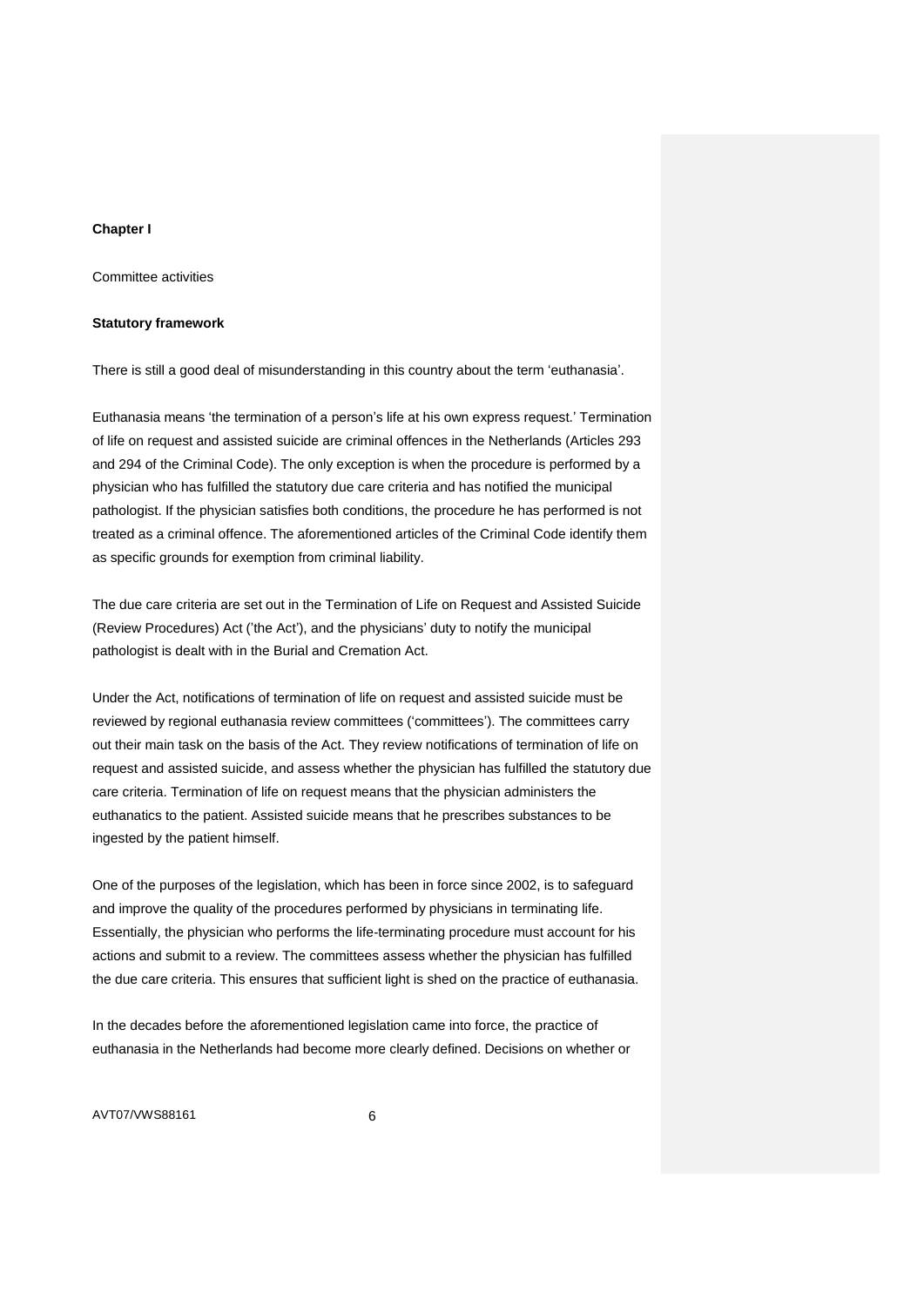not to prosecute were guided by 'due care criteria' which were formulated in ever-increasing detail in case law.<sup>2</sup>

In 1990 these criteria were formally laid down in the Notification Procedure, which acquired statutory status in 1994.

Physicians who reported cases of termination of life on request or assisted suicide and accounted for their actions were not normally prosecuted, since if they had fulfilled the aforementioned due care criteria they could successfully invoke *force majeure* under Article 40 of the Criminal Code (see footnote 2) and would be acquitted. Physicians became increasingly willing to report cases and, as a result, more and more light was shed on the practice of euthanasia in this country, as the surveys conducted every five years revealed. As physicians became more susceptible to review, the quality of the entire decision-making process in the terminal stages of patients' lives was also found to have improved. To further increase physicians' willingness to report cases, multidisciplinary regional euthanasia review committees were set up in 1998; their task was to review physicians' actions and advise the Public Prosecution Service accordingly. Nevertheless, physicians (who always find requests for euthanasia distressing) continued to have qualms about the criminal law framework within which their actions were assessed.

The purpose of the legislation that came into force in 2002 was therefore to decriminalise physicians who had fulfilled a patient's request for termination of life or assisted suicide, had fulfilled the due care criteria and had reported their actions, and to increase legal certainty. Now that specific grounds for exemption from criminal liability are laid down in the Criminal Code, termination of life on request and assisted suicide performed by a physician are no longer criminal offences, provided the physician has fulfilled the due care criteria (which are now also laid down in the Act) and has reported his actions. A further step towards the decriminalisation of euthanasia is the fact that the review committees, which previously had a purely advisory role, now assess whether the physician has fulfilled the due care criteria. They now refer notifications to the Public Prosecution Service and the Health Care Inspectorate only if the due care criteria have not been fulfilled.

 $2$  See in particular the 1984 Schoonheim judgment, in which the Supreme Court found that physicians who fulfilled a number of due care criteria were entitled to invoke *force majeure* (Article 40 of the Criminal Code) based on a conflict of duties: the duty to protect the patient's life, and the duty to curtail suffering. These criteria had been worked out in case law, with reference to Royal Dutch Medical Association guidelines, following the first major court ruling on euthanasia (the Postma judgment in 1973).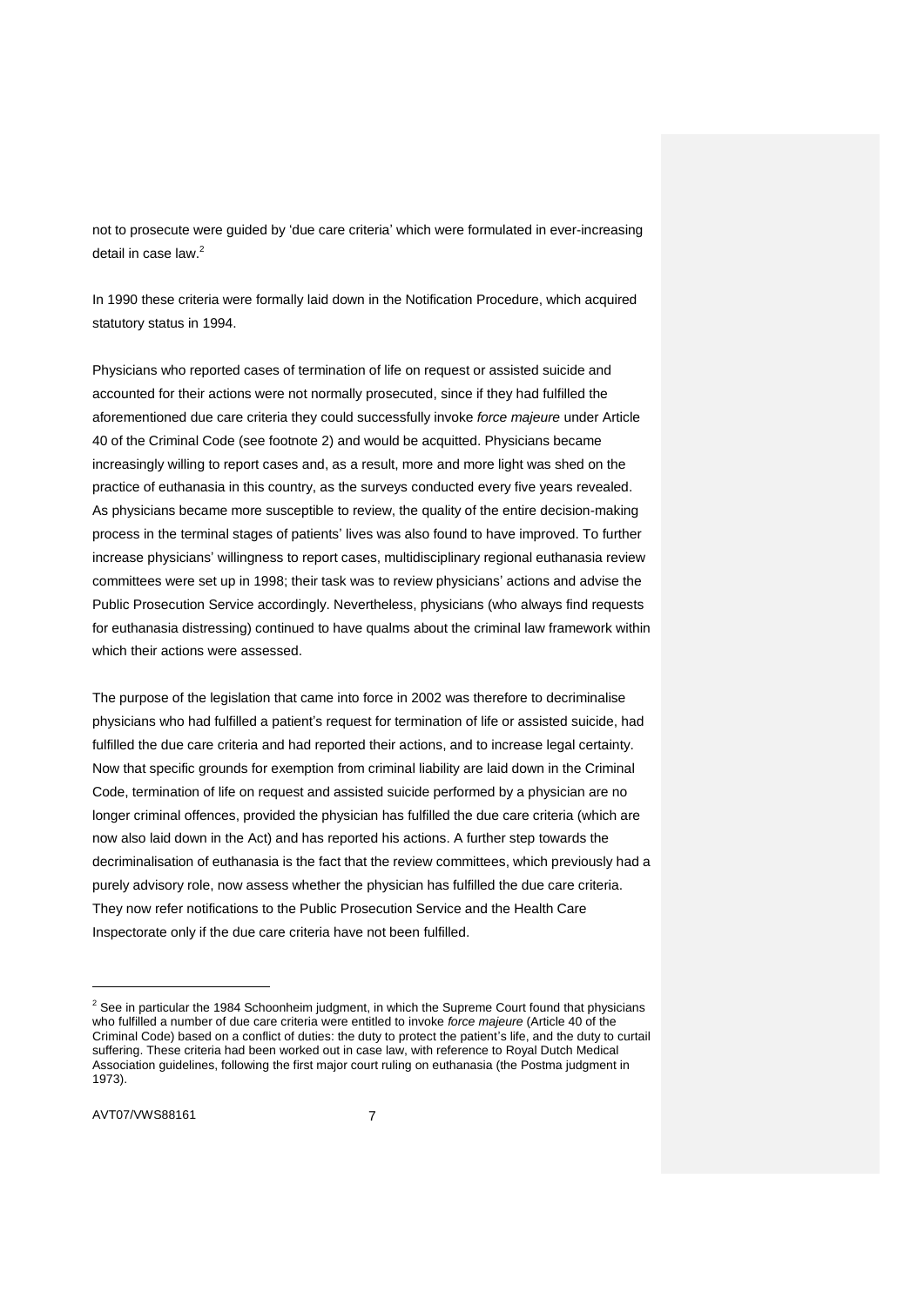One of the purposes of this legislation was thus to increase physicians' willingness to report cases and hence to shed more light on the practice of euthanasia and enhance the quality of the decision-making process concerning the termination of life.

### **Role of the committees**

When a physician has terminated the life of a patient on request, or assisted in his suicide, he notifies the municipal forensic pathologist. When doing so, he submits a detailed report showing that he has complied with the due care criteria.**<sup>3</sup>** The pathologist performs an external examination and ascertains how the patient died and what substances were used to terminate his life. He then establishes whether the physician's report is complete. The report by the independent physician and, if applicable, the advance directive drawn up by the deceased are added to the file.

The pathologist notifies the committee, submitting all the required documents and any others that may be relevant, such as the patient's medical file and letters from specialists. Once the committee has received the documents, both the pathologist and the physician are sent an acknowledgement of receipt. The committees assess the physician's actions, examining whether he has acted in accordance with the statutory due care criteria. If a committee has any questions, the physician in question will be informed. Physicians are often asked to respond in writing to additional questions. The committees sometimes contact physicians by telephone if they need extra information.

If the information thus provided by the physician is insufficient, he may then be invited to provide further information in person. This gives him an opportunity to explain in more detail what took place in this particular case.

The physician is notified within six weeks of the committee's findings. This period may be extended once, for instance if the committee has further questions.

The multidisciplinary committees issue their findings on the notifications they assess. In almost every case they conclude that the physician has acted in accordance with the due care criteria. In such cases, only the notifying physician is informed. In 2006, one physician was found not to have acted in accordance with the criteria. In such cases, the findings are referred to the Board of Procurators General and the Health Care Inspectorate. The Board

AVT07/VWS88161 8

 $3$  A standard report form is available as an aid in drawing up the report. It can be filled in as it stands or used as a guide, and can be found at [www.toetsingscommissieseuthanasie.nl](http://www.toetsingscommissieseuthanasie.nl/)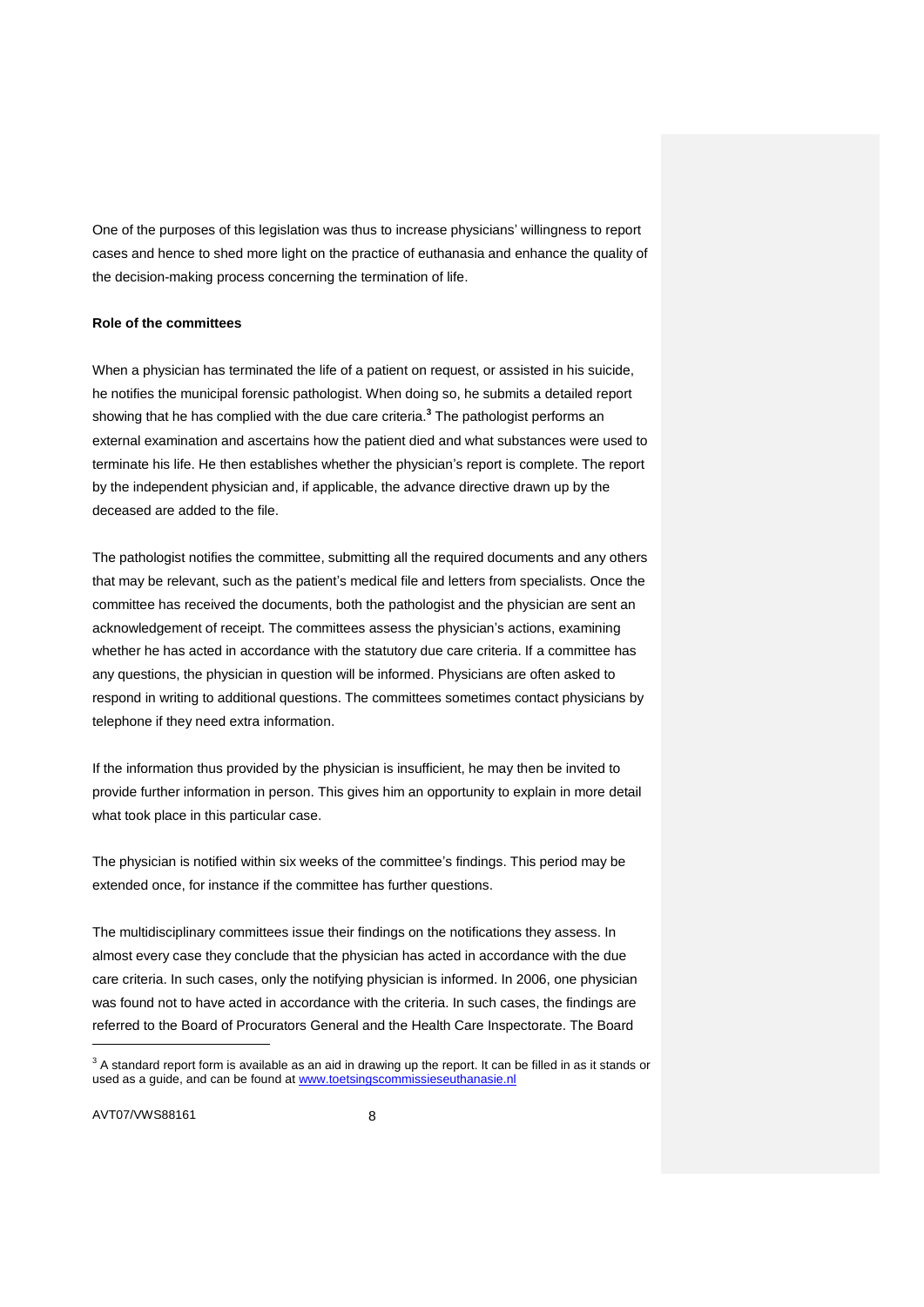decides whether or not prosecution proceedings should be initiated. The Inspectorate decides in the light of its own tasks and responsibilities whether any further action should be taken. This may range from interviewing the physician to disciplinary action. The committees hold consultations with the Board of Procurators General and the Inspectorate every year.

There are five regional euthanasia review committees. The place of death determines which committee is competent to assess the case in question. Each committee comprises three members: a lawyer, who is also the chair, a physician and an ethicist. They each have an alternate. Each committee also has a secretary, who is also a lawyer, with an advisory vote at committee meetings. The secretaries and support staff form the secretariats, which are responsible for assisting the committees in their work. For organisational purposes the secretariats form part of an executive organisation of the Ministry of Health, Welfare and Sport. The secretariats have offices in Groningen, Arnhem and The Hague, and the committees meet there every month.

The committees are competent to assess cases in which a physician has terminated a patient's life on request or assisted in his suicide. They are not competent to do so if there has been no request to terminate the patients'life of assist to his suicide.<sup>4</sup> If a physician has terminated the life of a patient without the patient having explicitly requested it, the municipal pathologist must refer the case directly to the public prosecutor.

The committees are not competent to assess cases in which the life of a patient under 12 years of age has been terminated. Nor are they competent in cases involving normal medical procedure. The review procedure set out in the Act is not intended for such cases. Examples of normal medical procedure include ceasing or not commencing treatment that serves no medical purpose, ceasing or not commencing treatment at the patient's request, or administering treatment needed to alleviate the patient's suffering which leads to the patient's death. Normal medical procedure does not fall within the scope of criminal law and does not need to be reported.

In publishing their annual report and providing general information, the committees are helping to shed more light on the practice of termination of life on request and assisted suicide and to enable public scrutiny of these procedures.

 $<sup>4</sup>$  See Article 1, paragraph 2 of the guidelines on the working procedures of the regional euthanasia</sup> review committees, adopted on 21 November 2006.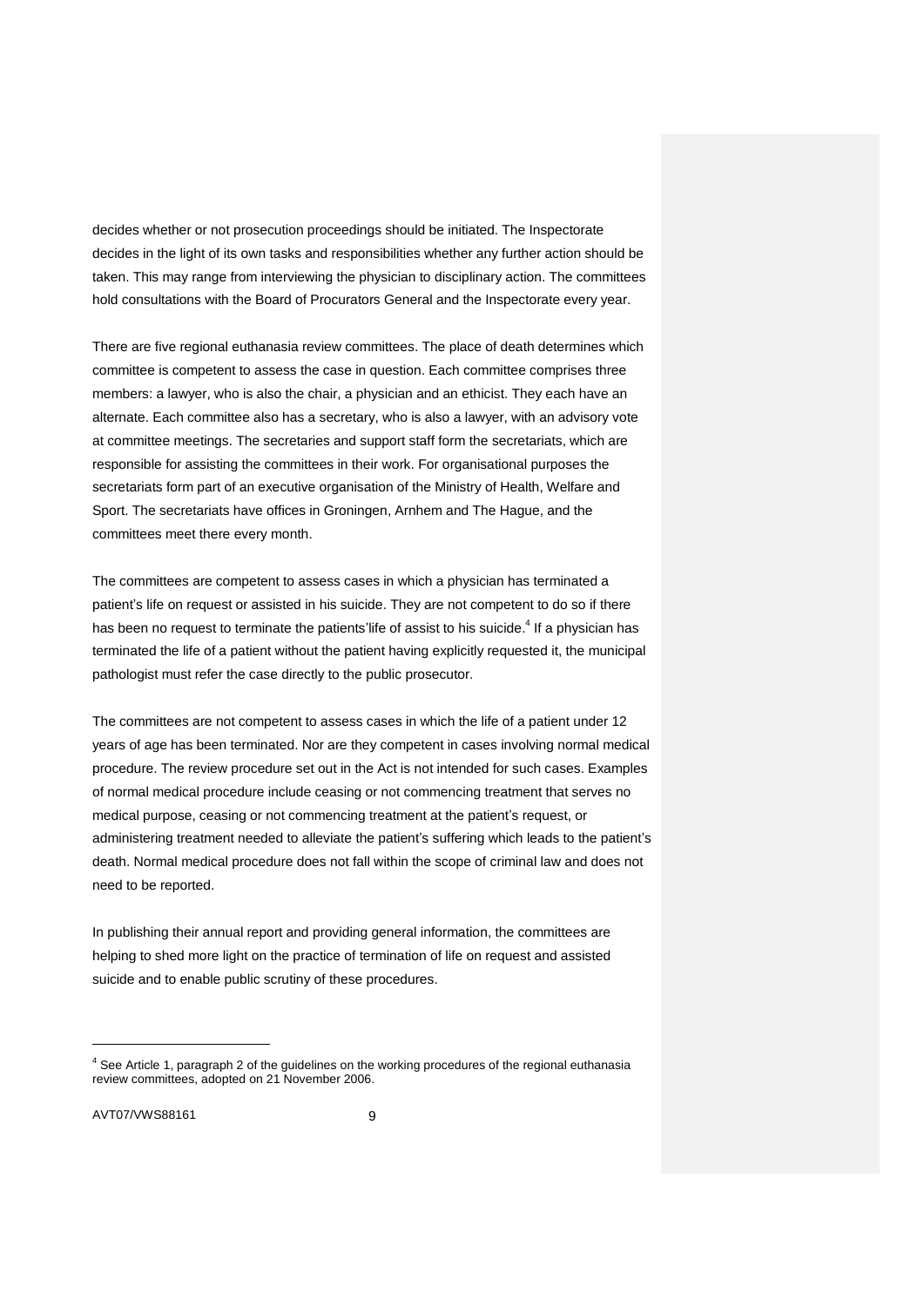The committees help the Euthanasia in the Netherlands Support and Assessment Project (SCEN) train physicians to perform independent assessments. They also give presentations to municipal health services, associations of general practitioners, hospitals and foreign delegations, using examples from practice to provide information on applicable procedures and the due care criteria.

To ensure uniform assessments, the chairs of the committees and their alternates meet regularly. They also make agreements about working methods. If, for instance, a committee intends to find that a physician has not acted in accordance with the due care criteria, the draft findings are submitted to all its members and their alternates for comment, and to all the members of the other committees and their alternates for advice.

### **Developments in 2006**

In the year under review there were a number of developments of relevance to the work of the committees.

### **Website**

The committees' website was updated in 2006. It includes their findings, with all identifying details removed. The purpose is to provide a clearer picture of the cases dealt with by the committees and the factors that played a part in their assessments. The way in which identifying details are removed and findings are published has been discussed by the committees at length, and this has led to their being published in their present form. The basic principle is that information should not be traceable to a particular individual. At the same time, the committees want to preserve the information value of the findings. Dilemmas may arise when there is a rare combination of diseases and specific facts.

The committee concerned – and, if necessary, the meeting of committee chairs – determines whether findings can be published in such a way that the information cannot be traced to particular individuals. They sometimes decide to refrain from publication. Owing to technical teething troubles, the number of findings published in 2006 was relatively small.

# **Physicians' willingness to notify the municipal forensic pathologist and number of notifications in 2006**

Although the practice of euthanasia in this country is transparent, physicians' willingness to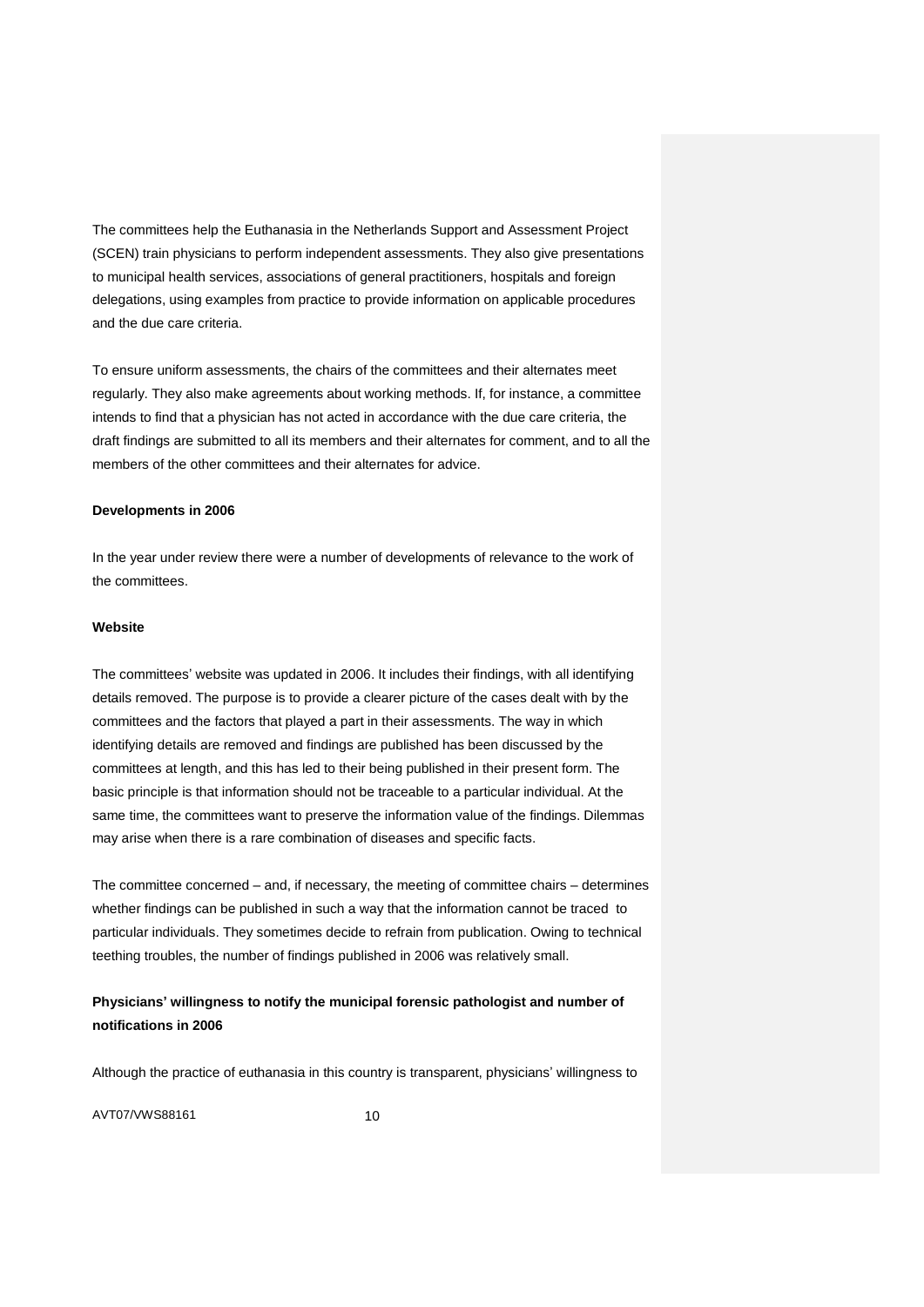notify the municipal pathologist raises questions every year. It should therefore be emphasised that a rise or fall in the number of notifications says nothing about this. The extent to which physicians are willing to report to the municipal pathologist can only be determined by discovering how the number of notifications compares with the actual number of cases of euthanasia and assisted suicide in the Netherlands.

In 2006, the committees received 1,923 notifications of euthanasia and assisted suicide. In 2005, the number was 1,933.

In 2006, another five-yearly review of life-terminating procedures performed by physicians in the Netherlands was carried out. An additional purpose of this latest review was to evaluate the legislation that came into force in 2002. Committee files were used (confidentially, of course) in the review. The results of the review are due in May 2007. It should enable the actual numbers of cases of euthanasia in 2001 and 2006, and hence the notification rates in those years, to be compared.<sup>5</sup>

AVT07/VWS88161 11

<sup>5</sup> See also J. Griffiths, *Medisch Contact*, 16 March 2007, 62, No. 11, p. 466.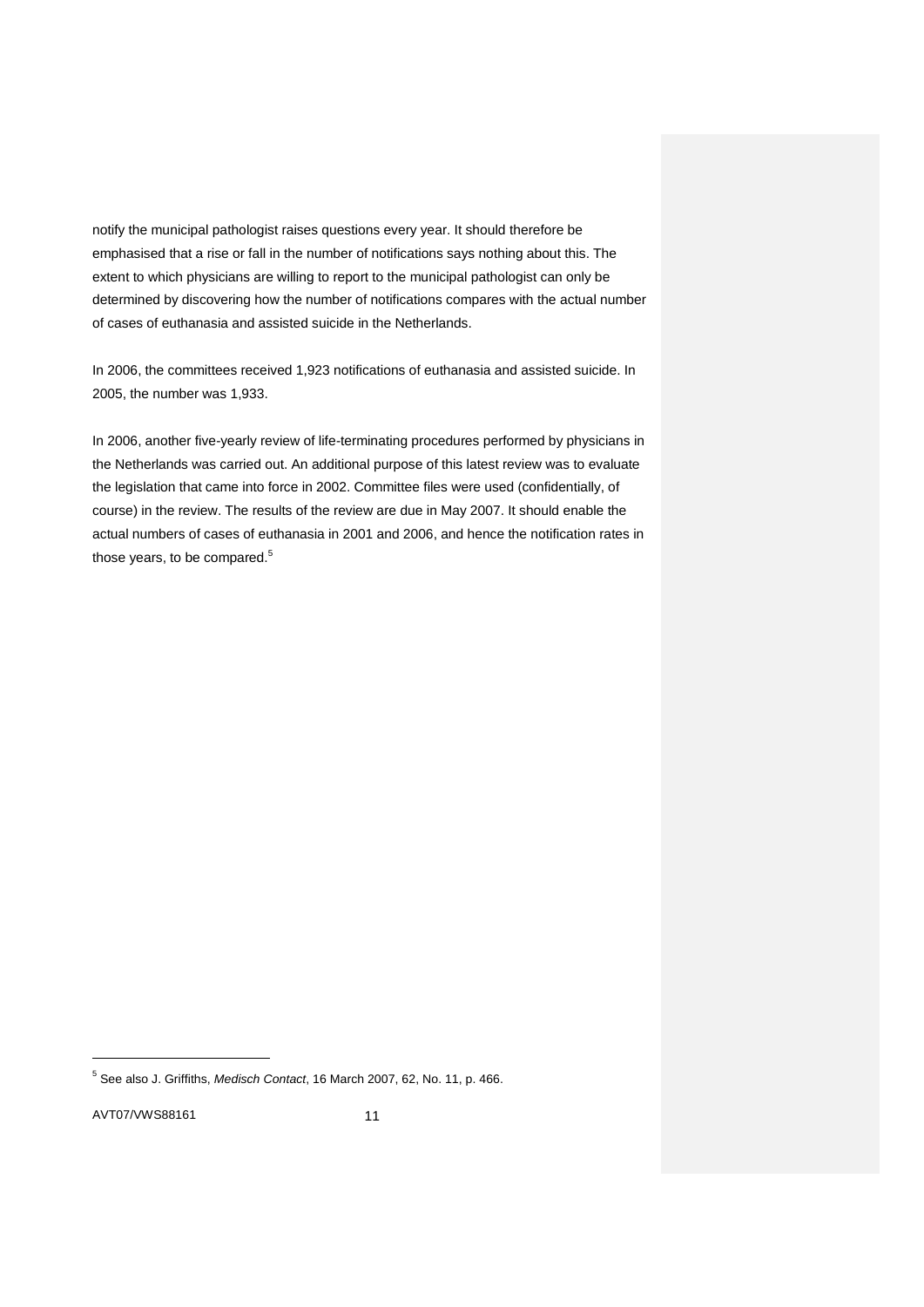# **Chapter II**

# **Overview of notifications**

1 January 2006 to 31 December 2006

## **Notifications**

The committees received 1,923 notifications in the year under review.

## **Euthanasia and assisted suicide**

There were 1,765 cases of euthanasia, 132 cases of assisted suicide and 26 cases involving a combination of the two.

## **Physicians**

In 1,692 cases the notifying physician was a general practitioner, in 151 cases a medical specialist working in a hospital and in 80 cases a physician working in a nursing home.

# **Conditions involved**

The conditions involved were as follows:

| Cancer                                 | 1.656 |
|----------------------------------------|-------|
| Cardiovascular disease                 | 55    |
| Neurological disorders                 | 105   |
| Pulmonary disorders, other than cancer | 58    |
| Other conditions                       | 45    |
| Combination of conditions              | 6     |

## **Location**

In 1,528 cases patients died at home, in 145 cases in hospital, in 79 cases in a nursing home, in 79 cases in a care home and in 92 cases elsewhere (e.g. in a hospice or at the home of a relative).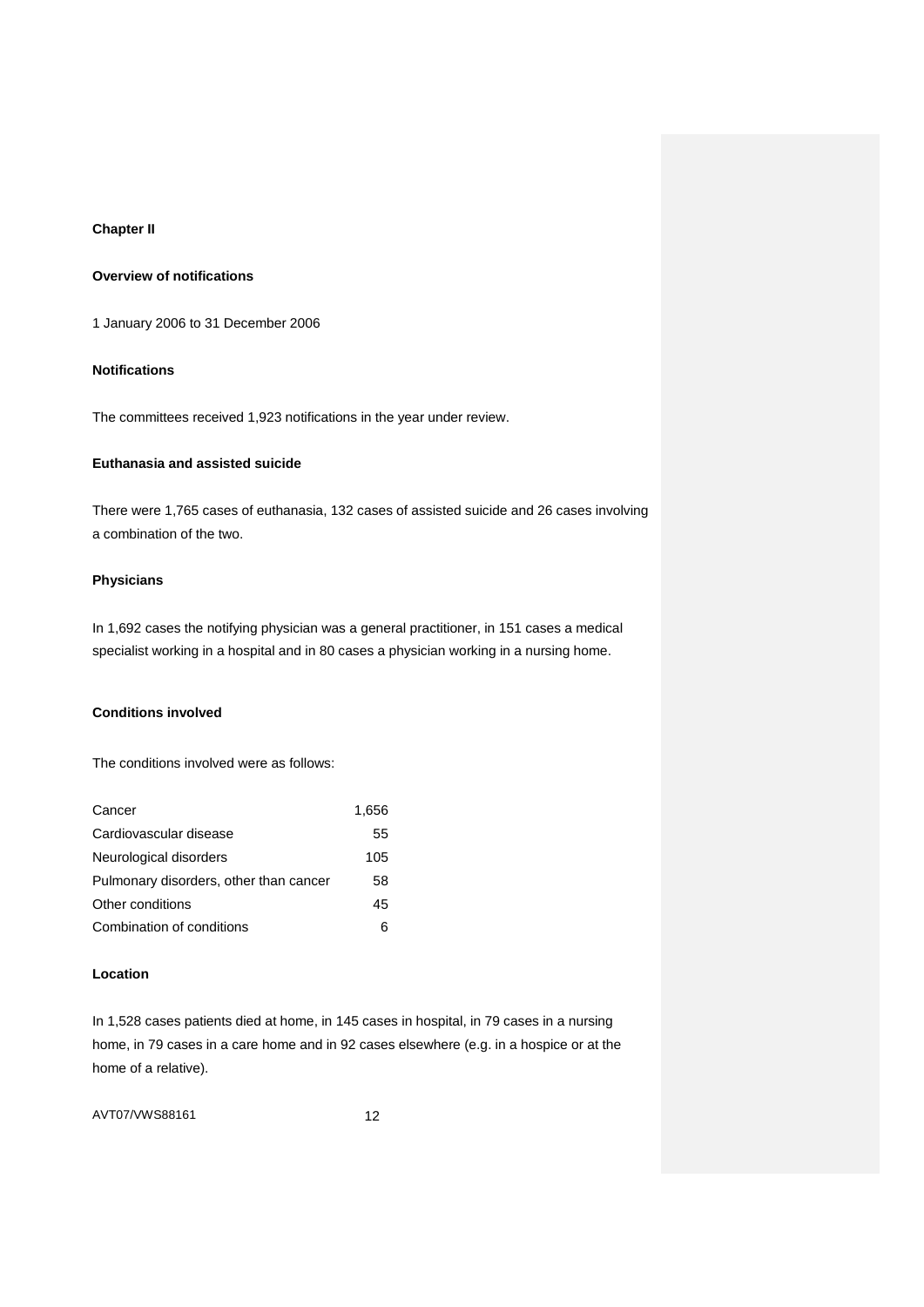### **Competence and findings**

In all cases the committees deemed themselves competent to deal with the notification. In the year under review there was one case in which the physician was found not to have acted in accordance with the due care criteria.<sup>6</sup>

## **Length of assessment period**

The average time that elapsed between the notification being received and the committee's findings being sent to the physician was 29 days.

 $^6$  The overview is of all notifications received in 2006. Notifications received at the end of a year are dealt with in the year that follows, because of the time needed to review them. The committees' findings on these notifications are therefore included in the following year's report.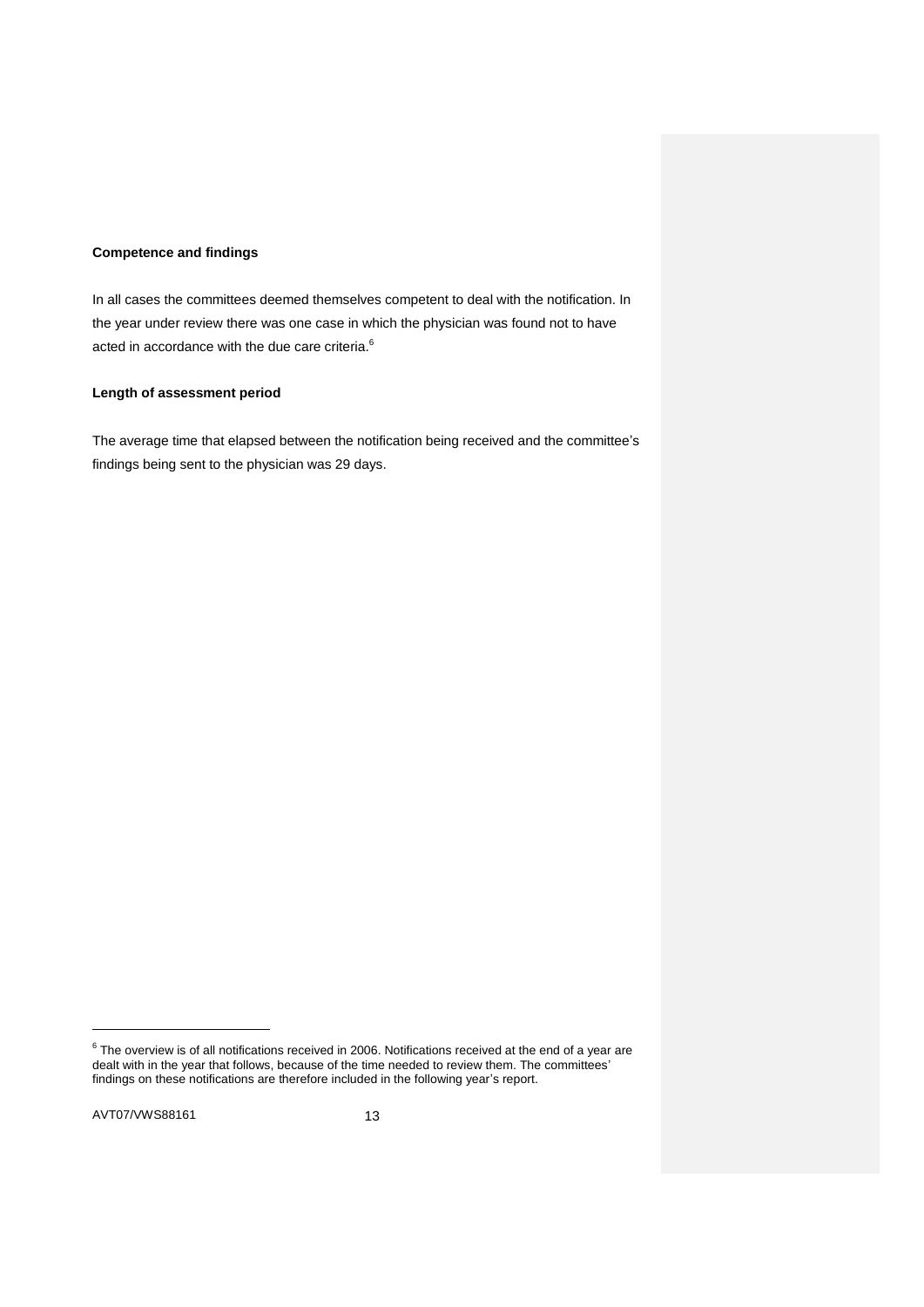### **Chapter III**

**Due care criteria**

### **Due care criteria: general**

In their findings the committees indicate whether or not, on the basis of their assessment, the physician has acted in accordance with the due care criteria. These criteria, as referred to in Article 293, paragraph 2 of the Criminal Code, are as follows.

Physicians must:

(a) be satisfied that the patient's request is voluntary and well-considered;

(b) be satisfied that the patient's suffering is unbearable, with no prospect of improvement;

(c) inform the patient about his situation and prognosis;

(d) have come to the conclusion together with the patient that there is no reasonable alternative in the patient's situation;

(e) consult at least one other independent physician, who must see the patient and give a written opinion on whether the due care criteria set out in (a) to (d) have been fulfilled;

(f) exercise due medical care and attention in terminating the patient's life or assisting in his suicide.

In practically every case, the committees find that the physician has acted in accordance with the due care criteria. By far the majority of notifications give no grounds for further discussion by the committees. Examples of cases that did give grounds for discussion are set out in this chapter.

## **Case 1**

**The physician who terminates a patient's life on request or assists in his suicide must ascertain that the due care criteria set out in the Act have been fulfilled. The same applies to a physician who performs the procedure at another physician's request.**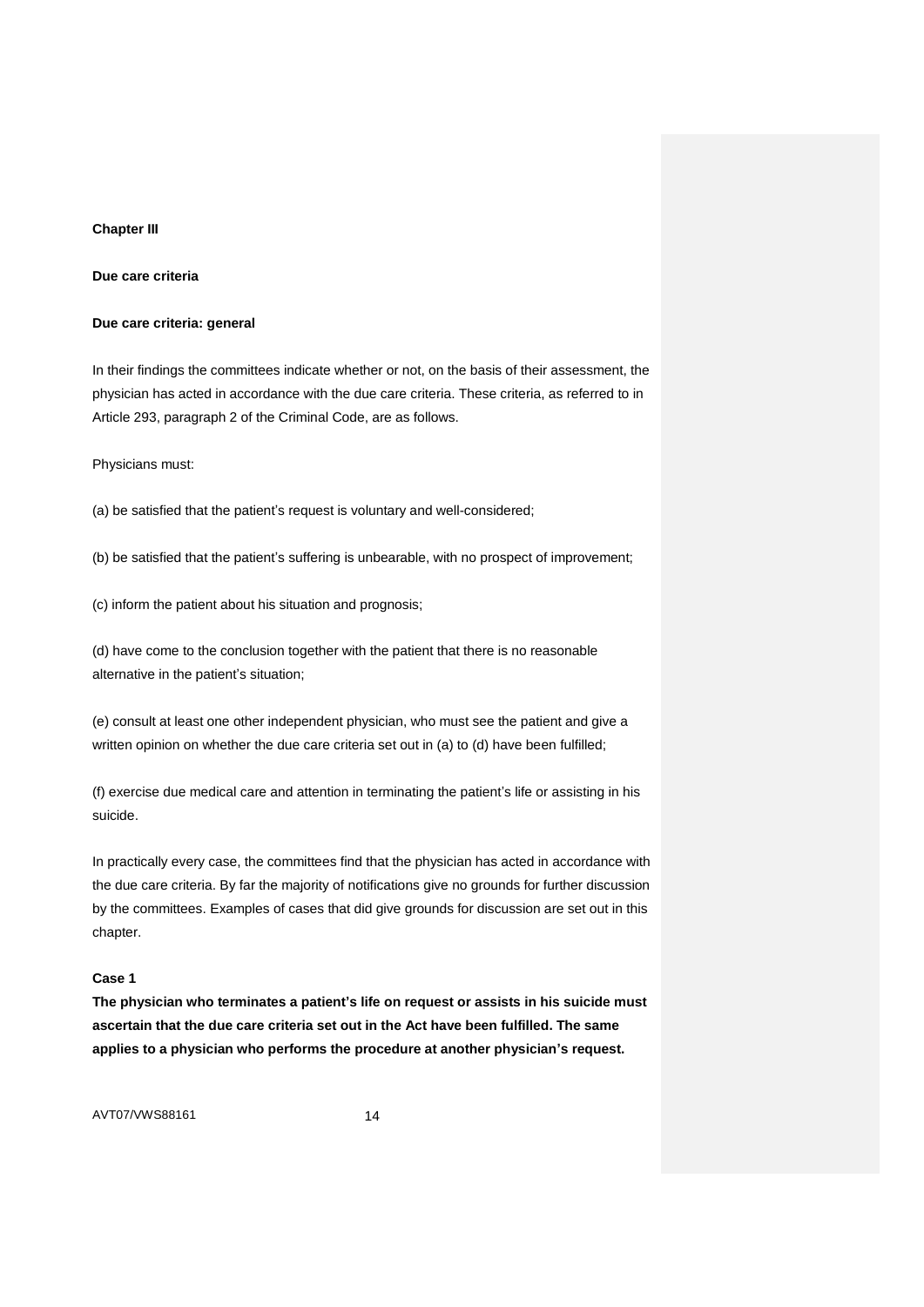*The patient, a woman between 50 and 60 years of age, had bone metastases from a carcinoma of unknown primary origin, possibly in the pancreas, and progressive paraplegia due to pathological fractures. She was suffering unbearably, with no prospect of improvement, and she had made a voluntary, well-considered request that her life be terminated. She had been informed about her situation and prognosis. The conclusion was that there was no reasonable alternative in her situation. An independent physician had been consulted, had seen the patient and had submitted a written report indicating why, in his opinion, the due care criteria had been fulfilled. The life-terminating procedure had been performed with due care and attention. When assessing the notification, the committee required further information from the physician concerning the point at which he had become involved in the case and the way in which the decision concerning the termination of the patient's life had been reached. After the physician's written reply had been discussed at a meeting of the committee, he was invited to appear in person.*

*In his written reply, the physician had stated that he was simply the person who had carried out the procedure. Further information provided by the physician in person indicated that the patient's general practitioner had gone through all the preliminary stages with the patient and that the patient, together with her family and the general practitioner, had decided that euthanasia was the only alternative in her situation. When the general practitioner had decided that the time had come to terminate the patient's life, he got in touch with the physician to ask how he should proceed. At this point the general practitioner had stated that, for emotional reasons, he was unable to perform the procedure, and requested the physician to do so instead.*

*After the patient had been seen by an independent physician, whose opinion was that the statutory due care criteria had been fulfilled, the physician visited the patient, made her acquaintance, spoke to her and briefly ascertained her condition. He had found her lying on the couch. She was conscious and lucid, and was not drowsy from morphine. It was perfectly possible to communicate with her. She begged for help. It was agreed that the lifeterminating procedure would be performed within a few days. The physician received and studied the independent physician's written report on the morning of the day that the procedure was performed. As mentioned, he had seen and spoken to the patient and had studied her medical file, which he had received from her general practitioner. The physician was satisfied that further treatment would serve no medical purpose. The patient was suffering unbearably, with no prospect of improvement. The physician felt that her suffering was palpably unbearable. He had also asked her about her wish for euthanasia and had discussed it with her. He felt certain of her condition and her wish for euthanasia. He agreed*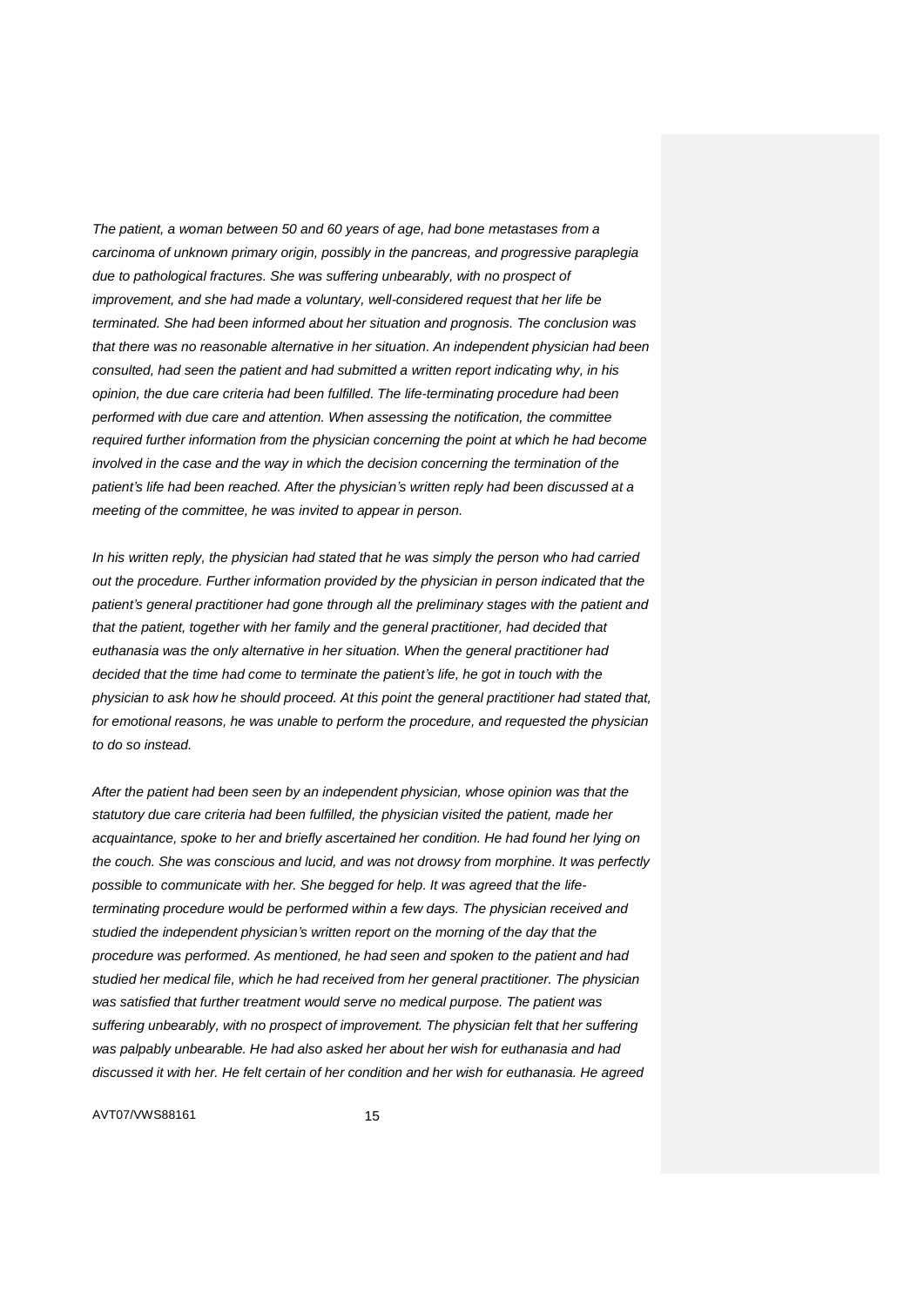*with the general practitioner and the independent physician that euthanasia was justified in this case.*

*The committee noted that, under the terms of Article 293, paragraph 2 of the Criminal Code, a physician who terminates a patient's life on request or assists in his suicide and wishes to invoke the specific grounds for exemption from criminal liability laid down in the Criminal Code must fulfil the due care criteria set out in Section 2 of the Act and then account for his actions by submitting a detailed report to the municipal pathologist in accordance with Section 7, subsection 2 of the Burial and Cremation Act. This also applies if the patient has been referred to him. The physician initially stated that he thought of himself simply as the person who had carried out the decisions reached by the general practitioner. If so, he would not, in the committee's view, have been able to invoke the specific grounds for exemption from criminal liability. Only when the physician was questioned in person was the committee satisfied that he had fulfilled the statutory due care criteria. His written report should have indicated how he had ascertained that the due care criteria had been fulfilled.*

*Given all the facts and circumstances of the case, the committee found that the physician had acted in accordance with the due care criteria.*

### **Due care criteria: specific**

This section indicates what factors the committees take into account when assessing notifications for fulfilment of each of the statutory due care criteria. This is illustrated with reference to cases that the committees assessed in 2006.

### **(a) Voluntary and well-considered request**

#### *Physicians must be satisfied that the patient's request is voluntary and well-considered.*

The physician must be satisfied that the patient's request is voluntary and well-considered. Willingness to discuss the end of the patient's life, the patient's wishes and possible ways of fulfilling them are all part of the contact between the patient and the physician.

The request for euthanasia must have been made by the patient himself. It must also be voluntary. The physician must be certain that the patient has not made the request under pressure from those around him. In making their assessment, the committees consider when and how the patient made the request. In order to make a well-considered request, the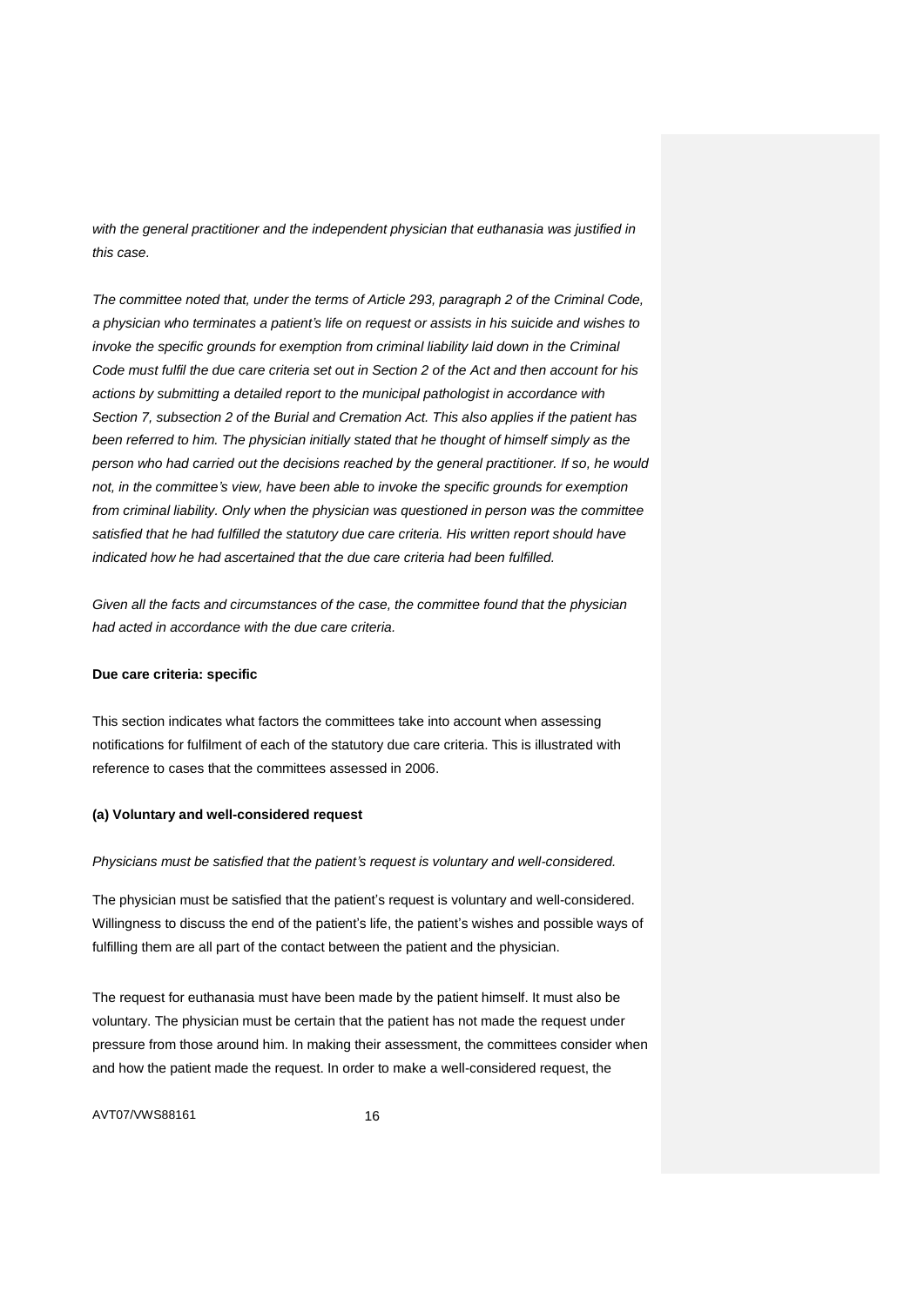patient must have a full understanding of his disease, the situation he is in, the prognosis and any other ways of improving the situation.

If a patient is suffering from depression, this may adversely affect his ability to give informed consent. Where there is any doubt, a psychiatrist is often consulted in addition to the independent physician. The physician must be able to ascertain, or obtain confirmation, that the patient is capable of informed consent. If other medical practitioners have been consulted, it is important to make this known to the committees. In some cases, after weighing everything up, a physician may decide neither to consult an additional medical practitioner, nor to call in for a second time one who has been consulted earlier. Such information is also of relevance to the committees' assessment. If the physician gives a full account of the entire decision-making process in his initial notification, he may not be required to answer further questions later on. In Case 2, the physician listed the factors he had considered in reaching his decision.

Requests for euthanasia from patients suffering from dementia, should normally be treated with great caution, since there may be some doubt whether those patients are capable of informed consent or, given the nature of the condition, whether their request is voluntary and well-considered.

The physician must take the stage of the disease and the other specific circumstances of the case into account when reaching his decision. Patients at a more advanced stage of the disease will rarely be capable of informed consent. If a physician believes that a patient is in the initial stages of dementia, it is important to consult one or more experts in addition to the independent physician.

Apart from whether or not the request is voluntary and well-considered – see Case 3 – the question of whether the patient is suffering unbearably, with no prospect of improvement, is also of particular relevance in the case of dementia. This is discussed in more detail in the section on 'Unbearable suffering with no prospect of improvement' below.

#### **Advance directive**

On the standard report form the physician is asked whether there is an advance directive. This may suggest that such a directive is mandatory, but that is not so. The physician must be satisfied that the patient's request is voluntary and well-considered. Such a request is usually made orally.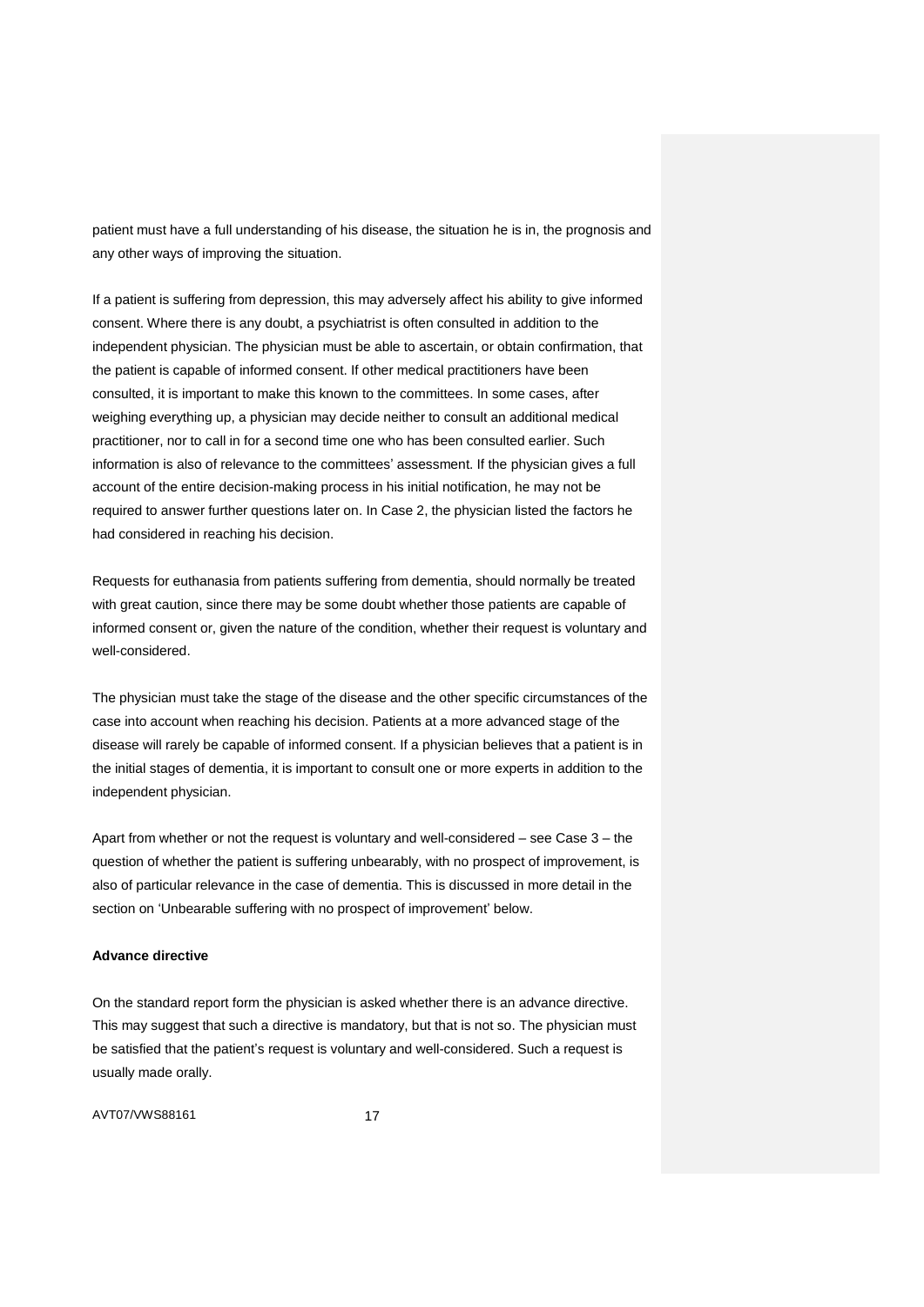A physician cannot be compelled by an advance directive to grant a request for euthanasia. He must always make his own judgement, since he will have to account for his actions in cases of termination of life or assisted suicide. There must be no uncertainty between the physician and the patient as to what the patient's wishes are; even if the patient is perfectly capable of expressing his wishes and of requesting euthanasia orally, a written directive can help eliminate any uncertainty and confirm the oral request.

An advance directive, which is specifically referred to in the Act, is intended for a patient who is no longer capable of expressing his wishes when the time comes to consider ending his life. It is advisable to draw up the directive in good time and update it at regular intervals and, where possible, describe the specific circumstances in which the patient wishes to have his life terminated. The clearer and more specific the directive is, the firmer the basis it provides for the physician's decision. A handwritten directive by the patient in which he describes the circumstances in his own words may sometimes make things clearer.

However, if the patient remains capable of informed consent until he dies, an advance directive is not mandatory for termination of life on request or assisted suicide. In almost all the reported cases that come before the committees, there is indeed a written directive. The committees consider this a useful practice, but wish to emphasise that it is not mandatory, if only to ensure that people are not put under unnecessary pressure to draw up such a directive, sometimes very shortly before they die. Evidence received by the committees reveals that patients and their relatives sometimes feel under unnecessarily great pressure to produce such a document.

# **Case 2 (voluntary and well-considered request) Was the request voluntary or made under the influence of depression?**

*The patient, a man between 70 and 80 years of age, had multiple pathology: hypertension, heart failure and carcinoma of the prostate. He sustained frequent falls, which caused fractures. His mobility was limited, even with walking aids. His physical symptoms increased, and the moment at which he needed to be hoisted in and out of bed was a turning-point as far as he was concerned. It was clear that the due care criterion of unbearable suffering with no prospect of improvement was now fulfilled in his case. The patient had a full understanding of his illnesses and was aware of the prognosis. Treatment was no longer possible.*

AVT07/VWS88161 18

**Met opmaak:** Niet Markeren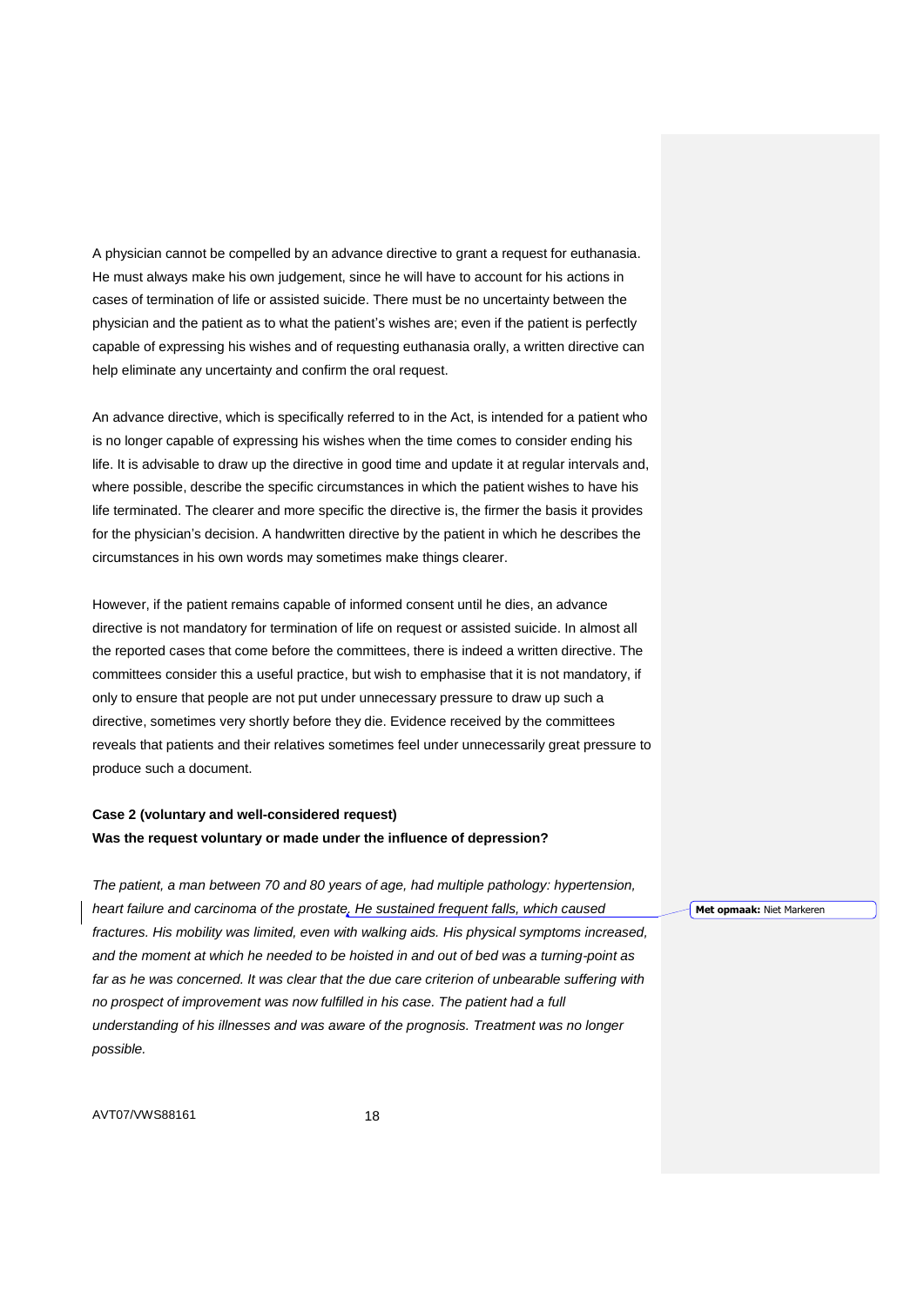*The patient had on several occasions expressed a wish that his life be terminated, but had changed his mind whenever he felt a bit better. In the end, however, he persisted with his request. The physician consulted an independent physician, who gave his written opinion on whether the due care criteria had been fulfilled. In his report, the independent physician stated that the patient was feeling increasingly lonely as a result of his illness. He sometimes had suicidal thoughts, and initially, feeling that his request for euthanasia had been turned down, he had tried to commit suicide. The independent physician found it hard to decide whether the patient was capable of informed consent, and advised the physician to consult a psychiatrist in order to determine this and, if appropriate, give the patient medication for depression and restlessness. If the psychiatrist found the patient sufficiently capable of informed consent, the independent physician said he would consider the due care criteria to have been fulfilled.*

*The patient was accordingly seen at home by a psychiatrist, who stated that he considered the patient capable of informed consent but believed that his request for termination of life*  was partly influenced by a depressive disorder. He suggested that the physician treat the *patient with antidepressants. At first the patient was furious that things were dragging on so long, but eventually he agreed to the treatment. About three weeks later, the physician spoke to him once more. The antidepressant treatment had not made him change his mind about wanting his life to be terminated. The physician then phoned the psychiatrist, who said he should increase the dosage of antidepressants to see if that helped. He also suggested that the patient could subsequently be treated with another medicine. This meant that the physician would have to disregard the patient's explicit request for euthanasia for another three months. The physician did not feel he could justify this to the patient.*

*He did not consider it humane to subject the patient to several more months of treatment with antidepressants. He had known him since early 1980 and had talked to him a great deal in that time.*

*Over a period of many years he had seen the patient deteriorate further and further as a result of his severe degenerative neurological disease. In the end the patient could still accept the fact that it took him twenty minutes to get out of bed and into his mobility scooter, but when the bed hoist became part of his life he felt that was the end. The idea that he would henceforth be unable to move without help from others caused him unbearable suffering. He could no longer accept this. The physician could well understand this. He had always considered the patient's depressive symptoms to be part of his illness, and to him it made perfect sense that someone should feel miserable because his body had stopped*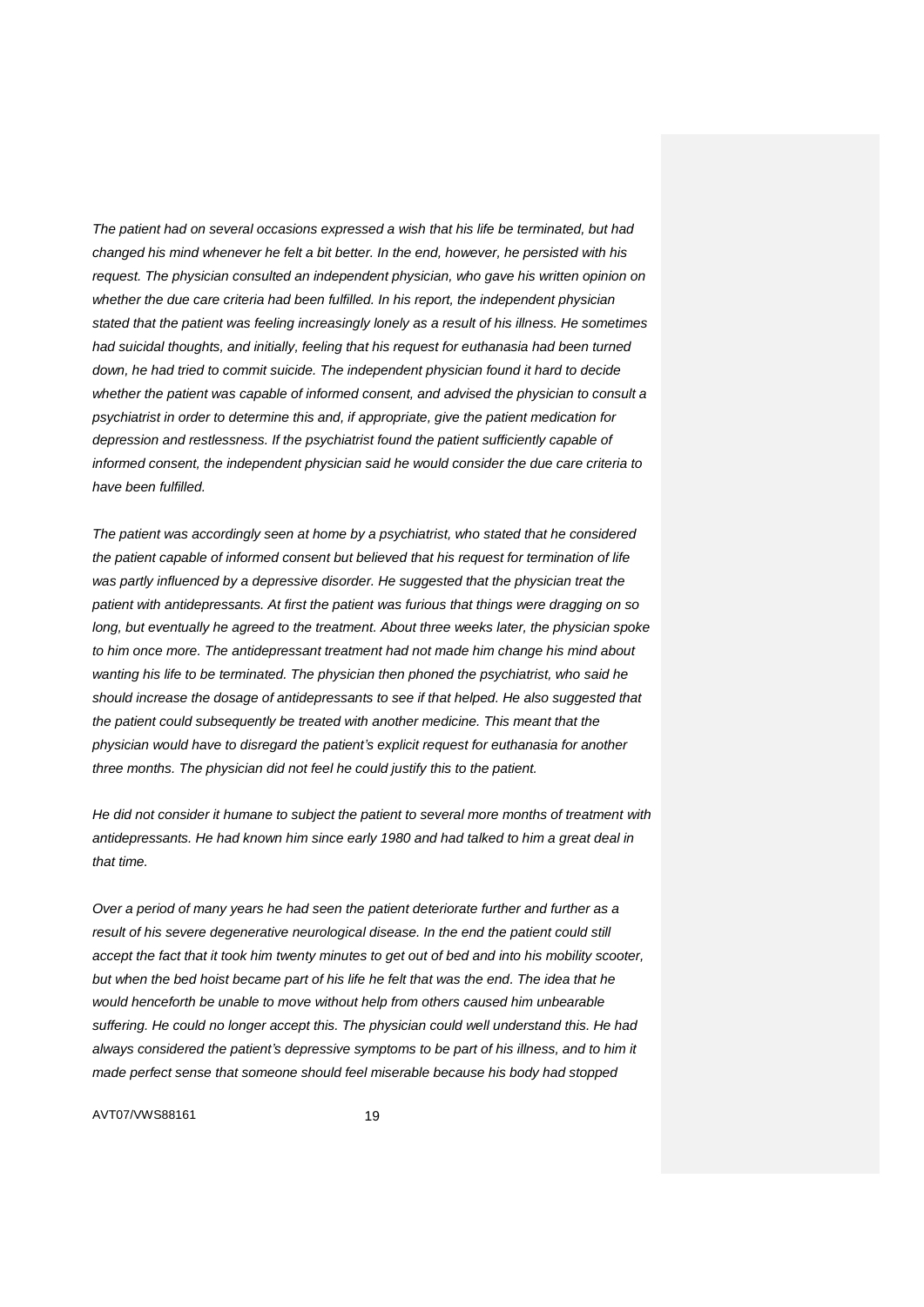*working properly. In the physician's opinion, the degree of the patient's suffering was not affected by his depression. He considered him capable of informed consent and believed his request was voluntary and well-considered. He told the psychiatrist so. The psychiatrist was unhappy at the physician's decision to stop the treatment and follow his own judgement. The physician then consulted the independent physician, who felt the crucial point was that the psychiatrist had found the patient capable of informed consent. The independent physician then saw the patient again, and after his visit he phoned the physician to tell him he considered the patient capable of informed consent.*

*The physician performed the life-terminating procedure with due care and attention.*

*Given all the facts and circumstances of the case, the committee concluded that the physician could be satisfied that the request was voluntary and well-considered and that he had acted in accordance with the due care criteria.*

### **Case 3 (voluntary and well-considered request: dementia)**

**This description of a case involving termination of a dementia patient's life on request focuses on the request. For a discussion of unbearable suffering with no prospect of improvement, see Case 4, which deals with the same notification.**

*The patient, a woman between 70 and 80 years of age, had been diagnosed with Alzheimer's disease. Further examination at a later stage revealed incipient dementia. Treatment was no longer possible. The patient knew exactly what her prognosis was. She had a full understanding of the disease and was well aware that no treatment would slow down or halt its progress. She had always been very independent, enterprising and lively, even after retiring. She had had first-hand experience of close relatives suffering from the same disease. Her own deterioration had become more and more evident, and her wish to die at a moment of her own choosing had become increasingly urgent. The physician had consulted an independent physician, who had seen the patient twice and given his written opinion that the due care criteria had been fulfilled. The assisted suicide had been carried out with due medical care and attention.*

*In early 2006 the patient had asked the physician to terminate her life at an early stage. She had subsequently repeated the request whenever she saw him. Although she had recently*  lost control of things in her day-to-day life, in conversations she always proved capable of *keeping to a line of argument and referring back to what had been said earlier. When talking about termination of life, she was still able to approach the issue from various angles. She*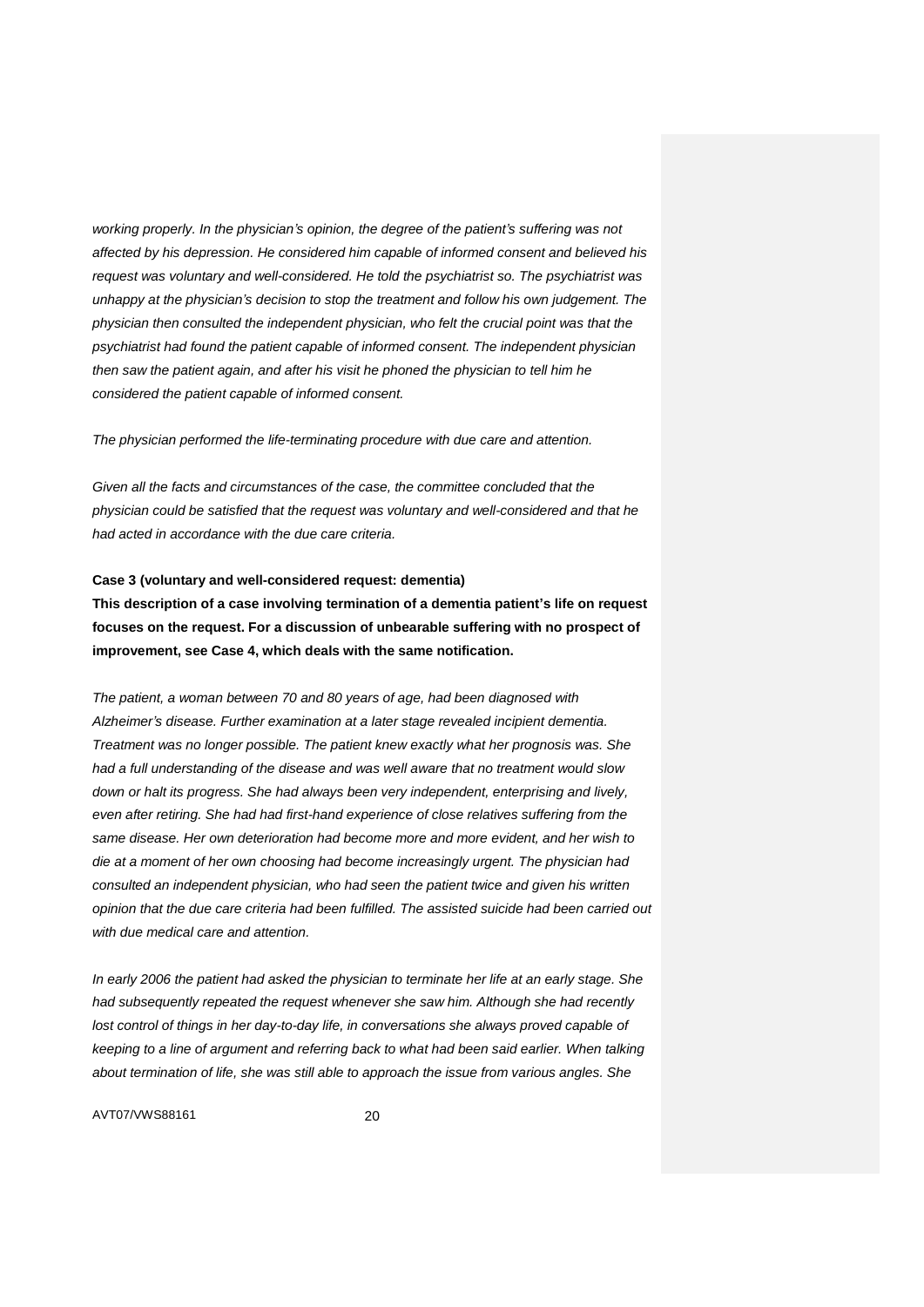*repeatedly stated that she was deteriorating rapidly, which the physician had also concluded. Years before, when Alzheimer's disease had been diagnosed in her family, she had expressed her concern about this and had indicated her wish for euthanasia if ever the same fate should overtake her. She had drawn up advance directives. She said she was very much afraid that at some point her request that her life be terminated would no longer be granted. At first the physician had been uncomfortable with the point at which the patient had said during one of their conversations, that she wanted her life to be terminated, for at that stage he felt she was mentally "too well". Gradually, however, he had become convinced that her time had come, given that her present situation and her prognosis were causing her unbearable suffering. The geriatric psychiatrist who had examined her and had diagnosed Alzheimer's disease could, from a professional point of view, understand her wish not to wait for the next stage of the disease, and respected her wish for euthanasia. The attending psychiatrist had stated that initially, in January 2005, she appeared to be suffering from depression because her partner had died. However, the psychiatrist concluded that her cognitive disorders, especially her forgetfulness and her increasingly unbearable sense of despair (she was still clearly aware of her disease), were the key factors.*

*Given all the facts and circumstances of the case, the committee found that the physician could be satisfied that the patient's request was voluntary and well-considered. When talking to her, he had always been alert to the degree of her suffering and the persistence of her wish. The physician stated that she had always been aware of the implications of her request, her situation and her prognosis. The geriatric psychiatrist, the attending psychiatrist and the independent physician considered that the patient was capable of informed consent and that she was very well aware of her situation and her prognosis.*

*The committee therefore found that the physician had acted in accordance with the due care criteria.*

### **(b) Unbearable suffering with no prospect of improvement**

*Physicians must be satisfied that the patient's suffering is unbearable, with no prospect of improvement.*

There is *no prospect of improvement* if there is no realistic means of treatment. The disease or condition that is causing the suffering is incurable and there is no realistic prospect of alleviating the symptoms. It is up to the physician to decide whether this is the case, in the light of the diagnosis and the prognosis. 'Realistic prospect' means that the improvement that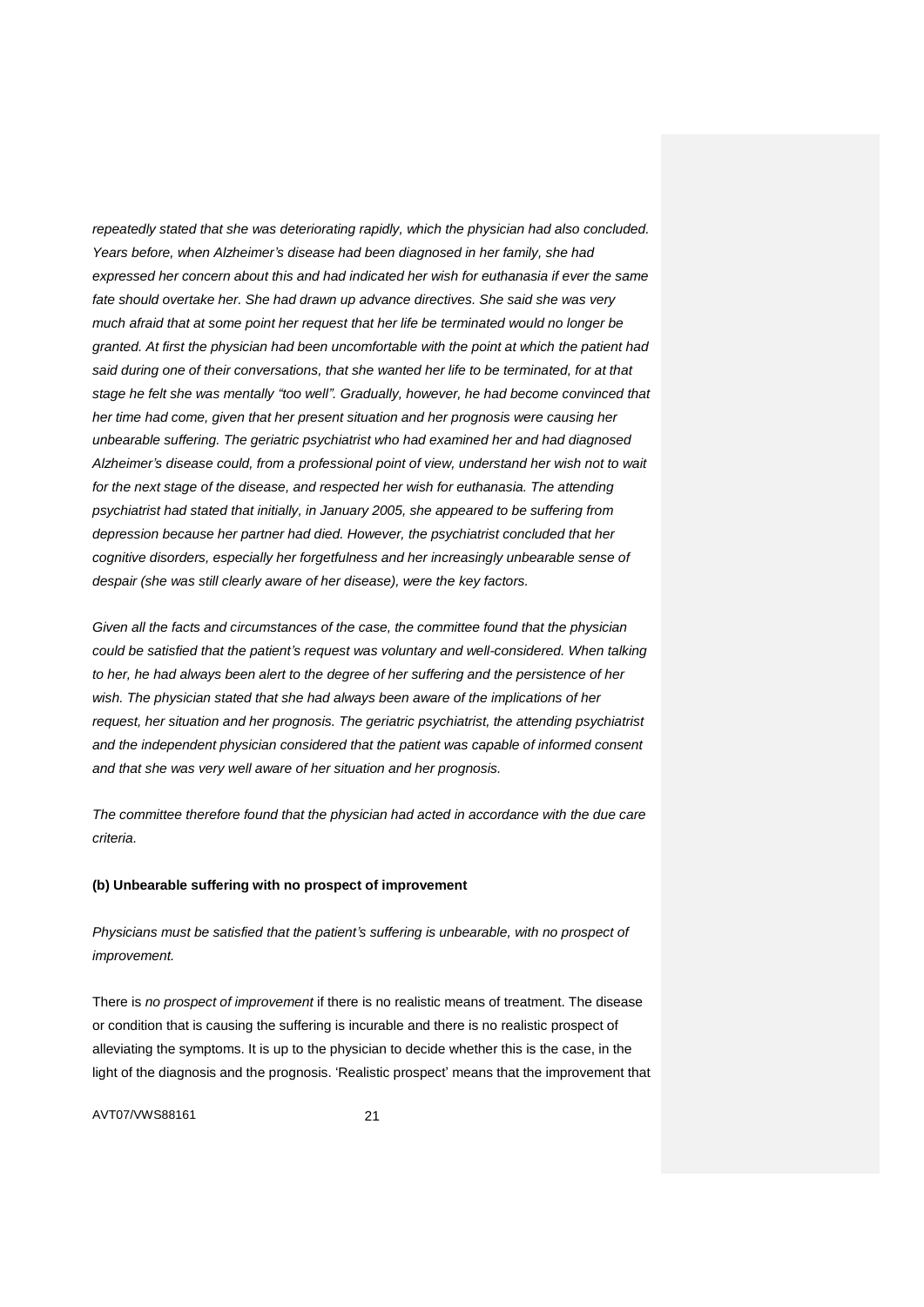can be achieved by palliative care or other treatment must be in reasonable proportion to the burden such care or treatment places on the patient.

It is more difficult to determine how *unbearable* a patient's suffering is, since in principle this is more subjective. It is determined by the patient's point of view, his physical and mental stamina and his own personality. What is still bearable to one patient may be unbearable to another.

Notifications often describe unbearable suffering in terms of pain, nausea, shortness of breath, exhaustion, increasing humiliation and dependence, and loss of dignity.<sup>7</sup> The degree to which such symptoms and circumstances are perceived as suffering will differ from patient to patient. In making their assessment, the committees therefore consider whether the physician found the patient's suffering to be palpably unbearable.

In the section on voluntary and well-considered requests, it has already been stated that a wish for euthanasia expressed by a patient suffering from dementia should be treated with great caution. The question of informed consent has already been discussed. Another key issue is whether dementia patients can be said to be suffering unbearably. Being aware of his disease and the prognosis may already cause the patient great suffering. Here again, the specific circumstances of the case will determine whether the physician feels the patient's suffering to be palpably unbearable. Case 4 describes what the patient's suffering entailed in that specific situation.

Physicians in general are of the opinion that deeply comatose patients do not suffer unbearably. If a patient is sedated to combat unbearable symptoms and loses consciousness as a result, he cannot normally be said to be suffering unbearably any longer.

Cases involving comatose patients usually lead the committees to ask further questions. The committees examine the specific facts and circumstances of each reported case. On this basis, a committee may find in a specific case that the physician has acted in accordance with the due care criteria. If a patient is in a shallow coma and displays outward symptoms of suffering, the physician may indeed be satisfied that the patient is suffering unbearably. Such a situation is described in Case 5.

AVT07/VWS88161 22

<sup>7</sup> See also SCEN/Royal Dutch Medical Association, June 2006, *Spiegelinformatie SCEN 2005*, p. 5.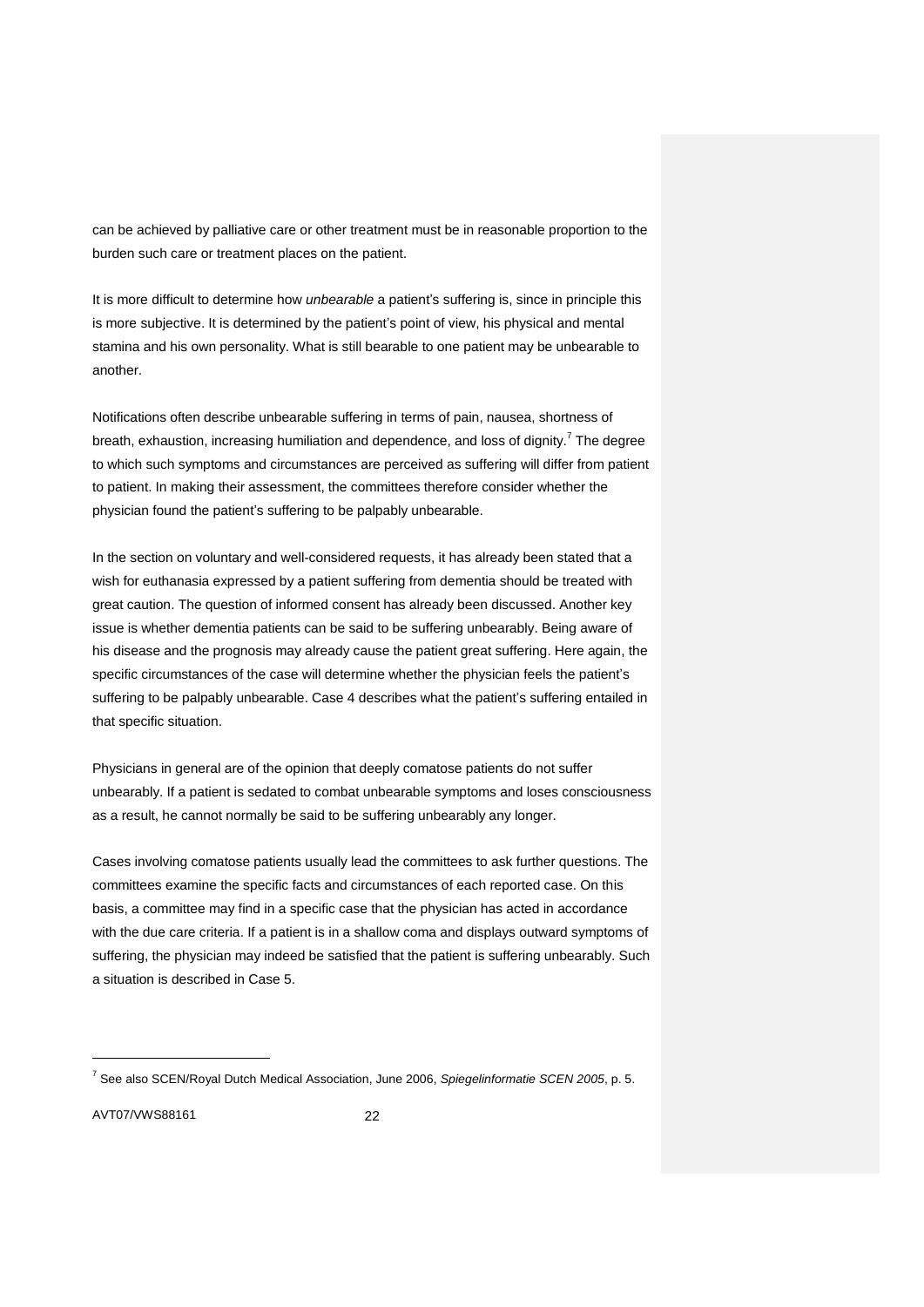Given the above, the committees feel that physicians should adopt an extremely cautious approach to patients who can no longer communicate.

A dilemma may arise if the physician has already promised the patient to cooperate in performing euthanasia. If a physician has made such a promise and is later confronted with what may be a sudden change in the situation whereby the patient is no longer suffering unbearably (for example, because the patient has gone into a spontaneous or induced coma), he may feel he is under moral or other pressure to proceed. It is therefore advisable for physicians to refrain from making unqualified promises to patients.

Not infrequently, the attending physician consults an independent physician who does not yet find that the patient is suffering unbearably. In many cases, the independent physician often indicates that he expects further deterioration to lead to unbearable suffering within a given period of time. In such cases, it is advisable for the physician to consult the independent physician again at a later stage. This is discussed in more detail in the section on independent assessment.

**Case 4 (unbearable suffering with no prospect of improvement: dementia) The facts of this case are the same as in Case 3, which concerns the same notification. The elements that mainly related to the patient's suffering are discussed below.**

*The patient had always been very independent, enterprising and lively, even after retiring. She had had first-hand experience of close relatives suffering from Alzheimer's disease. Her own deterioration had become increasingly evident. Mental stimulation had always been important to her. She had always been an extremely well-read person with a wide range of interests, but newspapers were now left unread and it took her months to get through a book. Her mind was growing dull. At first this made her feel that life had lost all its lustre, but as time passed she increasingly began to feel she was losing her identity. At the same time, she had less and less control over the organisation of her day-to-day life. She was losing her bearings, particularly her sense of time, and becoming dependent on help. She was aware that she had lost a large number of skills. She did not want to find herself unable to make her own decisions and totally dependent on others. She repeatedly expressed her despair at the idea of having to experience a slow, progressive intellectual decline. The idea that she would eventually be completely "useless" and would end up in a mental vacuum was unbearable to her. The realisation that she would no longer be able to make her own decisions was unacceptable to her.*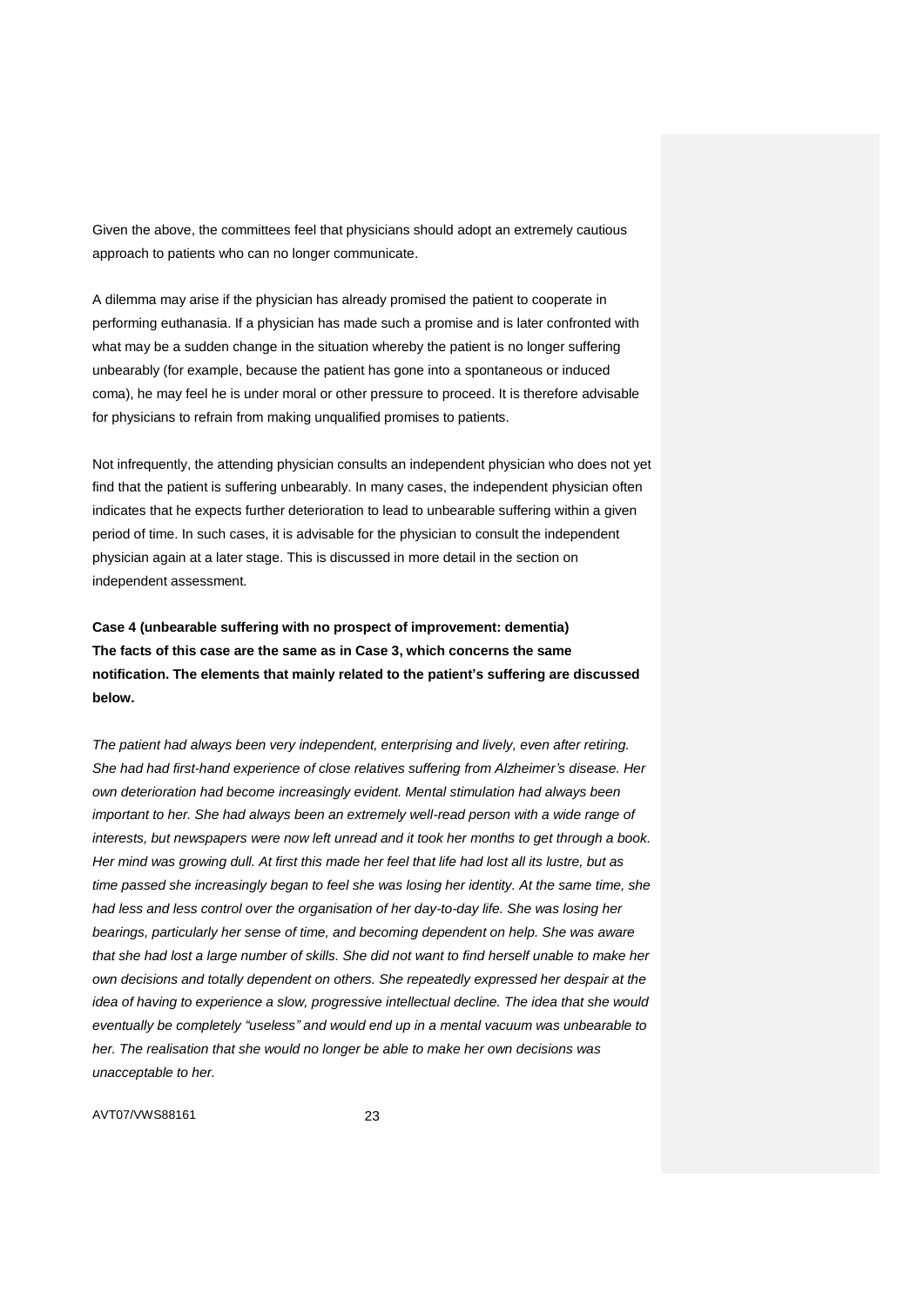*Given all the facts and circumstances of the case, the committee found that the physician could be satisfied that the patient was suffering unbearably with no prospect of improvement. In making this assessment, the committee took account of the fact that the patient had been diagnosed with Alzheimer's disease, which is incurable and leads to progressive deterioration.*

*As regards the unbearable nature of her suffering, the committee noted that the reports by the physician and the independent physician had indicated that she had always been very independent, enterprising and lively. Mental stimulation had always been important to her. She lived by her intellect and based her identity on this. Her progressive mental decline, her increasing dependence, and the fact that she was totally aware of this and had a clear idea of how the disease would progress were causing her to suffer. Her only prospect was further deterioration. The idea that she would no longer be able to make her own decisions and would be totally dependent on others was already unacceptable to her. The physician, as well as the independent physician, other physicians who had been consulted and friends of the patient's, felt that under the circumstances her present suffering was palpably unbearable for a woman who had always been so mentally and physically active and enterprising.*

*Given all the facts and circumstances of the case, the committee found that the physician had acted in accordance with the due care criteria.*

# **Case 5 (unbearable suffering with no prospect of improvement) The patient was sedated and his life was then terminated on request.**

*The patient, a man between 60 and 70 years of age, was suffering from inoperable carcinoma of the stomach with extensive metastases and, at a later stage, liver metastases. The condition was incurable. The committee found that the physician could be satisfied that the patient had made a voluntary and well-considered request. The patient was well informed about his situation and prognosis. There was no longer any way to alleviate his suffering. An independent physician had written a report indicating the reasons why he believed that the due care criteria had been fulfilled.*

*Since the documents referred to a course of Dormicum, the committee asked the physician to provided further information, in writing and later in person, about the final days of the patient's life. The physician stated that the patient had indicated at the very onset of his disease that he wanted euthanasia if his suffering ever became unbearable. The physician*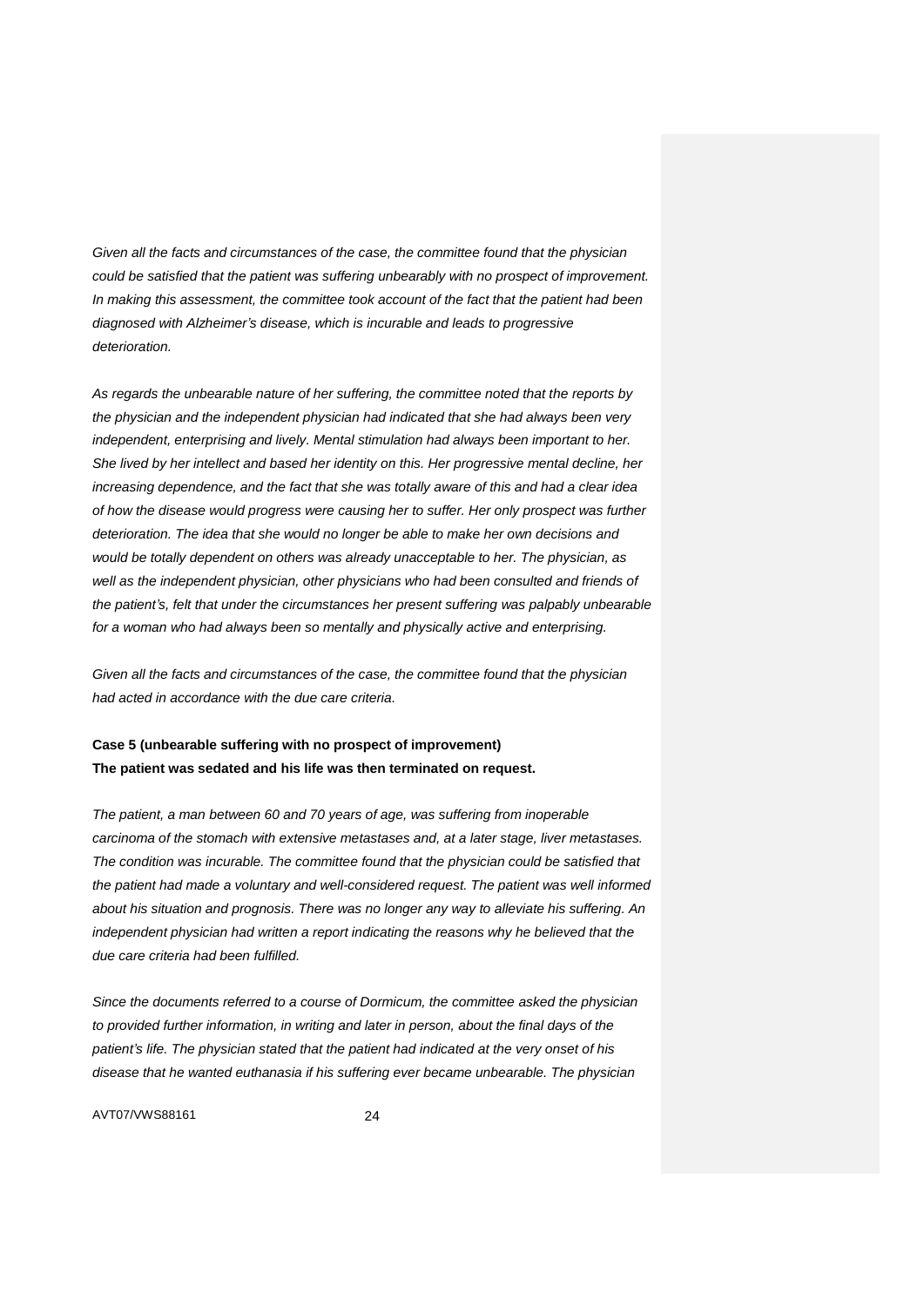*had frequently told the patient that he would be given help when dying, and had explained to him what palliative sedation and euthanasia involved.*

*On the Friday before he died, after being seen by the independent physician, the patient asked the physician to perform euthanasia on the following Tuesday. He was a man who wanted to remain in control of things. He hoped this extra time would give his wife and one of his children a chance to get used to the idea that he would be given euthanasia. During the weekend, however, he called for the physician, told him he could not take any more, and asked him to do something for him. At the same time, he said he still wanted to be given euthanasia on the Tuesday. The physician then explained to the patient that he could be sedated, but that he might die as a result.*

*On the Sunday the physician began to sedate the patient with a standard course of Dormicum (administered by pump). Fentanyl patches continued to be applied. It was agreed that euthanasia would still be performed if the patient's suffering persisted for several days despite this treatment. In the final days the physician continued to visit the patient daily, usually twice a day, and during that period he had extensive conversations with the patient's loved ones. The patient was not responding well to the sedation and was still restless. He continued to suffer from dyspnoea and restlessness despite the administration of additional ampoules of Nozinan. When the physician phoned the patient's home on the Tuesday morning, the night nurse told him he had again been restless. When the physician asked the patient's wife whether he should proceed with the course of sedation, she reminded him of his agreement with the patient. The physician then decided to perform euthanasia. The lifeterminating procedure was performed with due medical care and attention.*

*It was clear to the committee that the patient had wanted to remain in full control of how his life ended. He had wanted to have euthanasia performed at a late stage in order to take account of his loved ones' feelings. When already suffering unbearably during the weekend, he had admittedly asked the physician to alleviate his suffering, but not to perform euthanasia at that point. He was willing to be sedated on condition that the physician would perform euthanasia on the agreed date if his suffering were still unbearable.*

*The committee found that the physician had convincingly shown that the applied palliative sedation had failed to alleviate the patient's suffering sufficiently. In the committee's view, the*  patient's suffering was unbearable at the point when euthanasia was performed. Given all *the facts and circumstances of the case (including the further explanation provided), it found that the physician had acted in accordance with the due care criteria.*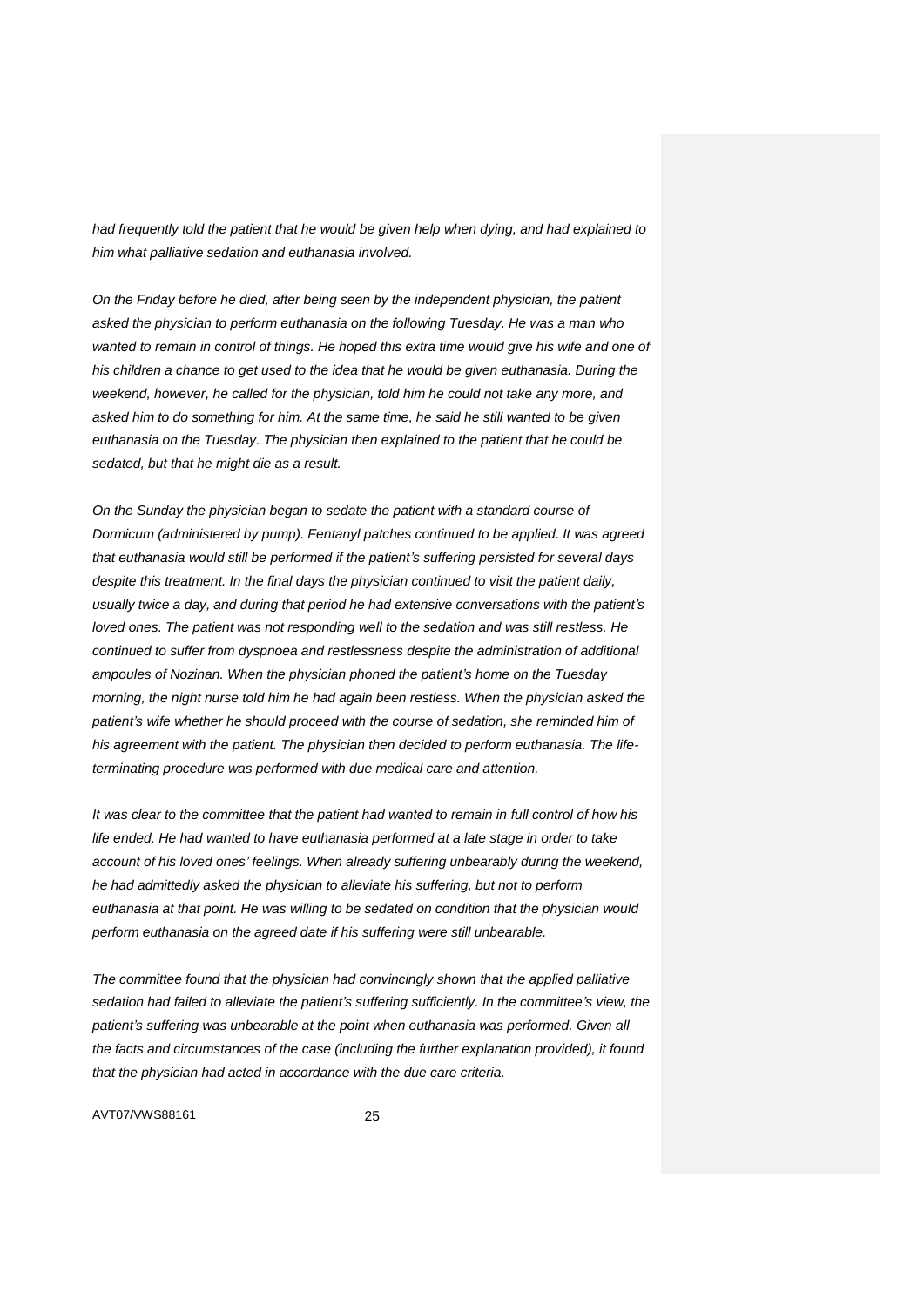### **(c) Informing the patient**

*Physicians must inform the patient about his situation and prognosis.*

In assessing fulfilment of this criterion, the committees determine whether, and in what way, the physician has informed the patient about his disease and prognosis. In order to make a well-considered request, the patient must have a full understanding of his disease, the diagnosis, the prognosis and the possible forms of treatment. It is the physician's responsibility to ensure that the patient is fully informed and to verify this. This criterion did not raise problems in any of the reported cases.

### **(d) No reasonable alternative**

*The physician and the patient have together come to the conclusion that there is no reasonable alternative in the patient's situation.*

It must be clear that there is no realistic alternative available to the patient other than euthanasia. The focus is on treating and caring for the patient and on limiting and where possible eliminating the suffering, even if therapy is no longer possible or the patient no longer wants it. The emphasis must be on providing satisfactory palliative care at the end of the patient's life. However, this does not mean that the patient has to undergo every possible form of palliative care or other treatment. A patient who is suffering unbearably with no prospect of improvement can refuse palliative care or other treatment. Refusal of treatment is an important subject of discussion between physicians and patients.

One factor that can lead a patient to refuse palliative or other treatment is that it may have side effects which he finds hard to tolerate. In that case, the effect of the treatment does not outweigh its disadvantages.

There are also patients who refuse further palliative care (in the form of an increased dose of morphine) because of a fear of becoming drowsy or losing consciousness, which they definitely do not want. In such cases, the question of whether this fear is justified – in most cases it is not – must be discussed with the patient.

From this criterion, it can also be concluded that the decision must be reached jointly by the patient and the physician.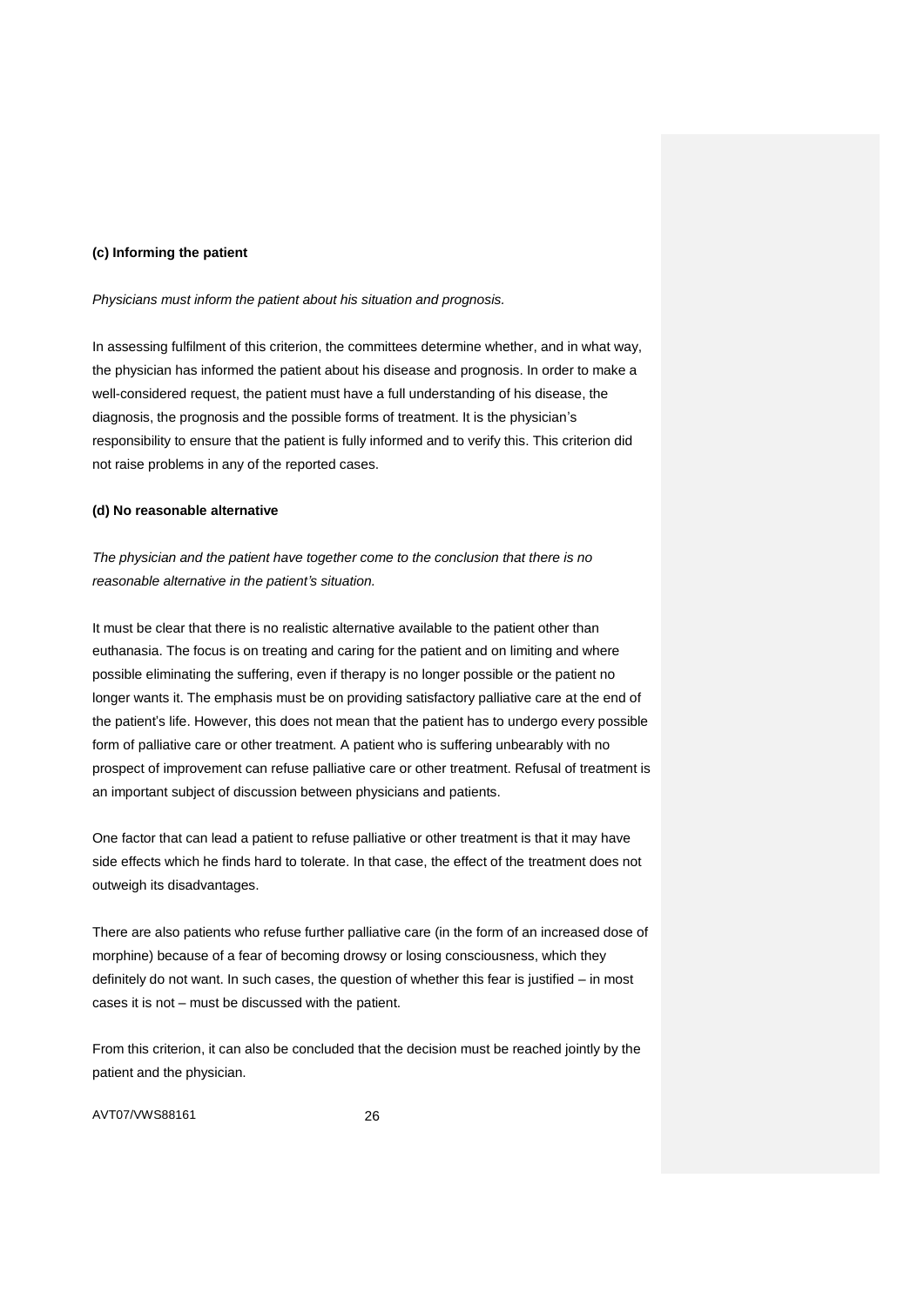If treatment is refused, the committees will assess whether the physician and the patient were able to conclude together that, in this specific situation, there was no reasonable alternative.

Since this particular decision is reached jointly by the physician and the patient, the physician is expected to indicate in his report how he came to the conclusion that there was no reasonable alternative.

### **Case 6 (no reasonable alternative)**

**A patient suffering from Huntington's disease did not want to experience the final stage of the disease and her life, and therefore refused admission to a nursing home.**

*The patient, a woman between 40 and 50 years of age, had known since 1998 that she carried the Huntington gene. Shortly before, after a long illness, one of her parents had died in a nursing home from the sequelae of the disease. Another relative was in a nursing home with the same disease. In 1998 the patient was given antidepressant treatment for mood disorders. Her depression was probably the first symptom of Huntington's disease, which gradually became manifest from 2000 onwards. Her symptoms gradually worsened, with loss of voluntary motor function, deteriorating speech and dysphagia. From mid-2002 onwards she received outpatient care at the nursing home that specialises in the care of Huntington patients. She was given various forms of paramedical therapy and psychosocial counselling and support. In the last few years her mobility declined to the point where she became dependent on aids such as a mobility scooter and a wheelchair. She began to suffer from sluggish brain function, poor concentration and mild memory disorders. She became more and more ADL-dependent. She also suffered increasingly from intercurrent conditions such as bronchitis and urinary infections. She sustained more falls and bruises, and could only*  leave the house if physically supported by other people. By mid-June 2006 the burden of *care was so great that admission to the nursing home was indicated. This meant she would become even more dependent and deteriorate further, and would have to experience the physical and mental decay she had witnessed in her close relatives. This caused her to suffer unbearably. There was no longer any treatment that could alleviate her suffering. She had made a voluntary and well-considered request that her life be terminated. When discussing her wish for euthanasia she was always capable of saying what she wanted to say, clearly and in detail. During her conversations in the final stage of her life, the physician did not find her to be suffering from depression or any other mental disorder.*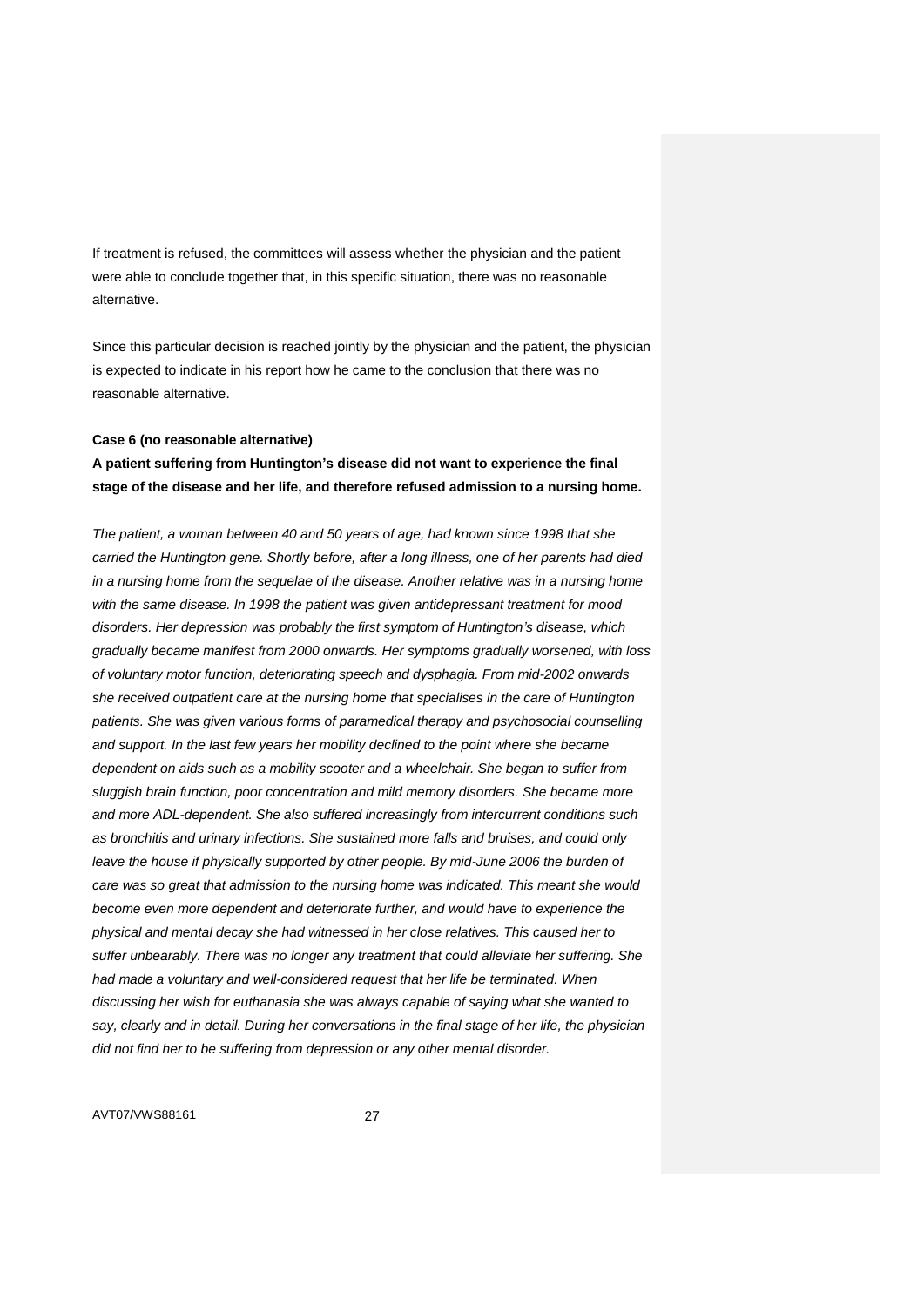*The patient was seen twice by an independent physician, who gave his written opinion that the due care criteria had been fulfilled. It was clear to him that the patient's main reasons to want euthanasia were loss of independence and the fact that there was no prospect of improvement in her condition.*

*She made clear how much her independence mattered to her. The realisation that she was going to suffer just as her close relatives had done was unbearable to her. Her request was voluntary and well-considered. After seeing her the first time, he concluded that the due care criteria would be fulfilled once admission to the nursing home became unavoidable. He stated that his opinion would remain valid for two months and that he was prepared to make a new assessment after that period had elapsed.*

*When he saw the patient the second time, she had deteriorated further. It was clear to him that the situation had in fact already progressed beyond the limits of home care, and that admission to the nursing home was urgently indicated. He concluded that the due care criteria had been fulfilled. The life-terminating procedure was performed with due medical care and attention.*

*Given all the facts and circumstances of the case, the committee found that the physician had acted in accordance with the due care criteria.*

### **(e) Independent assessment**

*Physicians must consult at least one other independent physician, who must see the patient*  and give a written opinion on whether the due care criteria set out in (a) to (d) have been *fulfilled.*

A second, independent physician must see the patient and indicate in writing whether the due care criteria have been fulfilled. In this capacity, the second physician must make an independent assessment.

Failure to consult an independent physician will lead the committees to find that the physician did not act in accordance with the due care criteria.

The second physician must be independent of the attending physician and the patient.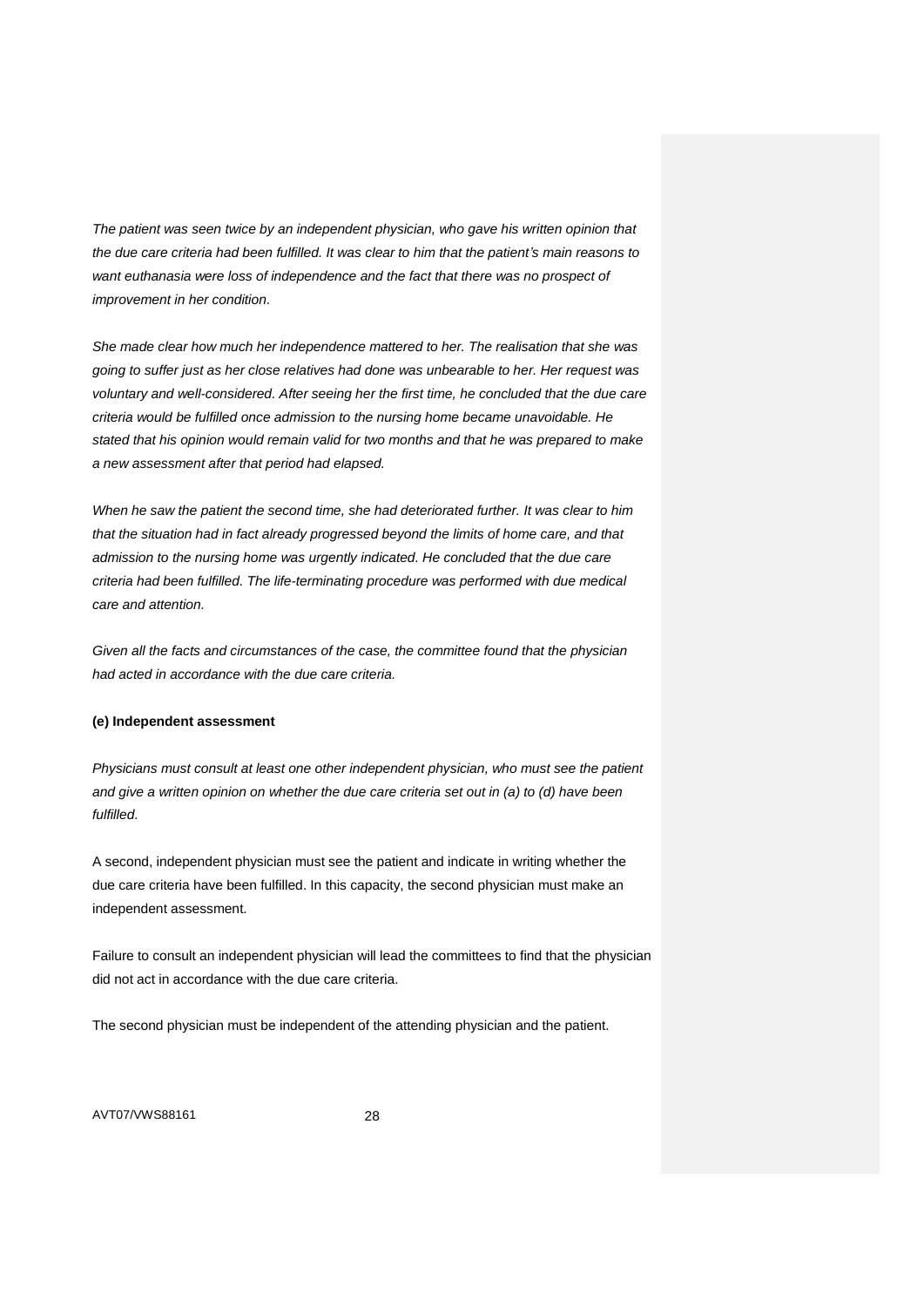In the case of the physician this means, for example, that there is no family or working relationship between the two physicians and that they are not members of the same group practice. In practice, the committees are confronted with a number of different arrangements in which general practitioners work under the same roof. They are not members of the same group practice, but they do share facilities; for example, they may rent the same premises, share computer systems or share electronic patient files. It is not easy to decide in advance which particular arrangements will jeopardise a physician's independence. In cases of doubt, the committees will therefore always ask further questions when such working arrangements are involved.

The physician's independence may also be jeopardised if the same two medical practitioners very often act as independent physicians on each other's behalf, thus effectively acting in tandem. This may create an undesirable situation. An attending physician and an independent physician may also know each other privately, or as members of a professional group that meets to discuss medical cases. Here again, the specific circumstances will determine whether this jeopardises a physician's ability to make an independent assessment. It is important for attending physicians and independent physicians to be aware of this and to make it clear to the committee how they reached an opinion on the matter.

In the case of the patient, there must, for example, be no family relationship or friendship, the physician must not be helping to treat him (and must not have done so in the past) and he must not have come into contact with him in the capacity of locum.

The independent physician's report is of great importance when assessing notifications.<sup>8</sup> A report describing the patient's situation when seen by the physician and the way in which the patient talks about the situation and his wishes will give the committees a clearer picture. It is important for the independent physician to give his substantiated opinion on whether the due care criteria set out in (a) to (d) have been fulfilled. He should also specifically mention his relationship to the attending physician and the patient.

The independent physician is responsible for his own report. However, the attending physician bears final responsibility for fulfilling all the due care criteria. This means that he must also check that the independent physician has submitted a report and that the report is of a sufficiently high standard. In most cases he will take extensive account of the independent physician's findings; however, if there is a difference of opinion between the two

AVT07/VWS88161 29

 $8$  The checklist for reporting by independent physicians on euthanasia and assisted suicide can be used as a guide (see www.toetsingscommissieseuthanasie.nl).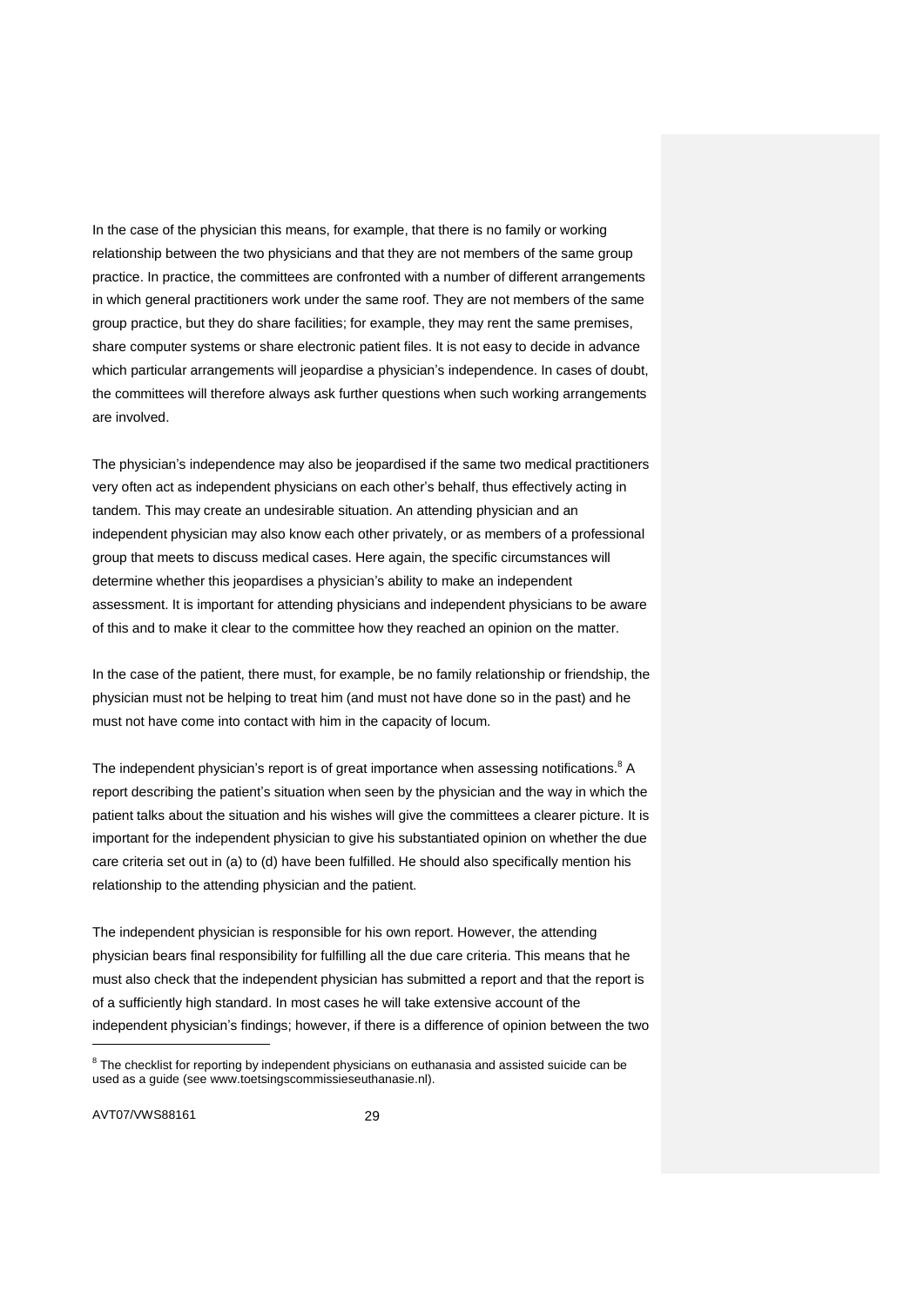physicians, the attending physician must ultimately reach his own decision, for it is his own actions that the committees will be assessing.

The committees are pleased to note that more and more specialists are also SCEN physicians and that more and more SCEN physicians – usually general practitioners – are being called in as independent physicians by hospital specialists. The committees applaud SCEN's efforts to raise the standard of reporting still further.

Sometimes an independent physician concludes on seeing the patient that one of the due care criteria has not yet been fulfilled (see also 'Unbearable suffering with no prospect of improvement'). It is not always clear to the committees what exactly happened after that. In such cases they ask the notifying physician further questions. Examples are given in Cases 7 and 8.

If the independent physician is called in at an early stage and finds that the patient is not yet suffering unbearably or that a specific request for euthanasia has not yet been made, he will usually have to see the patient a second time. If he has indicated that the patient's suffering will very soon become unbearable and has specified what that suffering will entail, a second visit will not normally be necessary, but it may still be advisable for the two physicians to consult by telephone. If a longer period of time is involved or if the prognosis is less predictable, the independent physician will have to interview the patient a second time. If there has been further consultation between the attending physician and the independent physician, or if the independent physician has seen the patient a second time, it is important that this be mentioned in the notification.

The Euthanasia in the Netherlands Support and Assessment Project (SCEN) trains physicians to make independent assessments in such cases. In most cases it is SCEN physicians who are called in as independent physicians.

The committees emphasise that these SCEN physicians also have a part to play in providing support, for example by giving advice. If they are confronted with a request shortly before the weekend, the requesting physician is sometimes told that the patient cannot be seen until the Monday. In such cases it may be important to give the requesting physician advice, for example on possible medication or referral to a palliative care team. It is up to the attending physician to bear in mind that the patient's situation may deteriorate so quickly that his life may need to be terminated earlier than planned.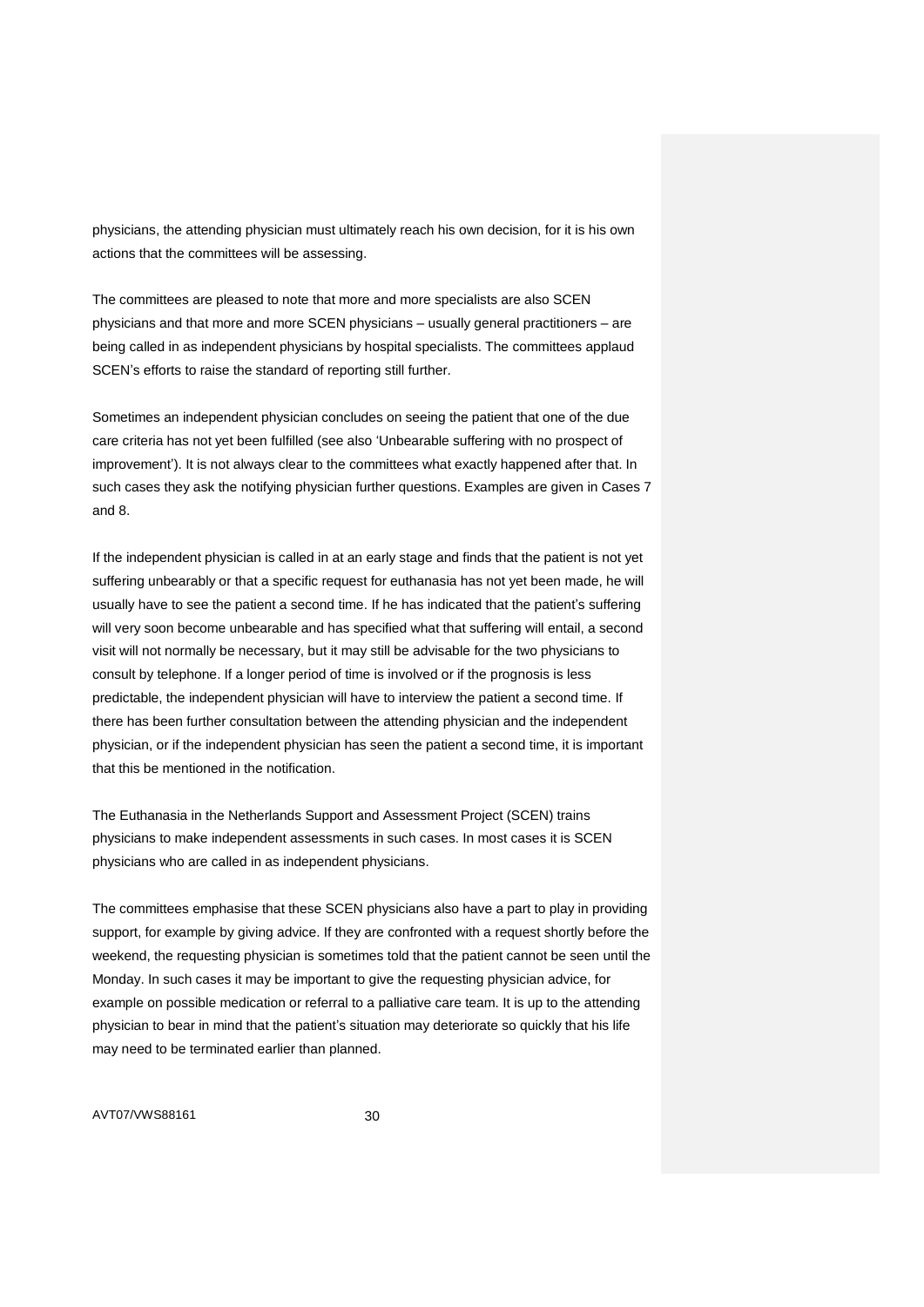### **Case 7 (independent assessment)**

**Three months elapsed between the independent assessment and the life-terminating procedure. The particulars provided in the independent physician's report were inconsistent. The committee asked the attending physician and the independent physician to provide further information.**

*The patient, a man between 50 and 60 years of age, had urothelial carcinoma with metastases. He had been ill for more than two years and was suffering unbearably, with no prospect of improvement. The prognosis was negative, and there was no longer any treatment that could alleviate his suffering. His request that his life be terminated was voluntary and well-considered. He was well informed of his situation and prognosis.*

*The independent physician who had been called in by the attending physician saw the patient and concluded that he had made a voluntary and well-considered request. There was no prospect of improvement. However, at the time when the independent physician saw the patient, the situation was still bearable. The physician's report went on to state that in his opinion the due care criteria had been fulfilled. The life-terminating procedure was performed with due medical care and attention three months after he had seen the patient.*

*The committee wanted the attending physician to explain how the patient's disease had developed in the interval, and why the physician had not arranged for a second independent assessment shortly before the life-terminating procedure was performed. The committee also noted that the independent physician had concluded that the situation was not yet unbearable, but that the due care criteria had nonetheless been fulfilled. The committee wondered whether the attending physician had also noticed this inconsistency, and how he had dealt with it. In view of the number of questions, the committee decided to invite both the attending physician and the independent physician to appear in person.*

*When interviewed, the attending physician stated that the patient had been admitted to hospital with complications in mid-2006. When he was discharged, he was expected to live a few more weeks at most. He was very much afraid his condition would take a sudden turn for the worse, and therefore asked the physician to consult an independent physician in good time.*

*At the time he was seen by the independent physician, his suffering was not yet unbearable, but was expected to become so within three weeks. After he had been seen by the independent physician, the patient quite unexpectedly improved and he had a couple of good*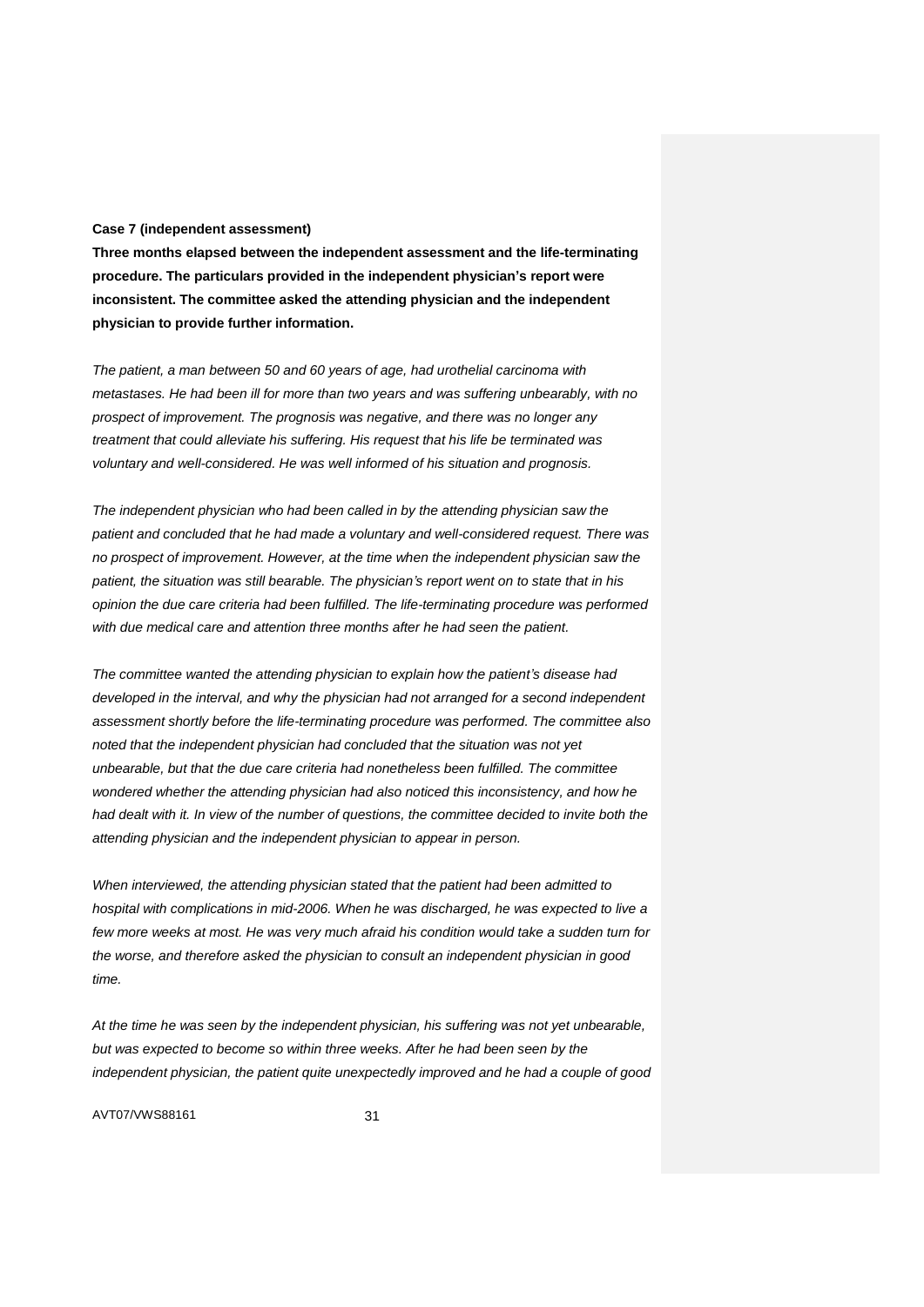*months. However, multiple brain metastases were then diagnosed and his condition rapidly deteriorated. One morning his suffering suddenly became unbearable to him. His attitude had remained very positive throughout the progress of his disease. That morning, however, his request that his life be terminated was so acute that the physician did not feel justified in postponing the procedure any longer. He had therefore not considered getting in touch with the independent physician a second time. However, he had contacted a neurologist to find out whether there were any palliative alternatives left. On learning that there were none, the physician made preparations to perform the life-terminating procedure the same day.*

*The independent physician had seen the patient shortly after he was admitted to hospital. He was aware that the patient had been suffering unbearably for some time. When he saw the patient he assumed that he had no more than a few weeks left to live. During his visit it was very clear to him that the patient's fear that he would soon suffer severe shortness of breath, suffocation and pain was realistic. He was amazed to learn that the patient had survived three more months after his visit (since when he had not been touch again with the attending physician). The independent physician said he had taken the review committee's comment on the inconsistency between the content and the conclusion of his report very much to heart and would bear it in mind in future.*

*Given all the facts and circumstances of the case (including the further explanation provided), the committee found that the physician had acted in accordance with the due care criteria.*

### **Case 8 (independent assessment)**

**The independent physician stated that the patient's request for euthanasia was not yet applicable, but would apply once his situation deteriorated (in the short or medium term). At that point, the due care criteria would be fulfilled. The committee asked the attending physician to provide further information on how the patient's suffering had developed in the period between the visit by the independent physician and the patient's death.**

*The patient, a man between 70 and 80 years of age, had been suffering from COPD for some time. In 2000 he developed endocarditis and aortic valve stenosis, for which he was subsequently fitted with an artificial valve and underwent partial pericardectomy. In the second half of the year his COPD progressed rapidly. He was given maximum therapy for his COPD, as well as heart medication. Treatment was no longer possible. The patient had made a voluntary and well-considered request that his life be terminated. An independent*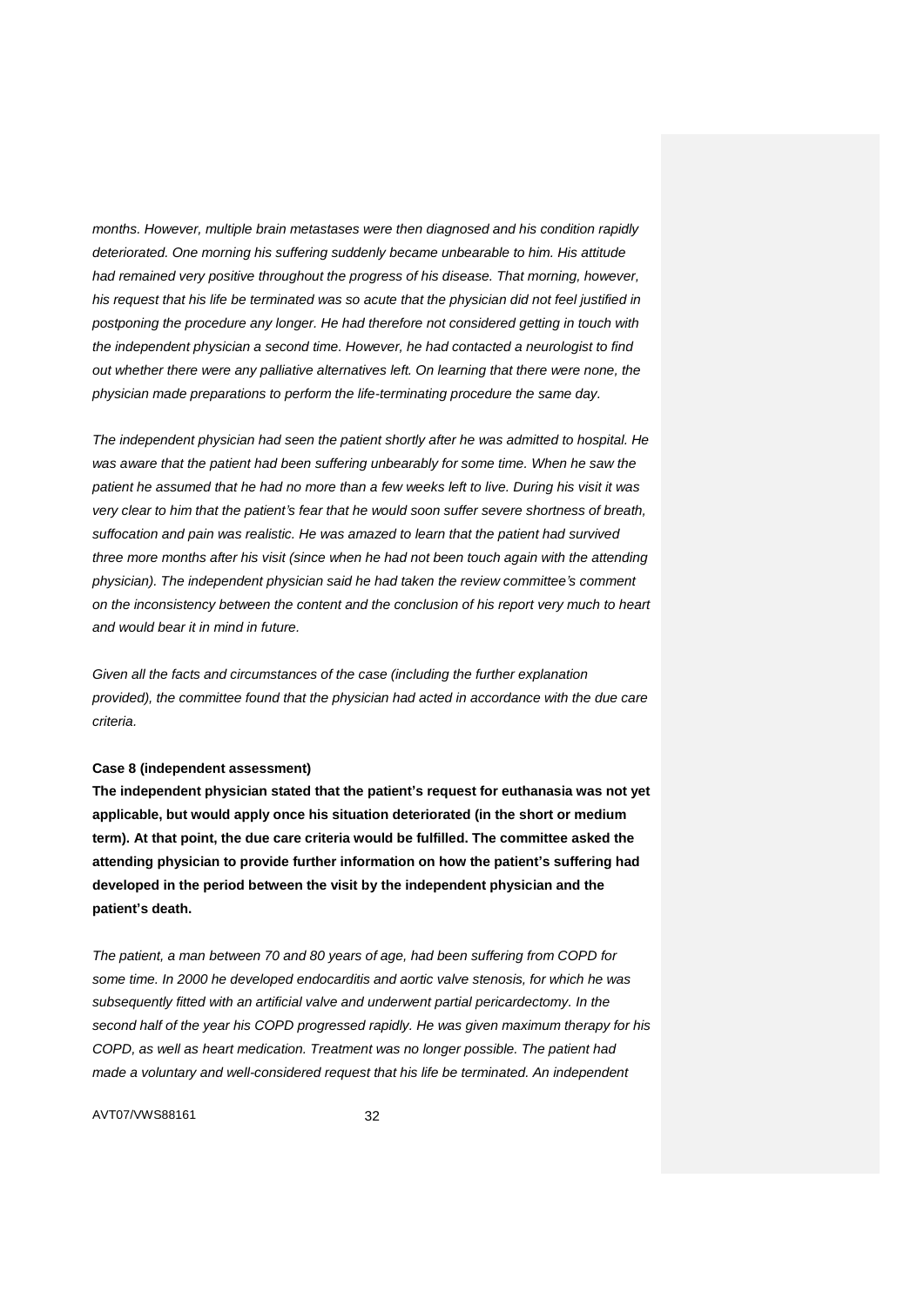*physician was called in, saw the patient and gave his written opinion on whether the statutory due care criteria had been fulfilled. The patient had described his life and his suffering to him. He said that as long as he felt relatively well he wanted to continue living, but that he wanted euthanasia if the pain recurred. Among other things, the independent physician stated that the patient's request for euthanasia was not yet applicable, but that it would apply once his*  condition deteriorated (in the short or medium term). The independent physician could well *understand this. At that point, the due care criteria would be fulfilled.*

*Since not all the due care criteria had been fulfilled at the point when the independent physician saw the patient (the request for euthanasia was not applicable at the time, but only once the patient's situation deteriorated), the committee asked the attending physician to provide further information on how the patient's suffering had developed in the period between the visit by the independent physician and the patient's death. The physician stated that, at the time the patient was seen by the independent physician, he had had a particularly good day because he had initially responded well to medication. However, this improvement had only been short-lived. The pain symptoms had recurred and the patient's shortness of breath had got worse, so that he was barely capable of washing and dressing himself any longer. Despite increased dosage of painkillers and maximum pulmonary medication, his situation did not improve. Just over a week after being seen by the independent physician, the patient had repeatedly asked the attending physician to perform euthanasia soon. During the last month the patient had convinced the physician that he found his symptoms unbearable.*

*Given all the facts and circumstances of the case (including the further explanation provided), the committee found that the physician had acted in accordance with the due care criteria.*

### **(f) Due medical care**

*Physicians must exercise due medical care and attention in terminating the patient's life or assisting in his suicide.*

Euthanasia or assisted suicide is normally carried out using the method, substances and dosage set out in the the Royal Dutch Pharmaceutical Society's advisory report.<sup>9</sup>

AVT07/VWS88161 33

<sup>&</sup>lt;sup>9</sup> Standaard Euthanatica: toepassing en bereiding ('Standard euthanatics: application and preparation'), 2007.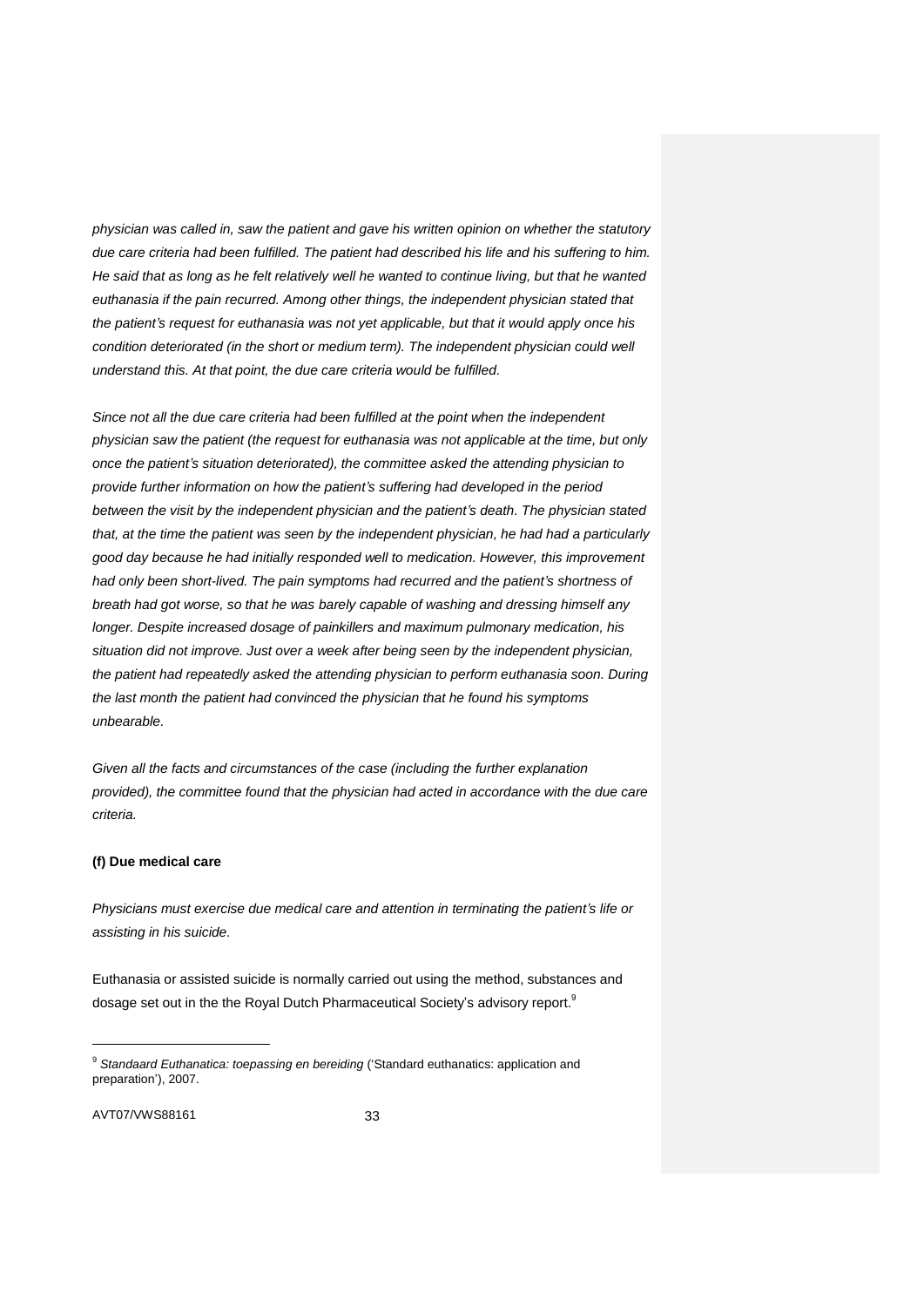The committees note the increasingly frequent use – contrary to the advice given in the report – of midazolam (sometimes in combination with opiates), particularly when inducing a coma. The committees consider this undesirable, and recommend the use of substances with proven effectiveness in inducing coma. This is not always the case with benzodiazepines.

In the case of euthanasia, the physician actively terminates the patient's life by administering the euthanatics, usually by intravenous injection. In the case of assisted suicide, the patient ingests the euthanatics himself. He does so by drinking a barbiturate potion.<sup>10</sup> In principle, the physician must remain with the patient until the patient is dead. He must not leave the patient alone with the euthanatics. This is because the patient may vomit, in which case the physician may perform euthanasia. Furthermore, leaving such substances without medical supervision may pose a hazard to people other than the patient.

In exceptional cases different arrangements may be made in advance, but only for good reasons. The physician must always be on hand to intervene quickly if the euthanatics do not have the desired effect. Euthanasia must always be performed by the physician himself.

In practice, physicians are occasionally uncertain about their role in the euthanasia procedure. For example, if a case of euthanasia is reported by a physician who did not actually perform the procedure, the physician who performed the procedure must also sign the notification and will be deemed by the committees to be the notifying physician.<sup>11</sup>

### **Information supplied to the committees**

The notification documents must make clear to the committee whether the physician has acted in accordance with the statutory due care criteria. If the committee feels that the information supplied by the physician is insufficient to make this clear, it may ask him or the independent physician to provide additional information either orally or in writing, or invite them to appear in person, so that it can make a well-founded assessment.<sup>12</sup>

If the physician refuses, he forgoes an opportunity to explain his actions in more detail and runs the risk that the committee will be unable to find that he has acted in accordance with

 $10$  Usually a 100-millilitre potion containing 9 grams of pentobarbital sodium or secobarbital sodium. <sup>11</sup> See Article 3, paragraph 1 of the guidelines on the working procedures of the regional euthanasia review committees, adopted on 21 November 2006.

See Article 9 of the guidelines on the working procedures of the regional euthanasia review committees, adopted on 21 November 2006.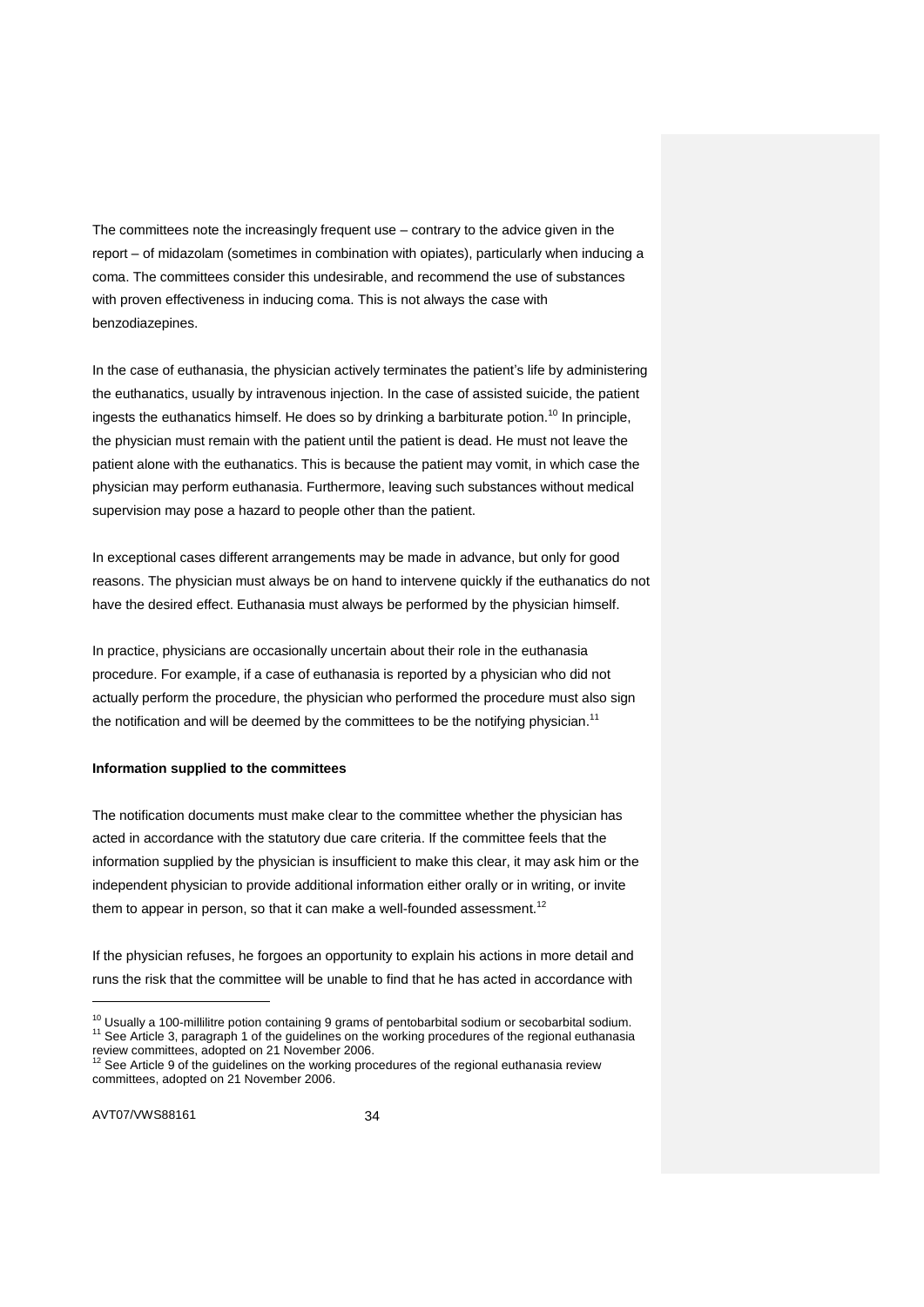the due care criteria and hence that the notification will be referred to the Public Prosecution Service and the Health Care Inspectorate. This happened in the following case.

#### **Case 9 (information supplied to the committees)**

**If the physician does not avail himself of the opportunity to explain his actions to the committee in more detail, the committee may be unable to ascertain whether the due care criteria have been fulfilled. In the following case, this led the committee to find that the physician had not fulfilled the criteria.**

*The patient, a woman between 40 and 50 years of age who was gravely ill with mammary carcinoma and extensive metastases, had made a voluntary and well-considered request that her life be terminated. The physician had informed her of her situation and prognosis. They had together come to the conclusion that there was no reasonable alternative in her situation. An independent physician had submitted a written report stating that in his opinion all the due care criteria had been fulfilled.*

*When the committee asked the physician further questions in writing about how the patient's life had been terminated, the physician provided additional information.*

*The committee was satisfied that the patient had been suffering unbearably, with no prospect of improvement, until the day before her life was terminated. However, since it still had questions about the unbearable nature of her suffering at the point when the life-terminating procedure was performed, and wanted to ascertain how her condition had developed and what had ultimately made the physician decide to perform the procedure the next day, it invited him to provide further information in person. He did not respond to this invitation.*

*By answering the written questions in insufficient detail, and by failing to respond to the committee's twice-repeated invitation to provide further information in person, the physician made it impossible for the committee to obtain a clear picture of the unbearable nature of the patient's suffering. As a result, the committee was unable to determine whether the statutory due care criteria had been fulfilled in this case, and it therefore concluded that they had not been fulfilled. The matter was referred to the Board of Procurators General and the Health Care Inspectorate.*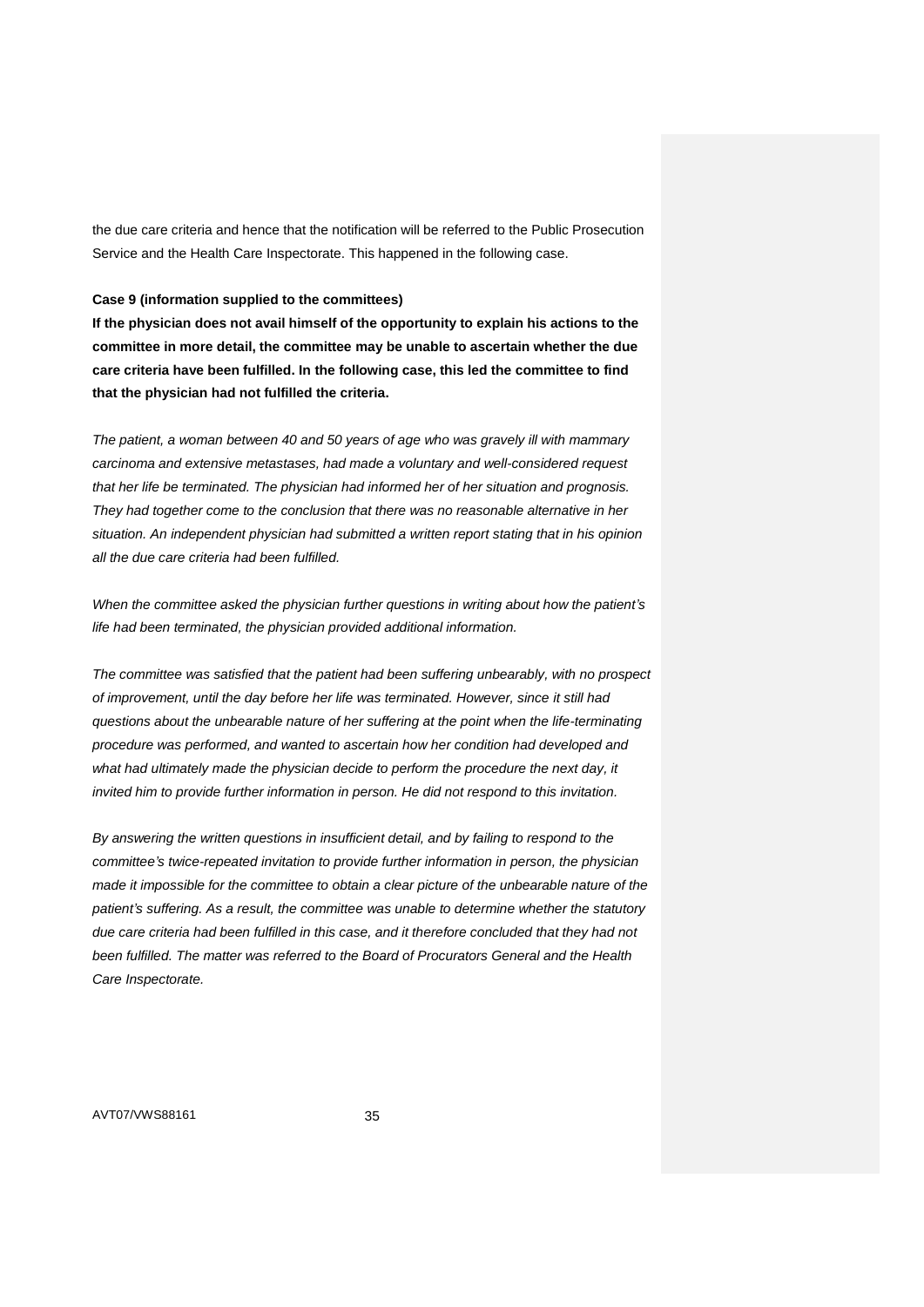## **Annexe**

## **Overview of notifications, region by region**

## **A. Groningen, Friesland and Drenthe region**

1 January 2006 to 31 December 2006

# **Notifications**

The committee received 229 notifications in the year under review.

## **Euthanasia and assisted suicide**

There were 201 cases of euthanasia, 23 cases of assisted suicide and 5 cases involving a combination of the two.

## **Physicians**

In 210 cases the notifying physician was a general practitioner, in 11 cases a medical specialist working in a hospital and in 8 cases a physician working in a nursing home.

## **Conditions involved**

The conditions involved were as follows:

| Cancer                                 | 186 |
|----------------------------------------|-----|
| Cardiovascular disease                 | 7   |
| Neurological disorders                 | 21  |
| Pulmonary disorders, other than cancer | 15  |
| Other conditions                       |     |

## **Location**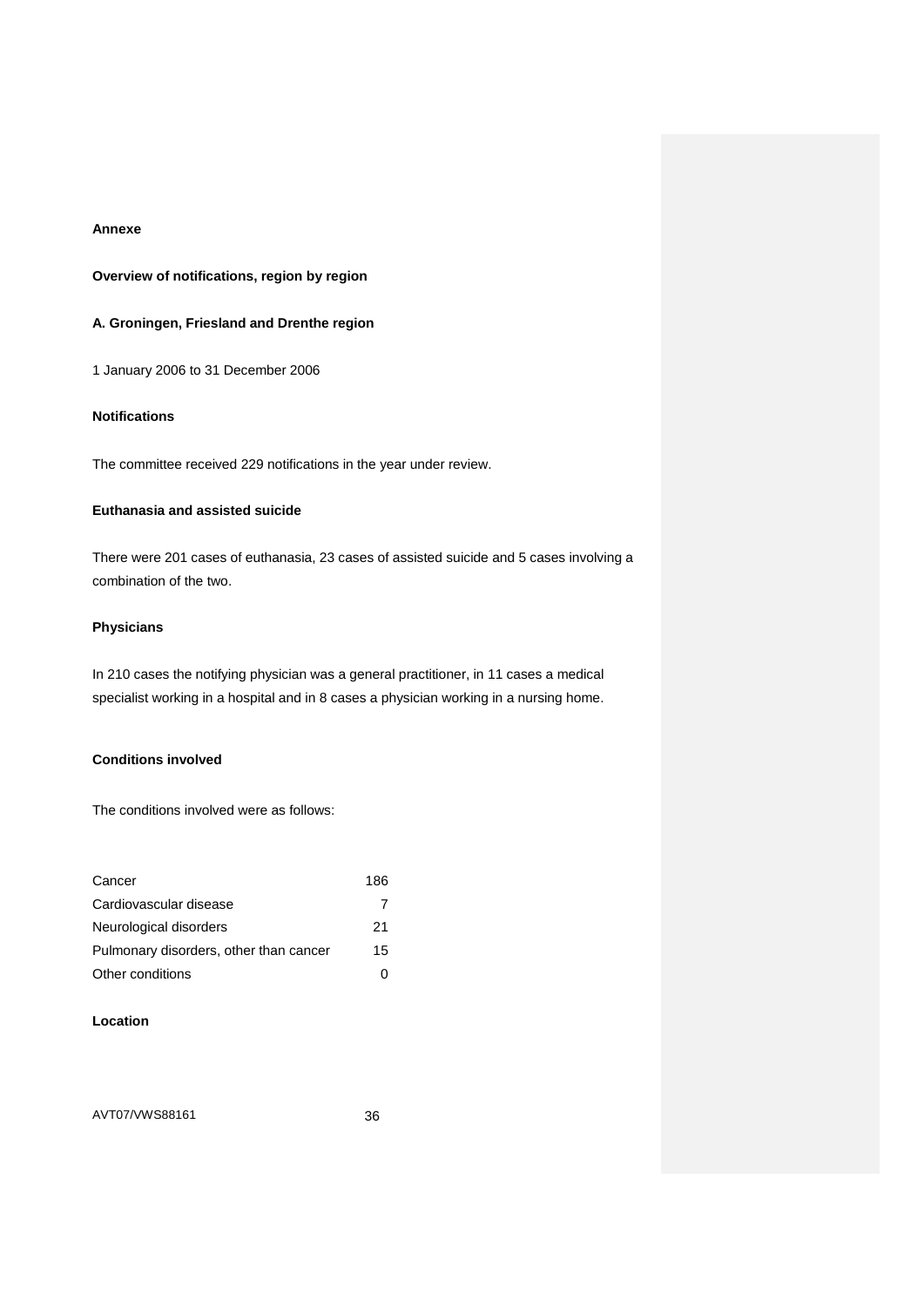In 177 cases patients died at home, in 11 cases in hospital, in 8 cases in a nursing home, in 11 cases in a care home and in 22 cases elsewhere (e.g. in a hospice or at the home of a relative).

## **Competence and findings**

In all cases the committee deemed itself competent to deal with the notification. It met 12 times. In the year under review there were no cases in which the physician was found not to have acted in accordance with the due care criteria.

## **Length of assessment period**

The average time that elapsed between the notification being received and the committee's findings being sent to the physician was 24 days.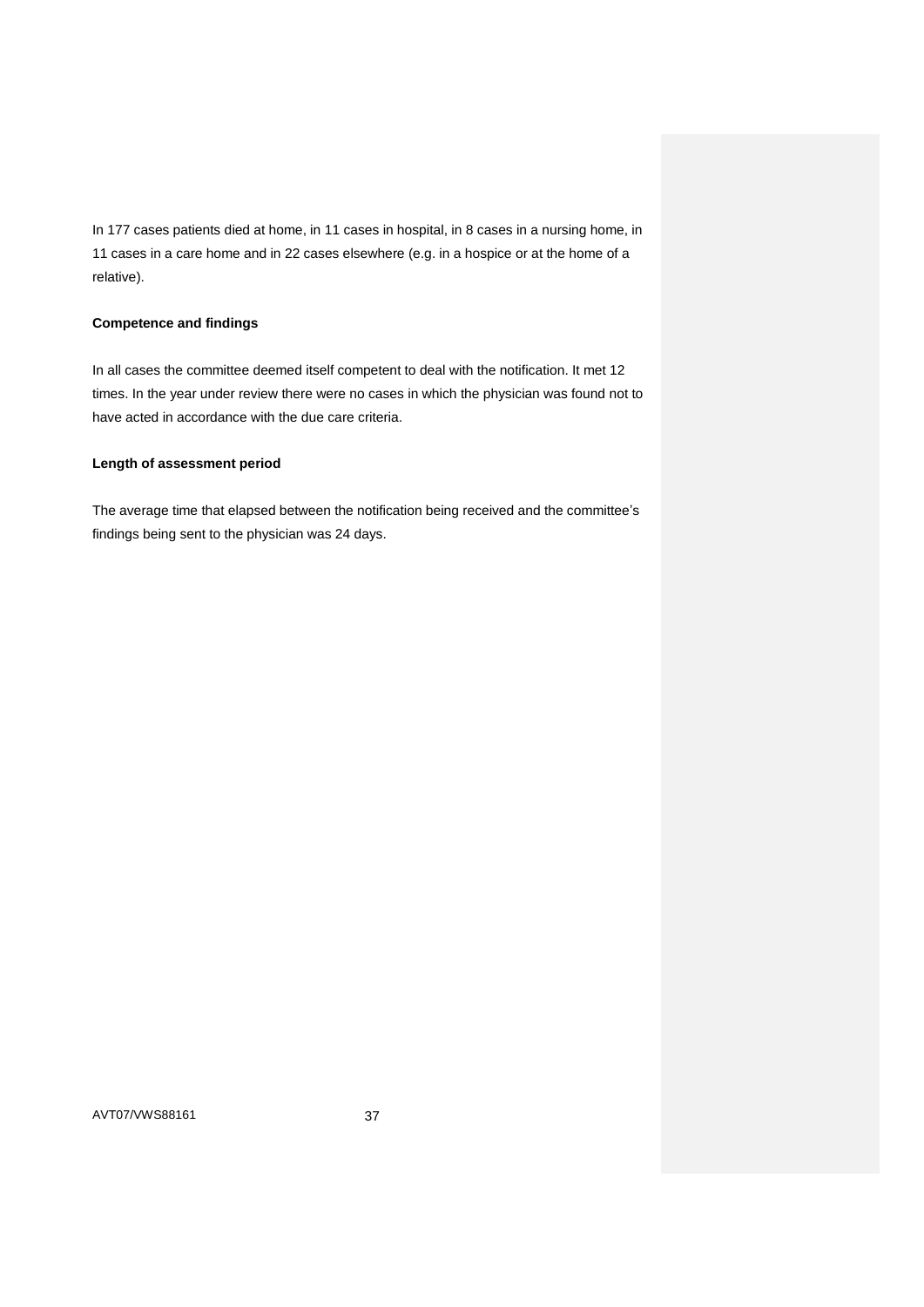# **B. Overijssel, Gelderland, Utrecht and Flevoland region**

1 January 2006 to 31 December 2006

## **Notifications**

The committee received 468 notifications in the year under review.

## **Euthanasia and assisted suicide**

There were 440 cases of euthanasia, 24 cases of assisted suicide and 4 cases involving a combination of the two.

## **Physicians**

In 409 cases the notifying physician was a general practitioner, in 41 cases a medical specialist working in a hospital and in 18 cases a physician working in a nursing home.

# **Conditions involved**

The conditions involved were as follows:

| Cancer                                 | 403 |
|----------------------------------------|-----|
| Cardiovascular disease                 | 14  |
| Neurological disorders                 | 21  |
| Pulmonary disorders, other than cancer | 10  |
| Other conditions                       | 20  |

## **Location**

In 371 cases patients died at home, in 40 cases in hospital, in 16 cases in a nursing home, in 22 cases in a care home and in 19 cases elsewhere (e.g. in a hospice or at the home of a relative).

# **Competence and findings**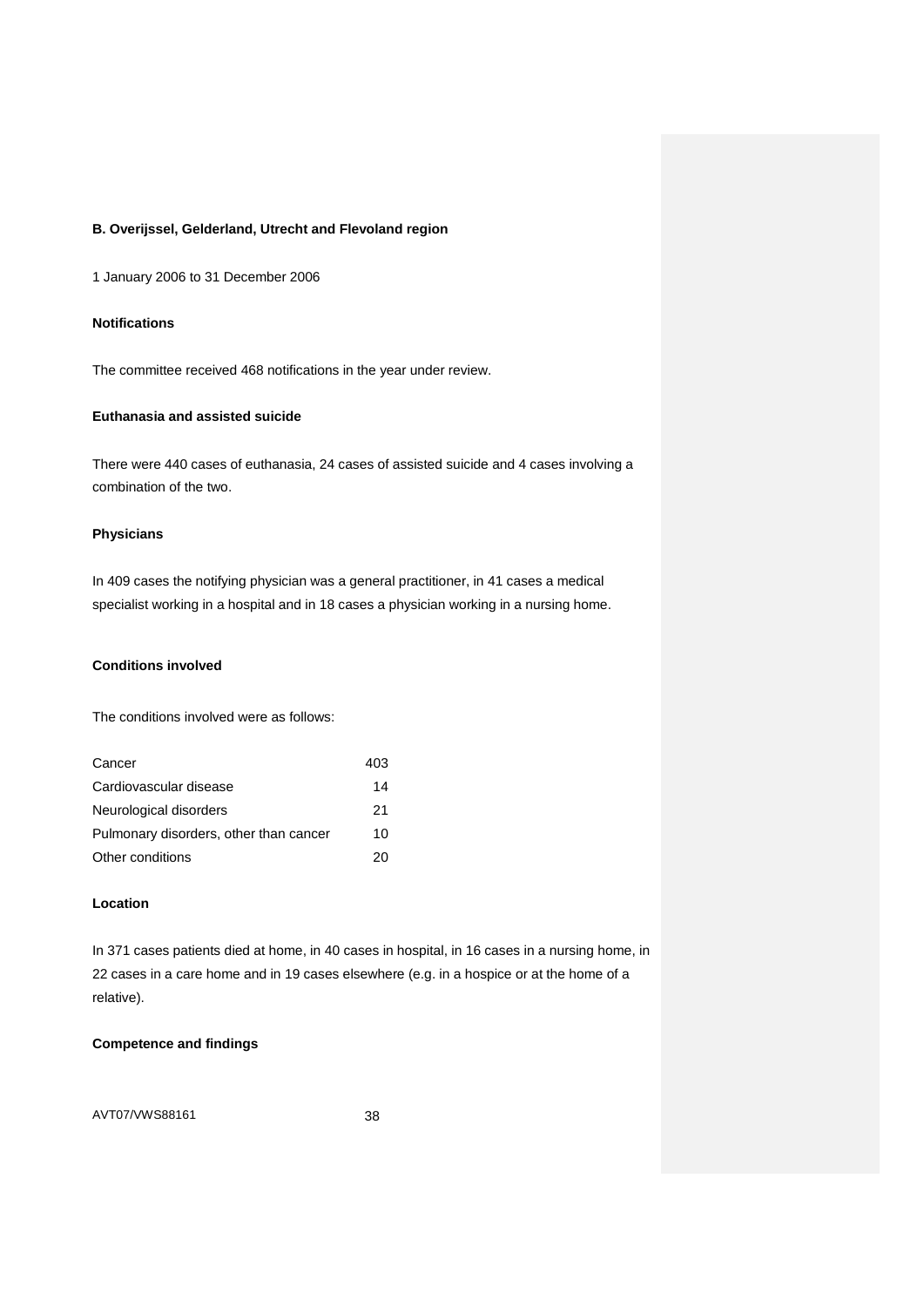In all cases the committee deemed itself competent to deal with the notification. It met 12 times. In the year under review there were no cases in which the physician was found not to have acted in accordance with the due care criteria.

## **Length of assessment period**

The average time that elapsed between the notification being received and the committee's findings being sent to the physician was 32 days.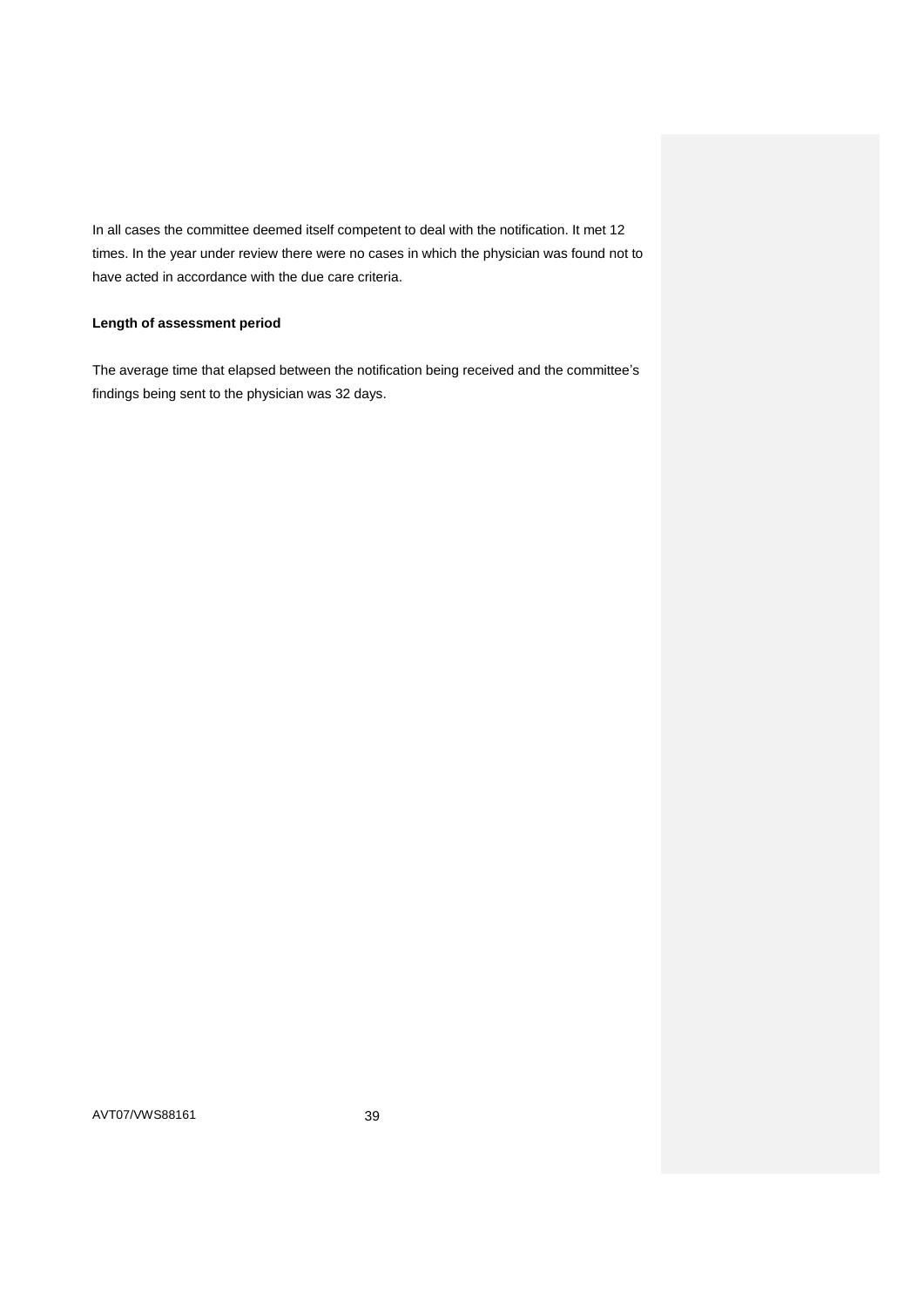# **C. North Holland region**

1 January 2006 to 31 December 2006

## **Notifications**

The committee received 485 notifications in the year under review.

# **Euthanasia and assisted suicide**

There were 427 cases of euthanasia, 48 cases of assisted suicide and 10 cases involving a combination of the two.

## **Physicians**

In 418 cases the notifying physician was a general practitioner, in 45 cases a medical specialist working in a hospital and in 22 cases a physician working in a nursing home.

## **Conditions involved**

The conditions involved were as follows:

| Cancer                                 | 419 |
|----------------------------------------|-----|
| Cardiovascular disease                 | 15  |
| Neurological disorders                 | 23  |
| Pulmonary disorders, other than cancer | 20  |
| Other conditions                       | 8   |

## **Location**

In 381 cases patients died at home, in 42 cases in hospital, in 24 cases in a nursing home, in 23 cases in a care home and in 15 cases elsewhere (e.g. in a hospice or at the home of a relative).

# **Competence and findings**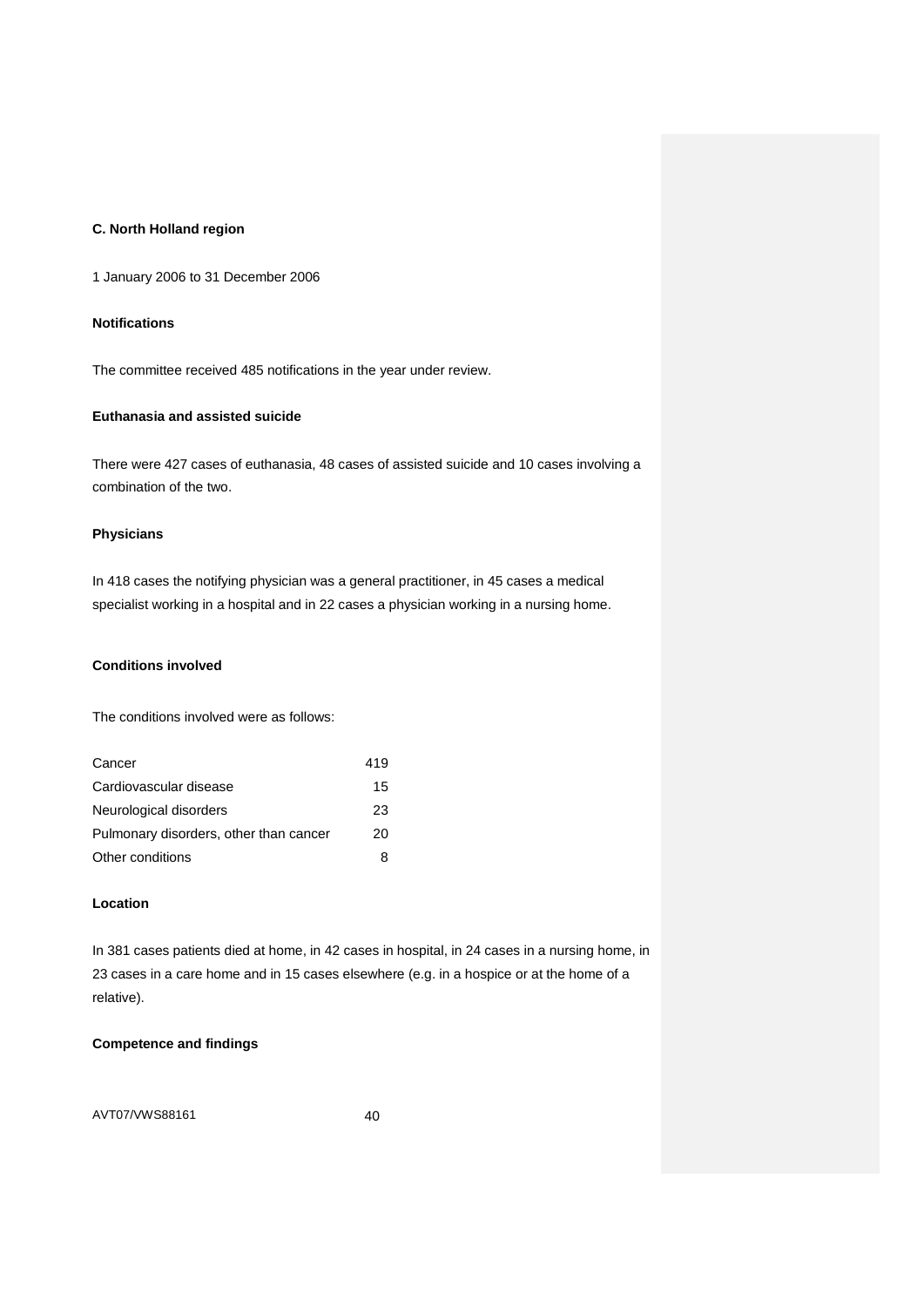In all cases the committee deemed itself competent to deal with the notification. It met 13 times. In the year under review there were no cases in which the physician was found not to have acted in accordance with the due care criteria.

## **Length of assessment period**

The average time that elapsed between the notification being received and the committee's findings being sent to the physician was 27 days.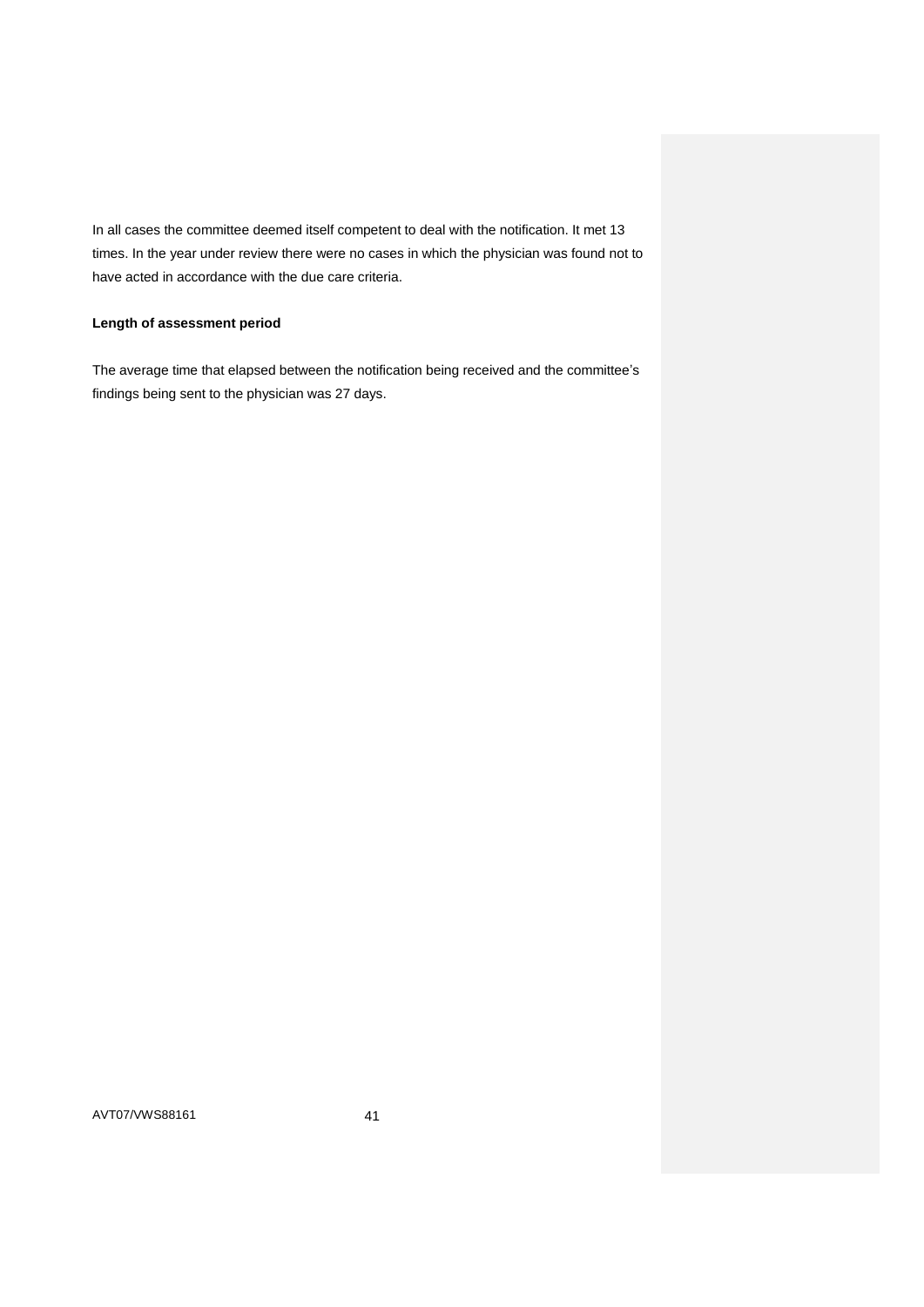# **D. South Holland and Zeeland region**

1 January 2006 to 31 December 2006

## **Notifications**

The committee received 400 notifications in the year under review.

# **Euthanasia and assisted suicide**

There were 372 cases of euthanasia, 24 cases of assisted suicide and 4 cases involving a combination of the two.

## **Physicians**

In 349 cases the notifying physician was a general practitioner, in 32 cases a medical specialist working in a hospital and in 19 cases a physician working in a nursing home.

## **Conditions involved**

The conditions involved were as follows:

| Cancer                                 | 359 |
|----------------------------------------|-----|
| Cardiovascular disease                 | 13  |
| Neurological disorders                 | 16  |
| Pulmonary disorders, other than cancer | 7   |
| Other conditions                       | 5   |

## **Location**

In 320 cases patients died at home, in 30 cases in hospital, in 20 cases in a nursing home, in 12 cases in a care home and in 18 cases elsewhere (e.g. in a hospice or at the home of a relative).

# **Competence and findings**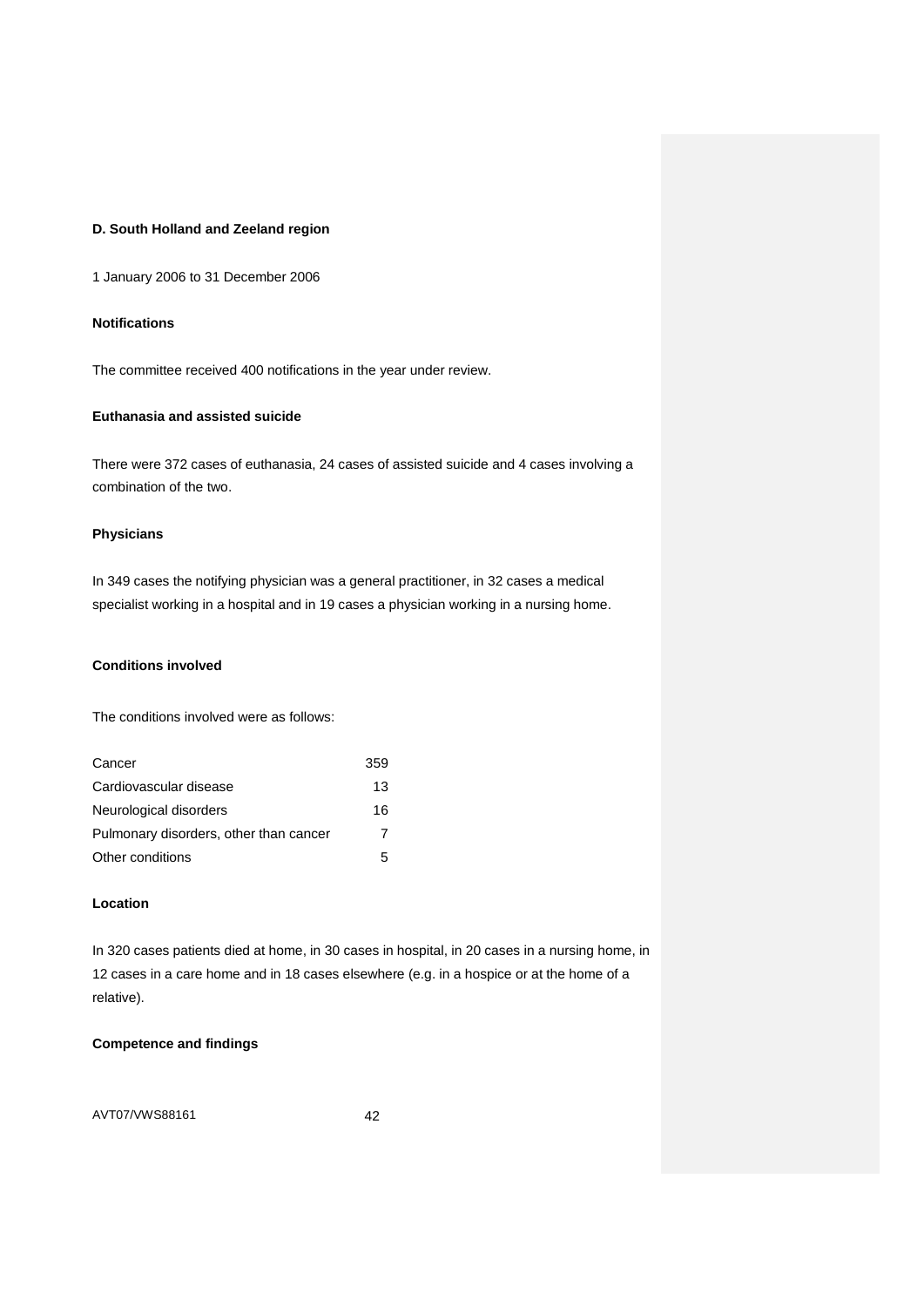In all cases the committee deemed itself competent to deal with the notification. It met 11 times. In the year under review there was one case in which the physician was found not to have acted in accordance with the due care criteria.

## **Length of assessment period**

The average time that elapsed between the notification being received and the committee's findings being sent to the physician was 30 days.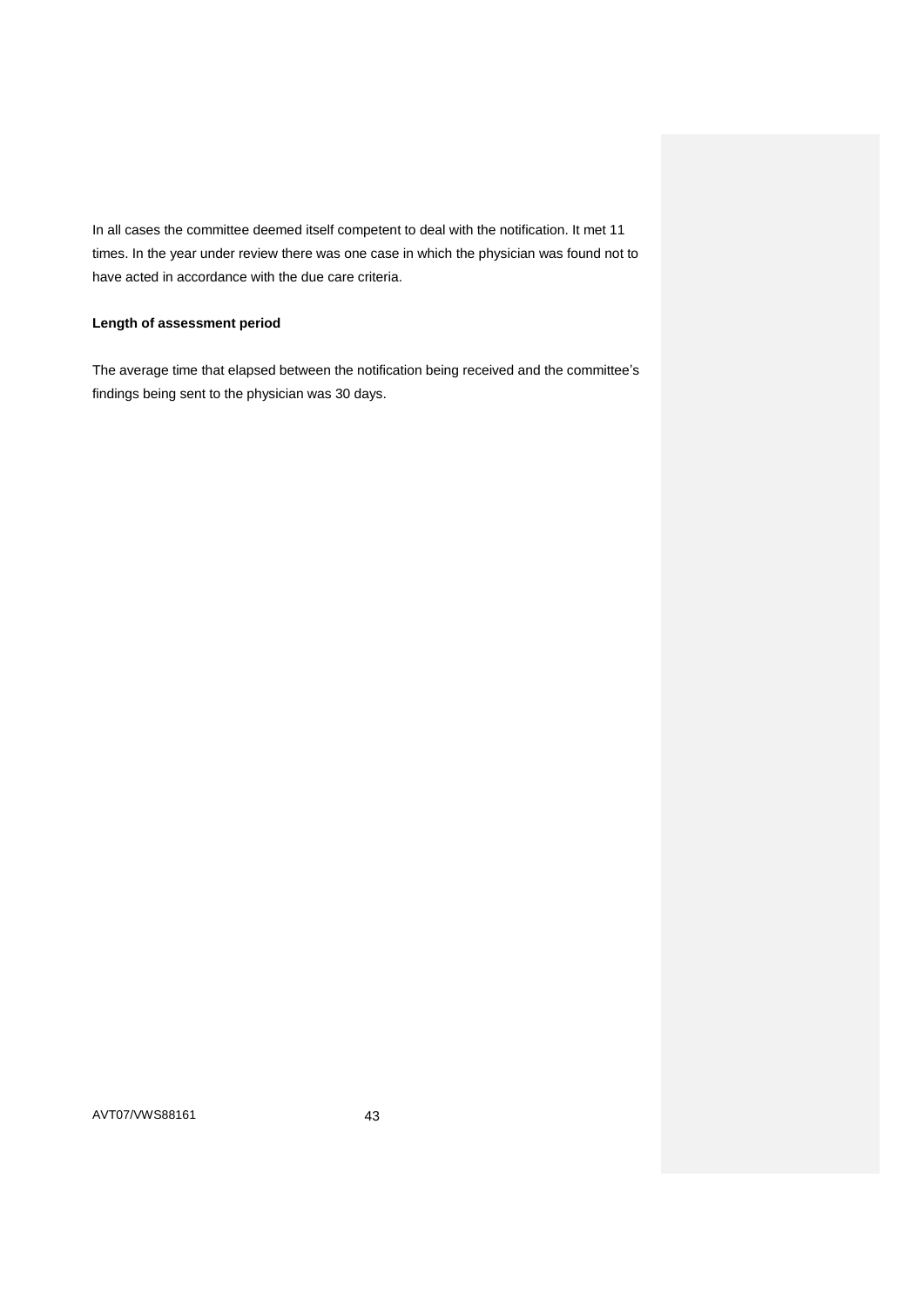# **E. North Brabant and Limburg region**

1 January 2006 to 31 December 2006

## **Notifications**

The committee received 341 notifications in the year under review.

# **Euthanasia and assisted suicide**

There were 325 cases of euthanasia, 13 cases of assisted suicide and 3 cases involving a combination of the two.

## **Physicians**

In 306 cases the notifying physician was a general practitioner, in 22 cases a medical specialist working in a hospital and in 13 cases a physician working in a nursing home.

## **Conditions involved**

The conditions involved were as follows:

| Cancer                                 | 289 |
|----------------------------------------|-----|
| Cardiovascular disease                 | 6   |
| Neurological disorders                 | 25  |
| Pulmonary disorders, other than cancer | 12  |
| Other conditions                       | я   |

## **Location**

In 279 cases patients died at home, in 22 cases in hospital, in 11 cases in a nursing home, in 11 cases in a care home and in 18 cases elsewhere (e.g. in a hospice or at the home of a relative).

# **Competence and findings**